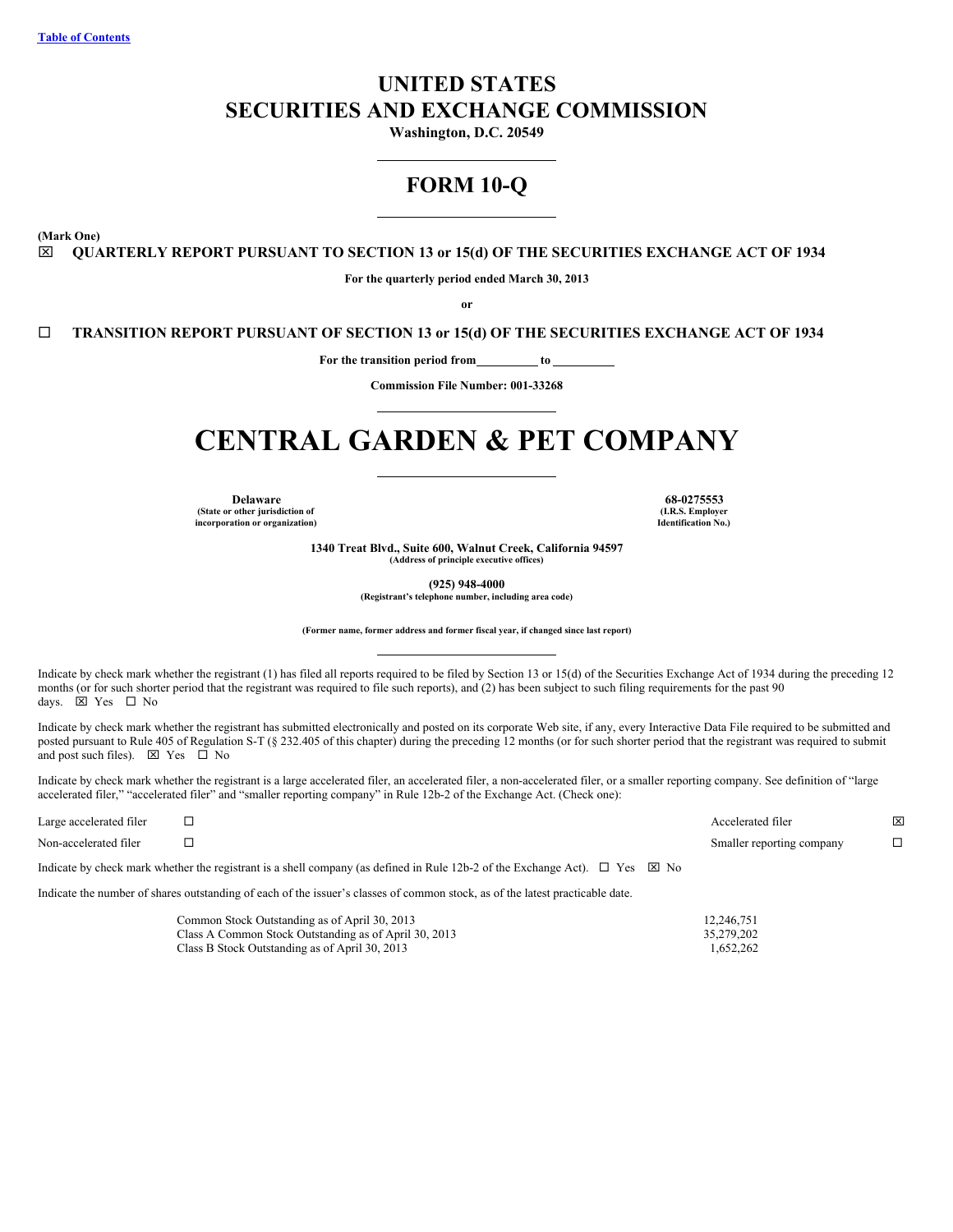## <span id="page-1-0"></span>**PART I. FINANCIAL INFORMATION**

|  | Item 1. Financial Statements |  |  |
|--|------------------------------|--|--|
|--|------------------------------|--|--|

|          | Condensed Consolidated Balance Sheets as of March 30, 2013, March 24, 2012 and September 29, 2012                      | $\overline{4}$ |
|----------|------------------------------------------------------------------------------------------------------------------------|----------------|
|          | Condensed Consolidated Statements of Operations Three and Six Months Ended March 30, 2013 and March 24, 2012           | 5              |
|          | Condensed Consolidated Statements of Comprehensive Income Three and Six Months Ended March 30, 2013 and March 24, 2012 | 6              |
|          | Condensed Consolidated Statements of Cash Flows Six Months Ended March 30, 2013 and March 24, 2012                     | 7              |
|          | <b>Notes to Condensed Consolidated Financial Statements</b>                                                            | 8              |
| Item 2.  | Management's Discussion and Analysis of Financial Condition and Results of Operations                                  | 27             |
| Item 3.  | <b>Ouantitative and Qualitative Disclosures About Market Risk</b>                                                      | 33             |
| Item 4.  | <b>Controls and Procedures</b>                                                                                         | 34             |
|          | <b>PART II. OTHER INFORMATION</b>                                                                                      |                |
| Item 1.  | <b>Legal Proceedings</b>                                                                                               | 34             |
| Item 1A. | <b>Risk Factors</b>                                                                                                    | 34             |
| Item 2.  | Unregistered Sales of Equity Securities and Use of Proceeds                                                            | 34             |
| Item 3.  | <b>Defaults Upon Senior Securities</b>                                                                                 | 34             |
| Item 4.  | <b>Mine Safety Disclosures</b>                                                                                         | 34             |
| Item 5.  | <b>Other Information</b>                                                                                               | 35             |
| Item 6.  | <b>Exhibits</b>                                                                                                        | 35             |
|          |                                                                                                                        |                |

#### **Safe Harbor Statement under the Private Securities Litigation Reform Act of 1995**

This Form 10-Q includes ''forward-looking statements.'' Forward-looking statements include statements concerning our plans, objectives, goals, strategies, future events, future revenues or performance, projected cost savings, capital expenditures, financing needs, plans or intentions relating to acquisitions, our competitive strengths and weaknesses, our business strategy and the trends we anticipate in the industry and economies in which we operate and other information that is not historical information. When used in this Form 10-Q, the words "estimates," "expects," "anticipates," "projects," "plans," "intends," "believes" and variations of such words or similar expressions are intended to identify forward-looking statements. All forward-looking statements, including, without limitation, our examination of historical operating trends, are based upon our current expectations and various assumptions. Our expectations, beliefs and projections are expressed in good faith, and we believe there is a reasonable basis for them, but we cannot assure you that our expectations, beliefs and projections will be realized.

There are a number of risks and uncertainties that could cause our actual results to differ materially from the forward-looking statements contained in this Form 10-Q. Important factors that could cause our actual results to differ materially from the forward-looking statements we make in this Form 10-Q are set forth in the Form 10-K for the fiscal year ended September 29, 2012, including the factors described in the section entitled ''Item 1A – Risk Factors.'' If any of these risks or uncertainties materialize, or if any of our underlying assumptions are incorrect, our actual results may differ significantly from the results that we express in or imply by any of our forward-looking statements. We do not undertake any obligation to revise these forward-looking statements to reflect future events or circumstances. Presently known risk factors include, but are not limited to, the following factors:

- the success of our transformational change initiatives;
- disruptions in our business as we implement our transformational change initiatives and the resulting consequences to our business and results of operations;
- increased costs and expenses associated with our transformational change initiatives;
- seasonality and fluctuations in our operating results and cash flow;
- fluctuations in market prices for seeds and grains and other raw materials;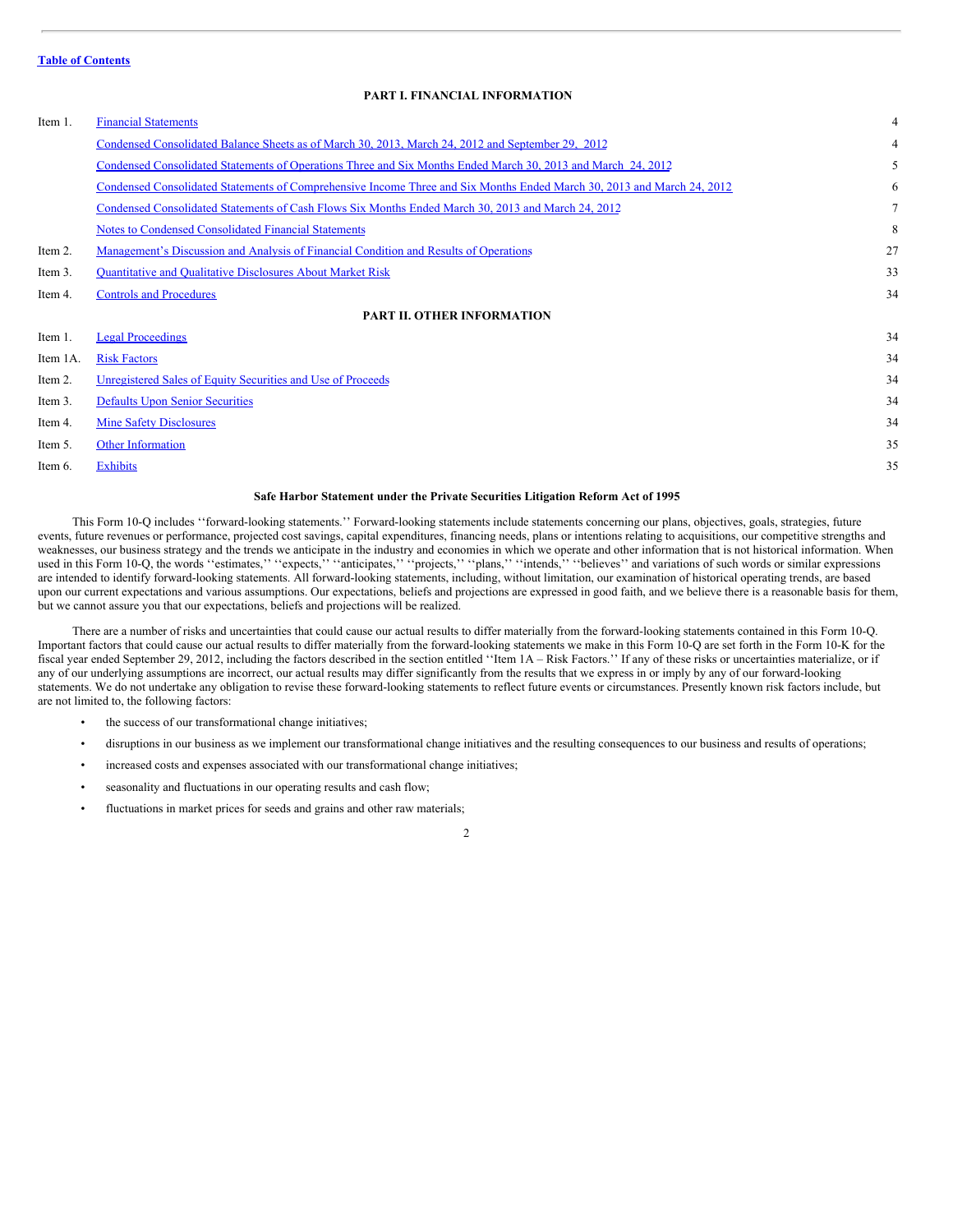- our ability to pass through cost increases in a timely manner;
- declines in consumer spending during economic downturns;
- inflation, deflation and other adverse macro-economic conditions;
- supply shortages in small animals and pet birds;
- adverse weather conditions;
- fluctuations in energy prices, fuel and related petrochemical costs;
- access to and cost of additional capital;
- dependence on a small number of customers for a significant portion of our business;
- consolidation trends in the retail industry;
- uncertainty about new product innovations and marketing programs;
- competition in our industries;
- risks associated with our acquisition strategy;
- dependence upon our key executives;
- implementation of a new enterprise resource planning information technology system;
- our ability to protect our intellectual property rights;
- potential environmental liabilities;
- risk associated with international sourcing;
- litigation and product liability claims;
- regulatory issues;
- the impact of product recalls;
- potential costs and risks associated with actual or anticipated cyber attacks;
- the voting power associated with our Class B stock; and
- potential dilution from issuance of authorized shares.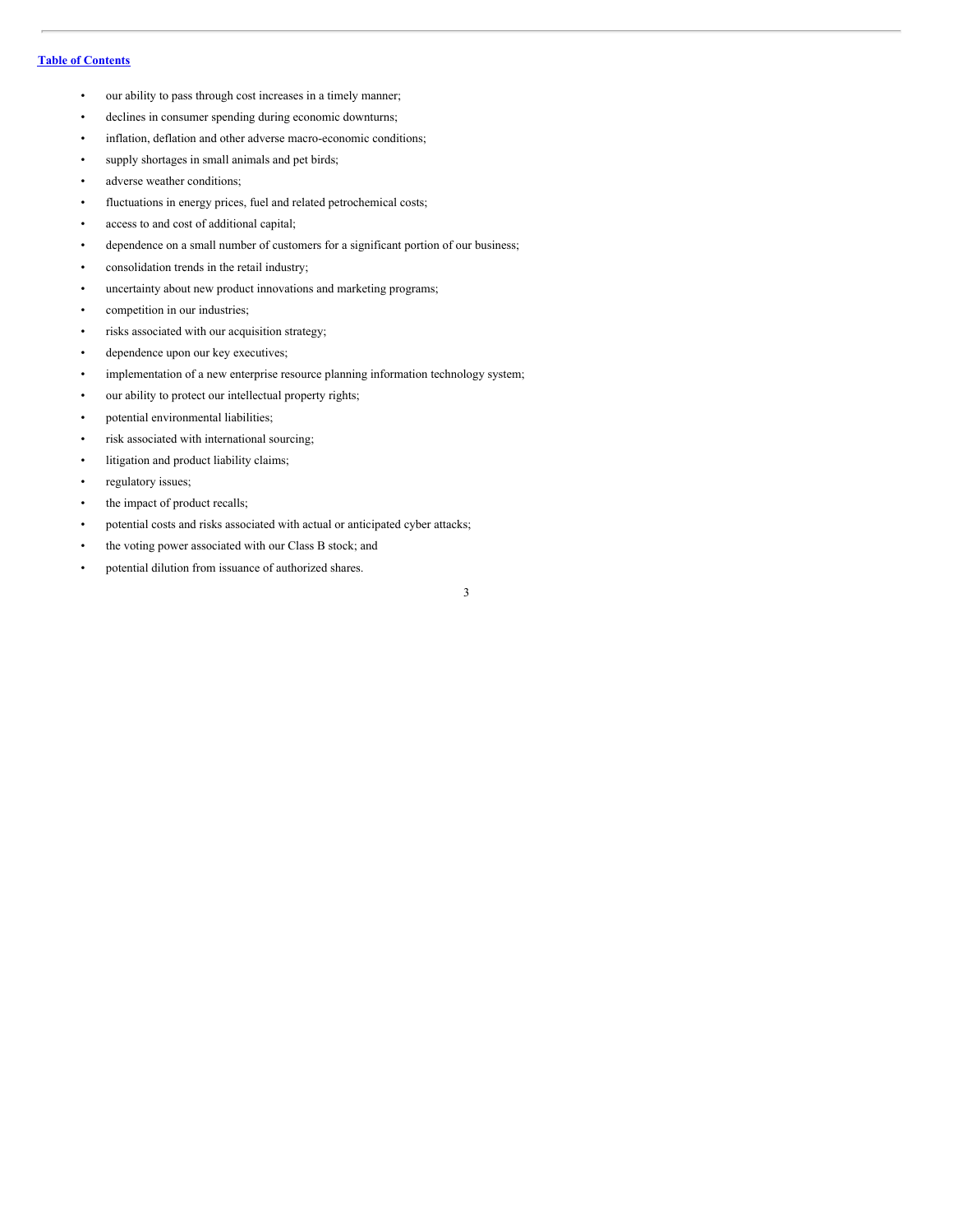## <span id="page-3-0"></span>**PART I. FINANCIAL INFORMATION**

**Item 1. Financial Statements**

### **CENTRAL GARDEN & PET COMPANY CONDENSED CONSOLIDATED BALANCE SHEETS (in thousands, except share and per share amounts) Unaudited**

|                                                                                                                       | March 30,<br>2013       | March 24,<br>2012      | (See Note 1)<br>September 29,<br>2012 |  |
|-----------------------------------------------------------------------------------------------------------------------|-------------------------|------------------------|---------------------------------------|--|
| <b>ASSETS</b>                                                                                                         |                         |                        |                                       |  |
| Current assets:                                                                                                       |                         |                        |                                       |  |
| Cash and cash equivalents                                                                                             | 11.284<br><sup>\$</sup> | 10,281<br>$\mathbb{S}$ | $\mathbb{S}$<br>48,475                |  |
| Short term investments                                                                                                | 17,820                  | 17,820                 | 22,705                                |  |
| Accounts receivable (less allowance for doubtful accounts of \$21,201, \$15,580 and \$18,574)                         | 322,190                 | 309,299                | 202,422                               |  |
| Inventories                                                                                                           | 435,883                 | 380,812                | 330,032                               |  |
| Prepaid expenses and other                                                                                            | 59,408                  | 47,727                 | 48,149                                |  |
| Total current assets                                                                                                  | 846,585                 | 765,939                | 651,783                               |  |
| Land, buildings, improvements and equipment—net                                                                       | 193,673                 | 182,569                | 191,163                               |  |
| Goodwill                                                                                                              | 210,223                 | 210,223                | 210,223                               |  |
| Other intangible assets-net                                                                                           | 76,762                  | 82,100                 | 78,853                                |  |
| Deferred income taxes and other assets                                                                                | 19,338                  | 19,243                 | 17,525                                |  |
| Total                                                                                                                 | \$1,346,581             | \$1,260,074            | \$1,149,547                           |  |
| <b>LIABILITIES AND EQUITY</b>                                                                                         |                         |                        |                                       |  |
| Current liabilities:                                                                                                  |                         |                        |                                       |  |
| Accounts payable                                                                                                      | \$165,691               | \$150,605              | \$126,662                             |  |
| Accrued expenses                                                                                                      | 76,915                  | 75,004                 | 79,491                                |  |
| Current portion of long-term debt                                                                                     | 271                     | 339                    | 331                                   |  |
| Total current liabilities                                                                                             | 242,877                 | 225,948                | 206,484                               |  |
| Long-term debt                                                                                                        | 593,424                 | 566,603                | 449,483                               |  |
| Other long-term obligations                                                                                           | 34,651                  | 18,576                 | 28,697                                |  |
| Equity:                                                                                                               |                         |                        |                                       |  |
| Common stock, \$.01 par value: 12,246,751, 12,252,443, and 12,247,571 shares outstanding at March 30, 2013, March 24, |                         |                        |                                       |  |
| 2012 and September 29, 2012                                                                                           | 122                     | 123                    | 122                                   |  |
| Class A common stock, \$.01 par value: 35,206,896, 34,325,662 and 34,706,902 shares outstanding at March 30,          |                         |                        |                                       |  |
| 2013, March 24, 2012 and September 29, 2012                                                                           | 352                     | 343                    | 347                                   |  |
| Class B stock, \$.01 par value: 1,652,262 shares outstanding                                                          | 16                      | 16                     | 16                                    |  |
| Additional paid-in capital                                                                                            | 386,756                 | 379,902                | 382,195                               |  |
| Accumulated earnings                                                                                                  | 86,448                  | 67,078                 | 79,718                                |  |
| Accumulated other comprehensive income                                                                                | 932                     | 1,312                  | 1,539                                 |  |
| Total Central Garden & Pet Company shareholders' equity                                                               | 474,626                 | 448,774                | 463,937                               |  |
| Noncontrolling interest                                                                                               | 1,003                   | 173                    | 946                                   |  |
| Total equity                                                                                                          | 475,629                 | 448,947                | 464,883                               |  |
| Total                                                                                                                 | \$1,346,581             | \$1,260,074            | \$1,149,547                           |  |

See notes to condensed consolidated financial statements.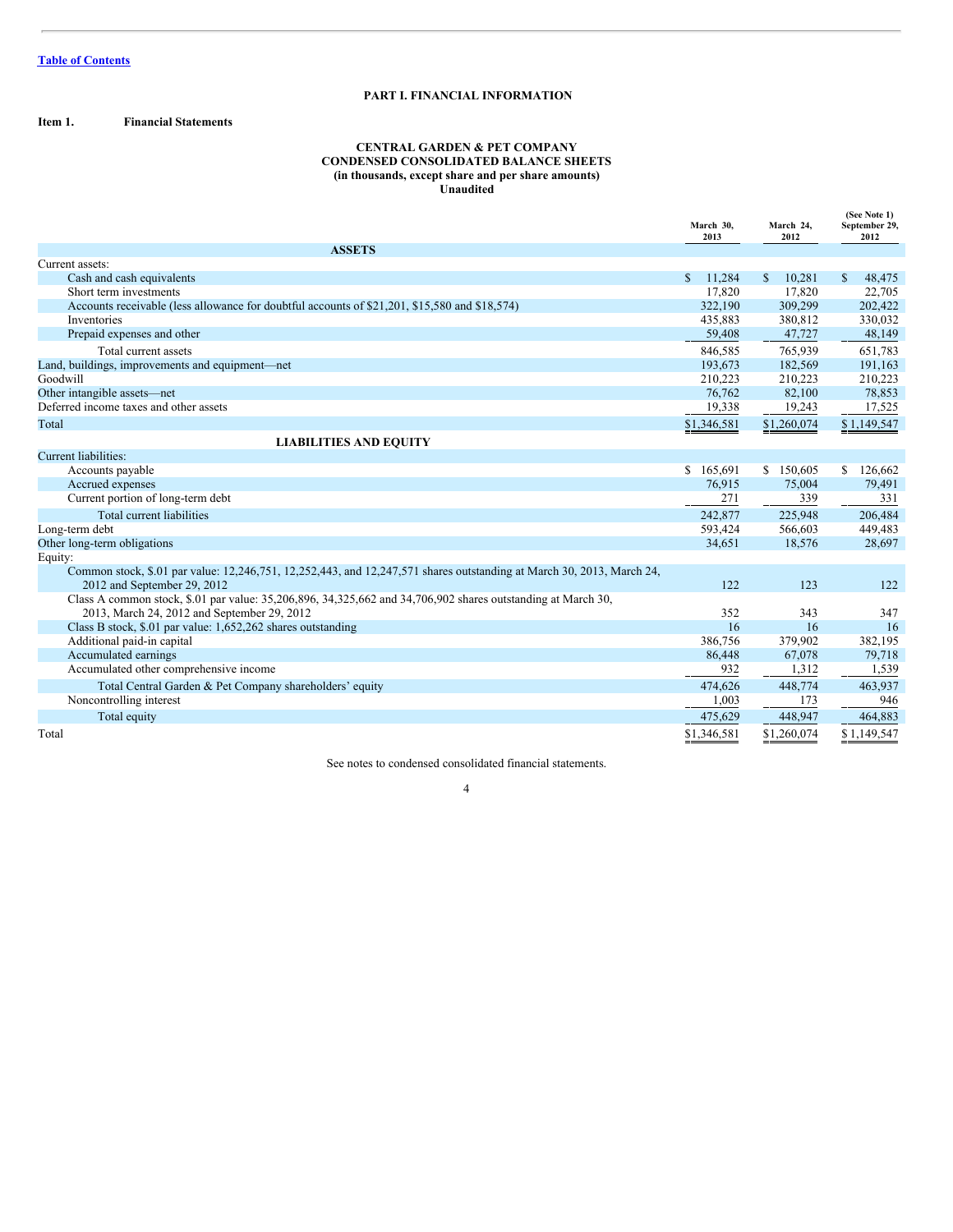#### <span id="page-4-0"></span>**CENTRAL GARDEN & PET COMPANY CONDENSED CONSOLIDATED STATEMENTS OF OPERATIONS (in thousands, except per share amounts) (unaudited)**

|                                                                          |                   | <b>Three Months Ended</b> | <b>Six Months Ended</b> |                   |  |
|--------------------------------------------------------------------------|-------------------|---------------------------|-------------------------|-------------------|--|
|                                                                          | March 30,         | March 24,                 | March 30,               | March 24,         |  |
| Net sales                                                                | 2013<br>\$498,169 | 2012<br>\$466,903         | 2013<br>\$790,666       | 2012<br>\$768,969 |  |
|                                                                          |                   |                           |                         |                   |  |
| Cost of goods sold and occupancy                                         | 344,999           | 319,207                   | 560,537                 | 540,535           |  |
| Gross profit                                                             | 153,170           | 147,696                   | 230,129                 | 228,434           |  |
| Selling, general and administrative expenses                             | 106,424           | 102,474                   | 196,477                 | 194,492           |  |
| Income from operations                                                   | 46,746            | 45,222                    | 33,652                  | 33,942            |  |
| Interest expense                                                         | (10, 937)         | (10, 468)                 | (21,252)                | (20,015)          |  |
| Interest income                                                          | 27                | 28                        | 92                      | 56                |  |
| Other income (expense)                                                   | (48)              | (7)                       | (1,029)                 | (121)             |  |
| Income before income taxes and noncontrolling interest                   | 35,788            | 34,775                    | 11,463                  | 13,862            |  |
| Income taxes                                                             | 12,828            | 12,808                    | 3,850                   | 5,162             |  |
| Income including noncontrolling interest                                 | 22,960            | 21,967                    | 7,613                   | 8,700             |  |
| Net income attributable to noncontrolling interest                       | 764               | 344                       | 686                     | 167               |  |
| Net income attributable to Central Garden & Pet Company                  | \$22,196          | \$21,623                  | \$6,927                 | \$8,533           |  |
| Net income per share attributable to Central Garden & Pet Company:       |                   |                           |                         |                   |  |
| <b>Basic</b>                                                             | S.<br>0.46        | 0.46<br>S.                | 0.14<br>S.              | 0.18<br>S.        |  |
| Diluted                                                                  | 0.46              | S<br>0.45                 | 0.14                    | 0.18              |  |
| Weighted average shares used in the computation of net income per share: |                   |                           |                         |                   |  |
| Basic                                                                    | 48,064            | 47,343                    | 47,968                  | 47,576            |  |
| Diluted                                                                  | 48,740            | 48,036                    | 48,766                  | 48,191            |  |

See notes to condensed consolidated financial statements.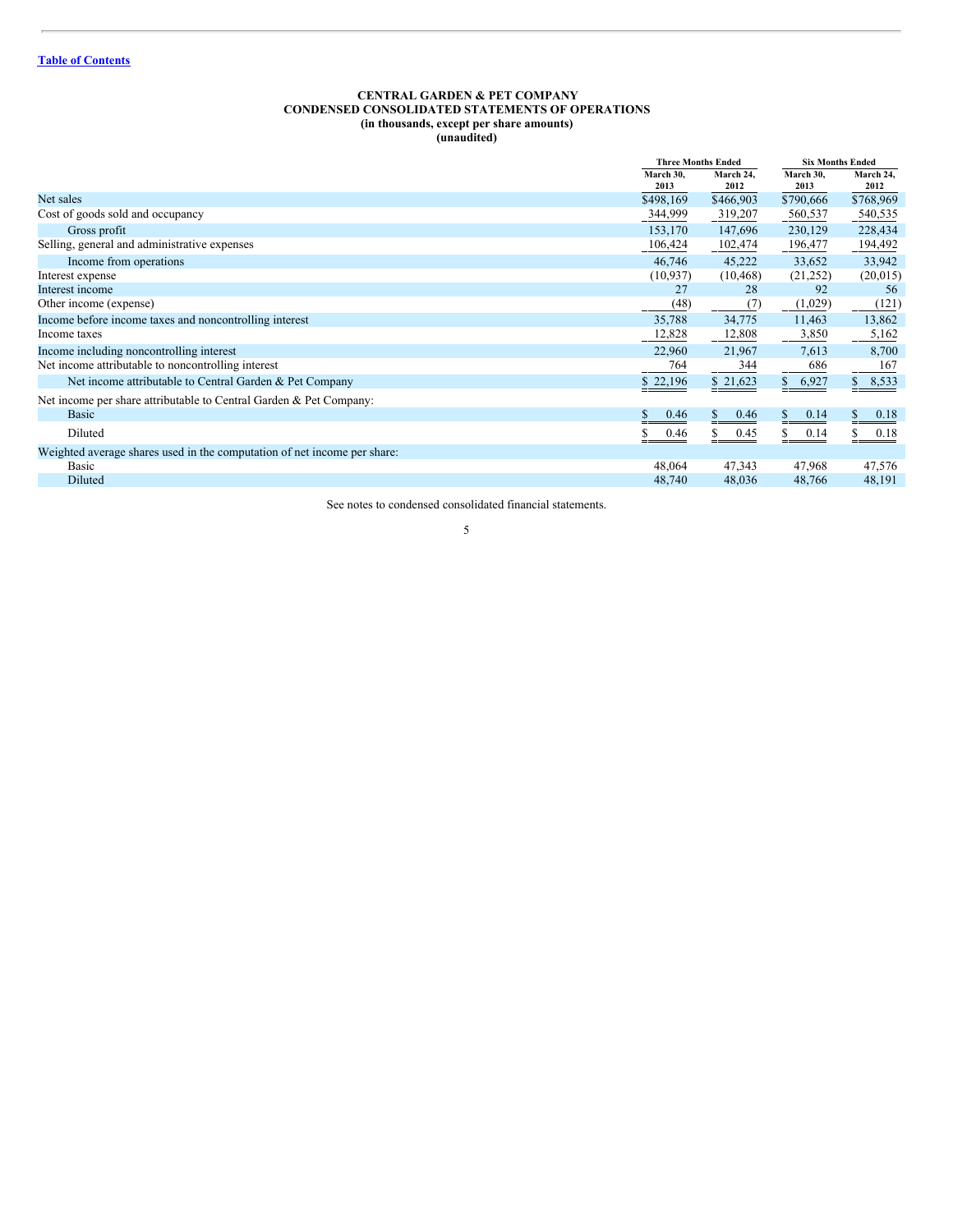#### <span id="page-5-0"></span>**CENTRAL GARDEN & PET COMPANY CONDENSED CONSOLIDATED STATEMENTS OF COMPREHENSIVE INCOME (in thousands, except per share amounts) (unaudited)**

|                                                                   |                          | <b>Three Months Ended</b> | <b>Six Months Ended</b> |                   |  |
|-------------------------------------------------------------------|--------------------------|---------------------------|-------------------------|-------------------|--|
|                                                                   | March 30,<br><u>2013</u> | March 24,<br>2012         | March 30,<br>2013       | March 24,<br>2012 |  |
| Net income                                                        | \$22,960                 | \$21.967                  | \$7,613                 | \$8,700           |  |
| Other comprehensive income (loss):                                |                          |                           |                         |                   |  |
| Foreign currency translation                                      | (566)                    | 203                       | (607)                   | 293               |  |
| Total comprehensive income                                        | 22.394                   | 22,170                    | 7,006                   | 8,993             |  |
| Comprehensive income attributable to noncontrolling interests     | 764                      | 344                       | 686                     | 167               |  |
| Comprehensive income attributable to Central Garden & Pet Company | \$21,630                 | \$21,826                  | \$6,320                 | \$8,826           |  |

See notes to condensed consolidated financial statements.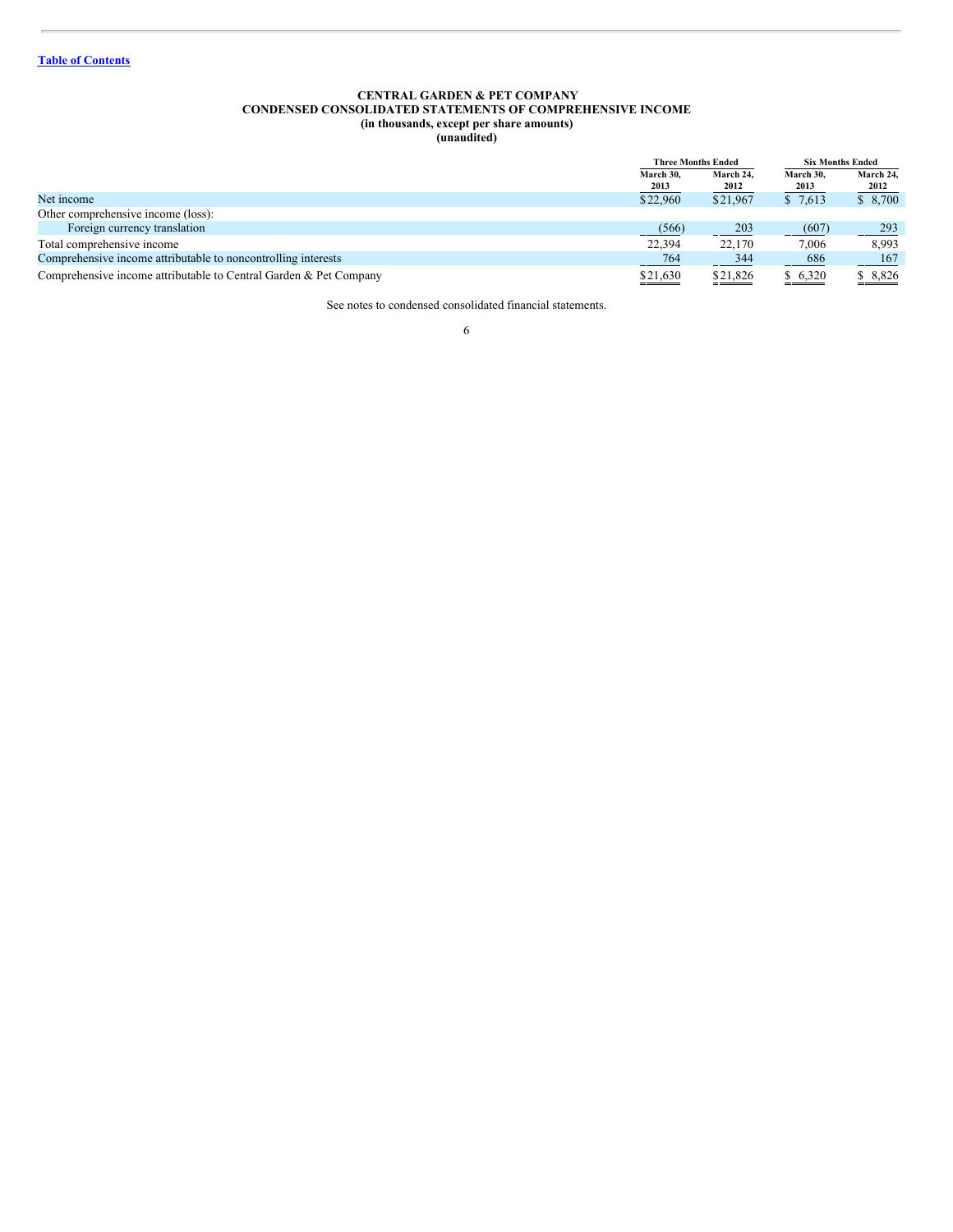#### <span id="page-6-0"></span>**CENTRAL GARDEN & PET COMPANY CONDENSED CONSOLIDATED STATEMENTS OF CASH FLOWS (in thousands) (unaudited)**

|                                                                                 |                   | <b>Six Months Ended</b> |
|---------------------------------------------------------------------------------|-------------------|-------------------------|
|                                                                                 | March 30,<br>2013 | March 24,<br>2012       |
| Cash flows from operating activities:                                           |                   |                         |
| Net income                                                                      | S.<br>7.613       | 8,700<br>S              |
| Adjustments to reconcile net loss to net cash provided by operating activities: |                   |                         |
| Depreciation and amortization                                                   | 16,347            | 15,052                  |
| Stock-based compensation                                                        | 7,774             | 3,664                   |
| Excess tax benefits from stock-based awards                                     | (289)             | (199)                   |
| Deferred income taxes                                                           | 6,152             | 8,618                   |
| Unrealized losses on derivative financial instruments                           | 581               | -1                      |
| Loss on sale of property and equipment                                          | 417               | 2                       |
| Change in assets and liabilities:                                               |                   |                         |
| Accounts receivable                                                             | (120,065)         | (113,758)               |
| Inventories                                                                     | (106, 081)        | (51,060)                |
| Prepaid expenses and other assets                                               | (6,100)           | 2,706                   |
| Accounts payable                                                                | 38,404            | 32,653                  |
| Accrued expenses                                                                | (4, 843)          | 157                     |
| Other long-term obligations                                                     | (2,074)           | 18                      |
| Net cash used in operating activities                                           | (162, 164)        | (93, 446)               |
| Cash flows from investing activities:                                           |                   |                         |
| Additions to property and equipment                                             | (16, 164)         | (16,968)                |
| Payments to acquire companies, net of cash acquired                             | (4,835)           | $\mathbf{0}$            |
| Proceeds from short term investments                                            | 4,885             | $\mathbf{0}$            |
| Net cash used in investing activities                                           | (16, 114)         | (16,968)                |
| Cash flows from financing activities:                                           |                   |                         |
| Repayments of long-term debt                                                    | (170)             | (177)                   |
| Proceeds from issuance of long-term debt, net of discount                       | $\mathbf{0}$      | 49,264                  |
| Proceeds from issuance of common stock                                          | 475               | 396                     |
| Borrowings under revolving line of credit                                       | 186,000           | 254,000                 |
| Repayments under revolving line of credit                                       | (42,000)          | (172,000)               |
| Repurchase of common stock                                                      | (2, 454)          | (21,689)                |
| Distribution to noncontrolling interest                                         | (629)             | $\mathbf{0}$            |
| Payment of financing costs                                                      | $\mathbf{0}$      | (1, 488)                |
| Excess tax benefits from stock-based awards                                     | 289               | 199                     |
| Net cash provided by financing activities                                       | 141,511           | 108,505                 |
| Effect of exchange rate changes on cash and cash equivalents                    | (424)             | 159                     |
| Net decrease in cash and cash equivalents                                       | (37, 191)         | (1,750)                 |
| Cash and equivalents at beginning of period                                     | 48,475            | 12,031                  |
| Cash and equivalents at end of period                                           | \$11,284          | \$10,281                |
| Supplemental information:                                                       |                   |                         |
| Cash paid for interest                                                          | \$20,664          | \$19,632                |

See notes to condensed consolidated financial statements.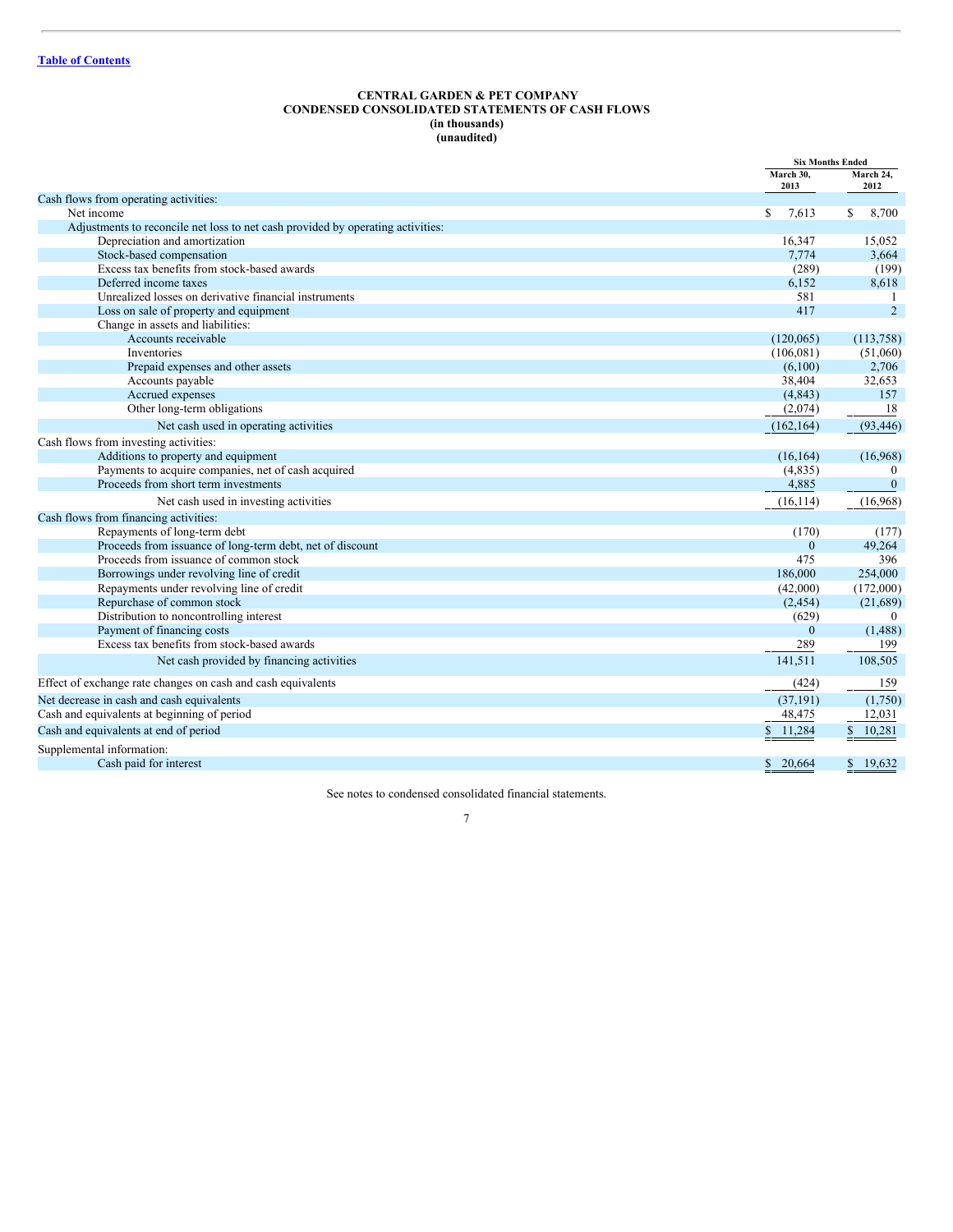#### <span id="page-7-0"></span>**CENTRAL GARDEN & PET COMPANY NOTES TO CONDENSED CONSOLIDATED FINANCIAL STATEMENTS Three and Six Months Ended March 30, 2013 (unaudited)**

#### **1. Basis of Presentation**

The condensed consolidated balance sheets of Central Garden & Pet Company and subsidiaries (the "Company" or "Central") as of March 30, 2013 and March 24, 2012, the condensed consolidated statements of operations and the condensed consolidated statements of comprehensive income for the three and six months ended March 30, 2013 and March 24, 2012, and the condensed consolidated statements of cash flows for the six months ended March 30, 2013 and March 24, 2012 have been prepared by the Company, without audit. In the opinion of management, all adjustments (which include only normal recurring adjustments) considered necessary to present fairly the financial position, results of operations and cash flows of the Company for the periods mentioned above, have been made.

For the Company's foreign business in the UK, the local currency is the functional currency. Assets and liabilities are translated using the exchange rate in effect at the balance sheet date. Income and expenses are translated at the average exchange rate for the period. Deferred taxes are not provided on translation gains and losses, because the Company expects earnings of its foreign subsidiary to be permanently reinvested. Transaction gains and losses are included in results of operations. See Note 8, Supplemental Equity Information, for further detail.

Due to the seasonal nature of the Company's garden business, the results of operations for the three and six month periods ended March 30, 2013 are not indicative of the operating results that may be expected for the entire fiscal year. These interim financial statements should be read in conjunction with the annual audited financial statements, accounting policies and financial notes thereto, included in the Company's 2012 Annual Report on Form 10-K, which has previously been filed with the Securities and Exchange Commission. The September 29, 2012 balance sheet presented herein was derived from the audited statements.

#### *Acquisition*

In December 2012, the Company acquired the remaining majority interest in FourStar Microbial Products, LLC (Four Star Microbial) for approximately \$4.8 million in cash with possible contingent future performance-based payments. The Company has not yet finalized its allocation of the purchase price to the fair value of the net assets acquired. The operating results of FourStar Microbial had no impact on the consolidated financial statements and the purchase price paid is included in other assets on the condensed consolidated balance sheets. While the acquisition is not expected to have a material impact on the Company's 2013 financial results, it will enhance the Company's capability to service professional providers of mosquito abatement.

#### *Noncontrolling Interest*

Noncontrolling interest in the Company's condensed consolidated financial statements represents the 20% interest not owned by Central in a consolidated subsidiary. Since the Company controls this subsidiary, its financial statements are fully consolidated with those of the Company, and the noncontrolling owner's 20% share of the subsidiary's net assets and results of operations is deducted and reported as noncontrolling interest on the consolidated balance sheets and as net income (loss) attributable to noncontrolling interest in the consolidated statements of operations. See Note 8, Supplemental Equity Information, for additional information.

#### *Derivative Instruments*

The Company principally uses a combination of purchase orders and various short and long-term supply arrangements in connection with the purchase of raw materials, including certain commodities. The Company also enters into commodity futures, options and swap contracts to reduce the volatility of price fluctuations of corn, which impacts the cost of raw materials. The Company's primary objective when entering into these derivative contracts is to achieve greater certainty with regard to the future price of commodities purchased for use in its supply chain. These derivative contracts are entered into for periods consistent with the related underlying exposures and do not constitute positions independent of those exposures. The Company does not enter into derivative contracts for speculative purposes and does not use leveraged instruments.

The Company does not perform the assessments required to achieve hedge accounting for commodity derivative positions. Accordingly, the changes in the values of these derivatives are recorded currently in other income (expense) in its condensed consolidated statements of operations. See Note 3, Derivative Instruments, for additional information.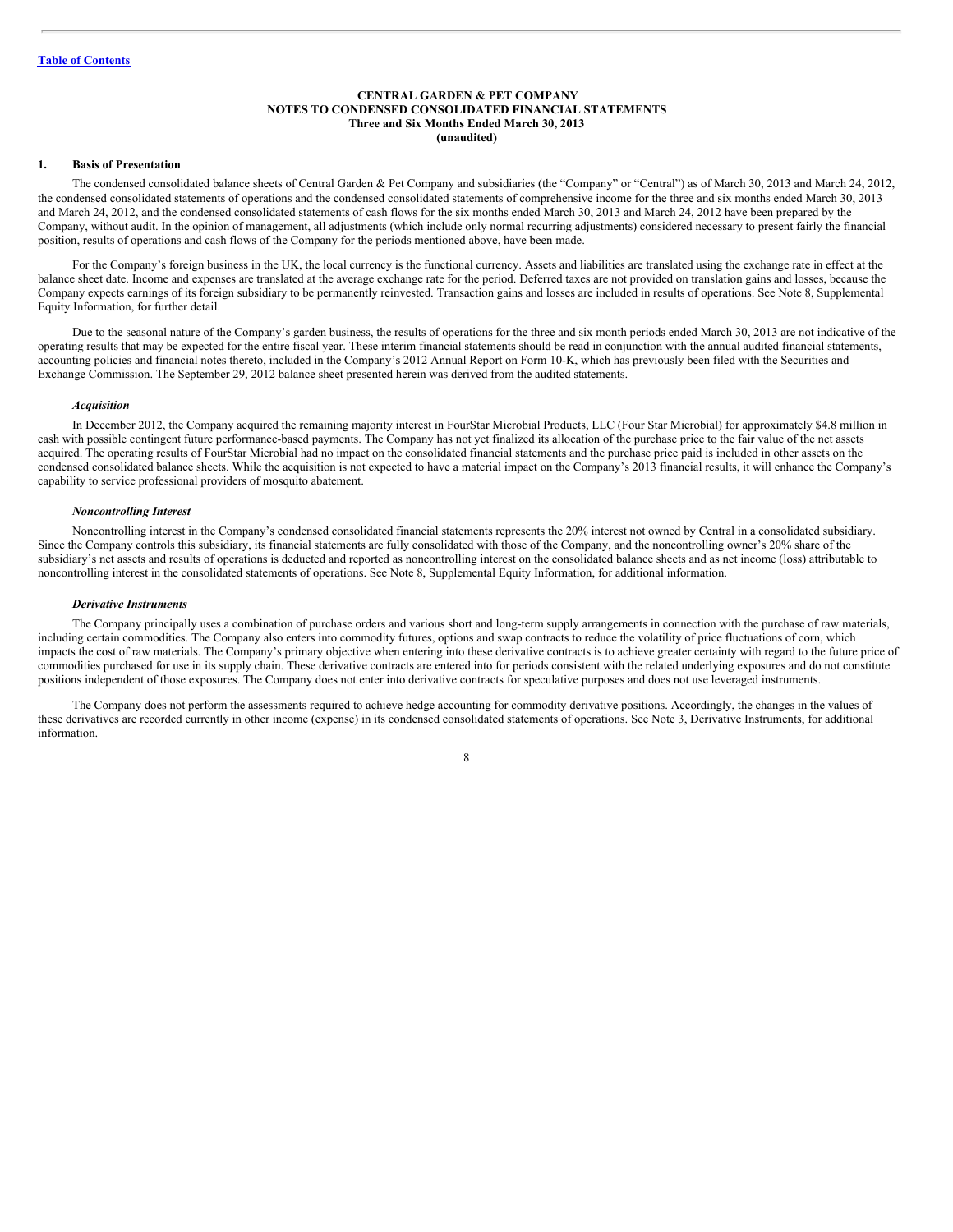For tax purposes, these derivative positions are entered into as a hedge, as defined in Treasury Regulation Secion 1.221-2, in the normal course of business to manage risk of price changes of raw material inventory components and are treated as ordinary income property.

#### *Recent Accounting Pronouncements*

#### *Comprehensive Income*

In June 2011, the FASB issued ASU No. 2011-05, "Comprehensive Income (Topic 220): Presentation of Comprehensive Income." ASU No. 2011-05 requires that all nonowner changes in stockholders' equity be presented either in a single continuous statement of comprehensive income or in two separate but consecutive statements, eliminating the option to present other comprehensive income in the statement of changes in equity. Under either choice, items that are reclassified from other comprehensive income to net income are required to be presented on the face of the financial statements where the components of net income and the components of other comprehensive income are presented. In December 2011, the FASB issued an update to ASU No. 2011-05, ASU No. 2011-12, which was issued to defer the effective date for amendments to the reclassifications of items out of accumulated other comprehensive income in ASU No. 2011-05. ASU 2011-05 and the amendments in ASU No. 2011-12 are effective for fiscal years and interim periods within those years, beginning after December 15, 2011 and became effective for the Company on September 30, 2012. The Company elected to report other comprehensive income and its components in a separate statement of comprehensive income. While the new guidance changed the presentation of comprehensive income, there were no changes to the components that are recognized in net income or other comprehensive income as determined under previous accounting guidance. The amended guidance did not have a material effect on the Company's condensed consolidated financial statements.

In February 2013, the FASB issued Accounting Standards Update No. 2013-02, Comprehensive Income (Topic 220)—Reporting of Amounts Reclassified Out of Accumulated Other Comprehensive Income (ASU 2013-02). This guidance requires entities to disclose, either in the notes to the consolidated financial statements or parenthetically on the face of the statement that reports comprehensive income (loss), items reclassified out of Accumulated other comprehensive income (loss) and into net earnings in their entirety and the effect of the reclassification on each affected Statement of Operations line item. In addition, for Accumulated other comprehensive income (loss) reclassification items that are not reclassified in their entirety into net earnings, a cross reference to other required accounting standard disclosures is required. This guidance is effective for the Company on September 29, 2013. The Company believes that the adoption of this guidance will not have a material impact on its condensed consolidated financial statements.

#### *Goodwill*

In September 2011, the FASB issued ASU No. 2011-08, "Intangibles – Goodwill and Other (Topic 350): Testing Goodwill for Impairment, which amended the guidance on the annual testing of goodwill for impairment. The amended guidance will allow companies to assess qualitative factors to determine if it is more-likely-than-not that goodwill might be impaired and whether it is necessary to perform the two-step goodwill impairment test required under current accounting standards. The guidance is effective for fiscal years beginning after December 15, 2011, and became effective for the Company on September 30, 2012. This new guidance did not have a material impact on the Company's condensed consolidated financial statements.

#### *Intangible Assets*

In July 2012, the FASB issued an ASU No. 2012-02, "Intangibles – Goodwill and Other (Topic 350): Testing Indefinite-Lived Intangible Assets for Impairment, which simplifies the manner in which companies test indefinite-lived intangible assets for impairment. The ASU permits companies to first assess qualitative factors to determine whether events and circumstances indicate that it is more likely than not that the indefinite-lived intangible asset is impaired as a basis for determining whether it is necessary to perform a quantitative impairment test. The ASU is effective for annual and interim impairment tests performed for fiscal years beginning after September 15, 2012, with early adoption permitted. The guidance became effective for the Company on September 30, 2012. This new guidance did not have a material impact on the Company's condensed consolidated financial statements.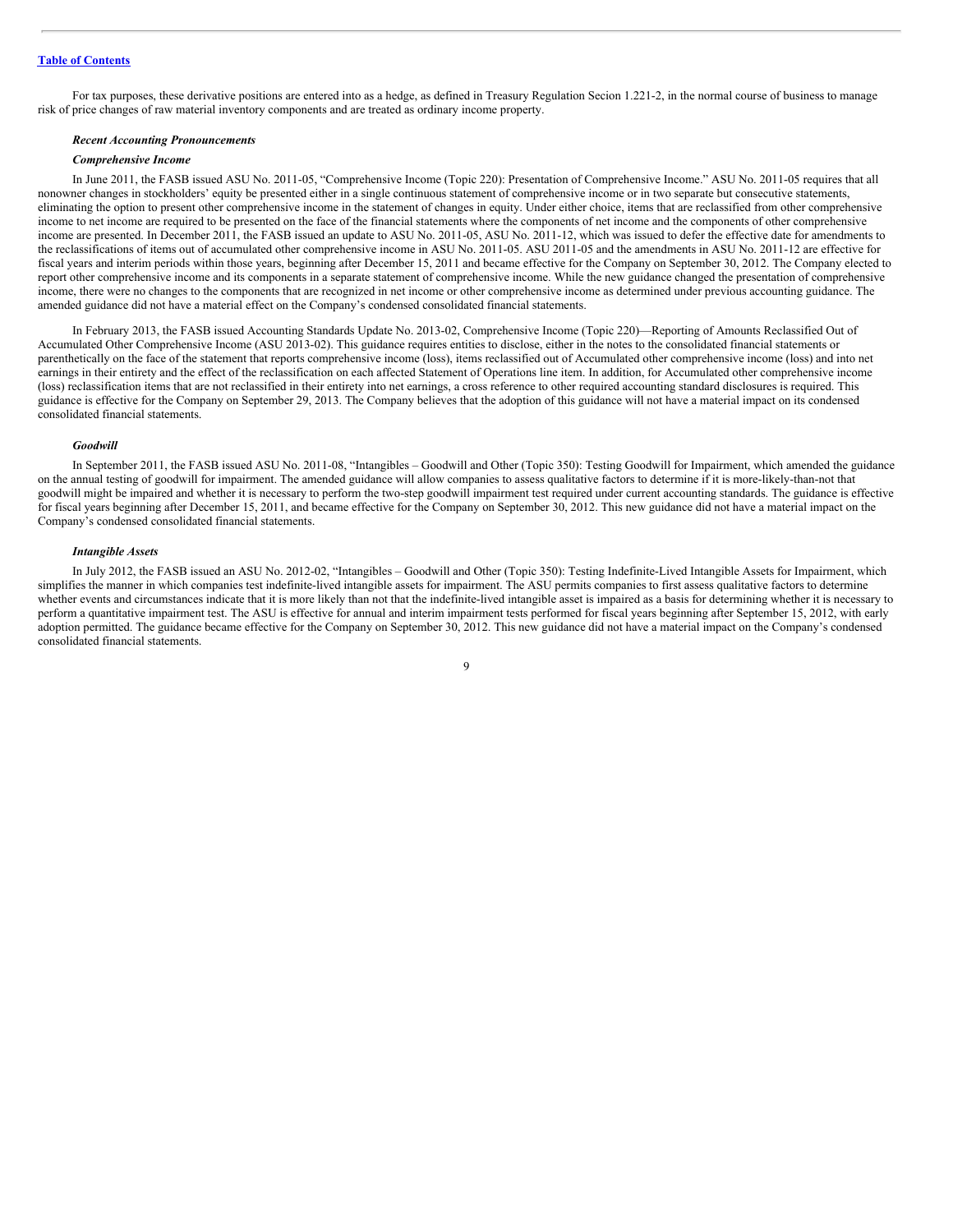#### **2. Fair Value Measurements**

ASC 820 establishes a single authoritative definition of fair value, a framework for measuring fair value and expands disclosure of fair value measurements. ASC 820 requires financial assets and liabilities to be categorized based on the inputs used to calculate their fair values as follows:

Level 1 - Quoted prices in active markets for identical assets or liabilities.

Level 2 - Inputs other than quoted prices included within Level 1 that are observable for the asset or liability, either directly or indirectly.

Level 3 - Unobservable inputs for the asset or liability, which reflect the Company's own assumptions about the assumptions that market participants would use in pricing the asset or liability (including assumptions about risk).

The Company's financial instruments include cash and equivalents, short term investments consisting of bank certificates of deposit, accounts receivable and payable, derivative instruments, short-term borrowings, and accrued liabilities. The carrying amount of these instruments approximates fair value because of their short-term nature.

#### *Assets and Liabilities Measured at Fair Value on a Recurring Basis*

The following table presents the Company's financial assets and liabilities measured at fair value on a recurring basis based upon the level within the fair value hierarchy in which the fair value measurements fall, as of March 30, 2013 (in thousands):

|                         | Level 1            | Level 2   | Level 3                                                    | <b>Total</b> |
|-------------------------|--------------------|-----------|------------------------------------------------------------|--------------|
| Assets:                 |                    |           |                                                            |              |
| Certificates of deposit | \$<br>$\mathbf{0}$ | \$17,820  | $\begin{bmatrix} 0 \\ 0 \end{bmatrix}$                     | \$17,820     |
| Total assets            | - 0                | \$17,820  | $\underline{\underline{\$} \underline{\hspace{0.05cm} 0}}$ | \$17,820     |
| Liabilities:            |                    |           |                                                            |              |
| Derivative liabilities  | -0                 | 451<br>S. | S.                                                         | 451          |
| Total liabilities       | $\bf{0}$           | 451       | S.<br>$\theta$                                             | 451          |

The following table presents our financial assets and liabilities at fair value on a recurring basis based upon the level within the fair value hierarchy in which the fair value measurements fall, as of March 24, 2012 (in thousands):

|                          | Level 1 | <b>Level 2</b> | Level 3                             | <b>Total</b> |
|--------------------------|---------|----------------|-------------------------------------|--------------|
| Assets:                  |         |                |                                     |              |
| Certificates of deposit  | S<br>-0 | \$17,820       | \$<br>$\overline{0}$                | \$17,820     |
| Derivative assets        |         | 61             |                                     | 61           |
| Total assets             |         | \$17,881       | $\begin{matrix} S & 0 \end{matrix}$ | \$17,881     |
| Liabilities:             |         |                |                                     |              |
| Derivative liabilities   |         | 26             | -0                                  | 26           |
| <b>Total liabilities</b> |         | 26             |                                     | 26           |

The following table presents our financial assets and liabilities at fair value on a recurring basis based upon the level within the fair value hierarchy in which the fair value measurements fall, as of September 29, 2012 (in thousands):

|                          | Level 1              | <b>Level 2</b>  | Level 3  | <b>Total</b>    |
|--------------------------|----------------------|-----------------|----------|-----------------|
| Assets:                  |                      |                 |          |                 |
| Certificates of deposit  | \$<br>$\overline{0}$ | \$17,820        | S.<br>-0 | \$17,820        |
| Derivative assets        |                      | $\frac{334}{ }$ |          | $\frac{334}{ }$ |
| Total assets             |                      | \$18,154        | -0<br>__ | \$18,154        |
| Liabilities:             |                      |                 |          |                 |
| Derivative liabilities   |                      | 206             |          | 206             |
| <b>Total liabilities</b> |                      | 206             | S        | 206             |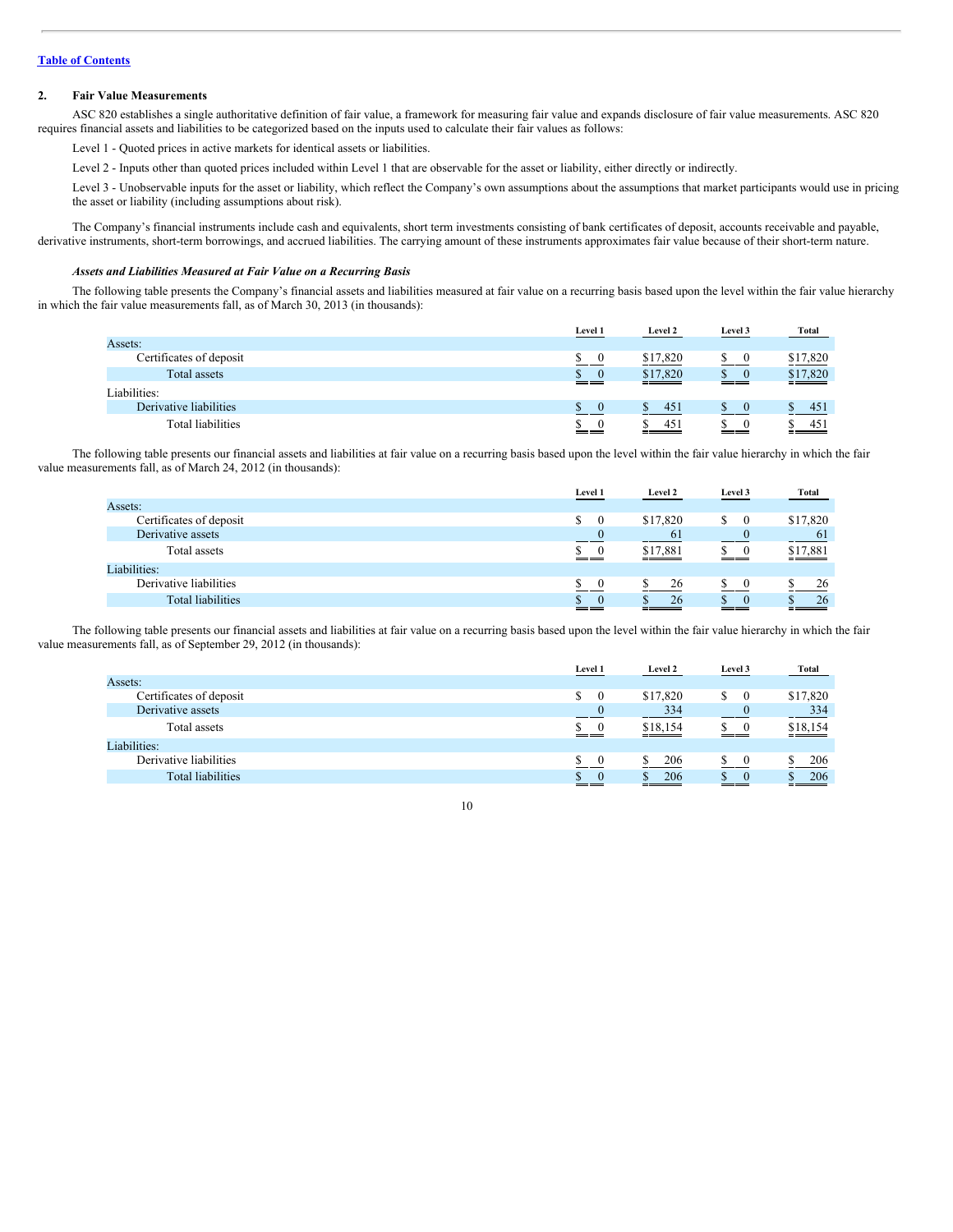## *Assets and Liabilities Measured at Fair Value on a Non-Recurring Basis*

The Company measures certain non-financial assets and liabilities, including long-lived assets, goodwill and intangible assets, at fair value on a non-recurring basis. Fair value measurements of non-financial assets and non-financial liabilities are used primarily in the impairment analyses of long-lived assets, goodwill and other intangible assets. During the period ended March 30, 2013, the Company was not required to measure any significant non-financial assets and liabilities at fair value.

#### *Fair Value of Other Financial Instruments*

The estimated fair value of the Company's \$450 million 8.25 % senior subordinated notes due 2018 as of March 30, 2013 was \$463.7 million, compared to a carrying value of \$449.4 million. The estimated fair value is based on quoted market prices for these notes.

#### **3. Derivative Instruments**

Our operations are exposed to market risks from adverse changes in commodity prices affecting the cost of raw materials. In the normal course of business, these risks are managed through a variety of strategies, including the use of derivatives. The utilization of these financial transactions is governed by policies covering acceptable counterparty exposure, instrument types and other practices. The Company does not enter into derivative contracts for speculative purposes. The Company performs assessments of its counterparty credit risk regularly, including a review of credit ratings and potential nonperformance of the counterparty, and minimizes counterparty concentrations.

Commodity and commodity index futures, swaps and option contracts are used to economically hedge commodity input prices on grains and proteins. These derivative contracts are entered into for periods consistent with the related underlying exposures and do not constitute positions independent of those exposures. Generally, the Company economically hedges a portion of its anticipated consumption of commodity inputs for periods of up to 12 months. As of March 30, 2013, the Company had economically hedged certain portions of its anticipated consumption of commodity inputs using derivative instruments with expiration dates through July 2013.

The Company recognizes all derivative instruments as either assets or liabilities at fair value in the condensed consolidated balance sheets, with the exception of normal purchases and normal sales expected to result in physical delivery. The Company's derivative financial instruments have not been designated as hedging instruments for accounting purposes. The Company recognizes realized and unrealized gains and losses from derivatives used to economically hedge anticipated commodity consumption in other income (expense) on the condensed consolidated statement of operations.

The following table presents the fair value of all derivative instruments outstanding in the condensed consolidated balance sheets (in thousands):

|                                                    | <b>March 30, 2013</b>          |  |                                            |                                | <b>March 24, 2012</b> |                                            | September 29, 2012 |                                       |  |                                            |
|----------------------------------------------------|--------------------------------|--|--------------------------------------------|--------------------------------|-----------------------|--------------------------------------------|--------------------|---------------------------------------|--|--------------------------------------------|
|                                                    | <b>Other Current</b><br>Assets |  | <b>Other Current</b><br><b>Liabilities</b> | <b>Other Current</b><br>Assets |                       | <b>Other Current</b><br><b>Liabilities</b> |                    | <b>Other Current</b><br><b>Assets</b> |  | <b>Other Current</b><br><b>Liabilities</b> |
| Derivatives not designated as hedging instruments: |                                |  |                                            |                                |                       |                                            |                    |                                       |  |                                            |
| Commodity contracts                                |                                |  | 45.                                        |                                |                       | 26                                         |                    | 334                                   |  | 206                                        |
| Total derivative instruments                       |                                |  | 451                                        | 61                             |                       | 26                                         |                    | 334                                   |  | 206                                        |

The following table presents the effect of derivative instruments recorded in other income (expense) on the condensed consolidated statements of operations (in thousands):

|                                                          |           | Three months ended |           | Six months ended |  |  |
|----------------------------------------------------------|-----------|--------------------|-----------|------------------|--|--|
|                                                          | March 30. | March 24,          | March 30, | March 24,        |  |  |
| <b>Derivatives Not Designated as Hedging Instruments</b> | 2013      | 2012               | 2013      | 2012             |  |  |
| Commodity contracts                                      | 68        | (10)               | (738)     | (41)             |  |  |
| Total derivative instruments                             | 68        | (10)               | (738)     | (41)             |  |  |

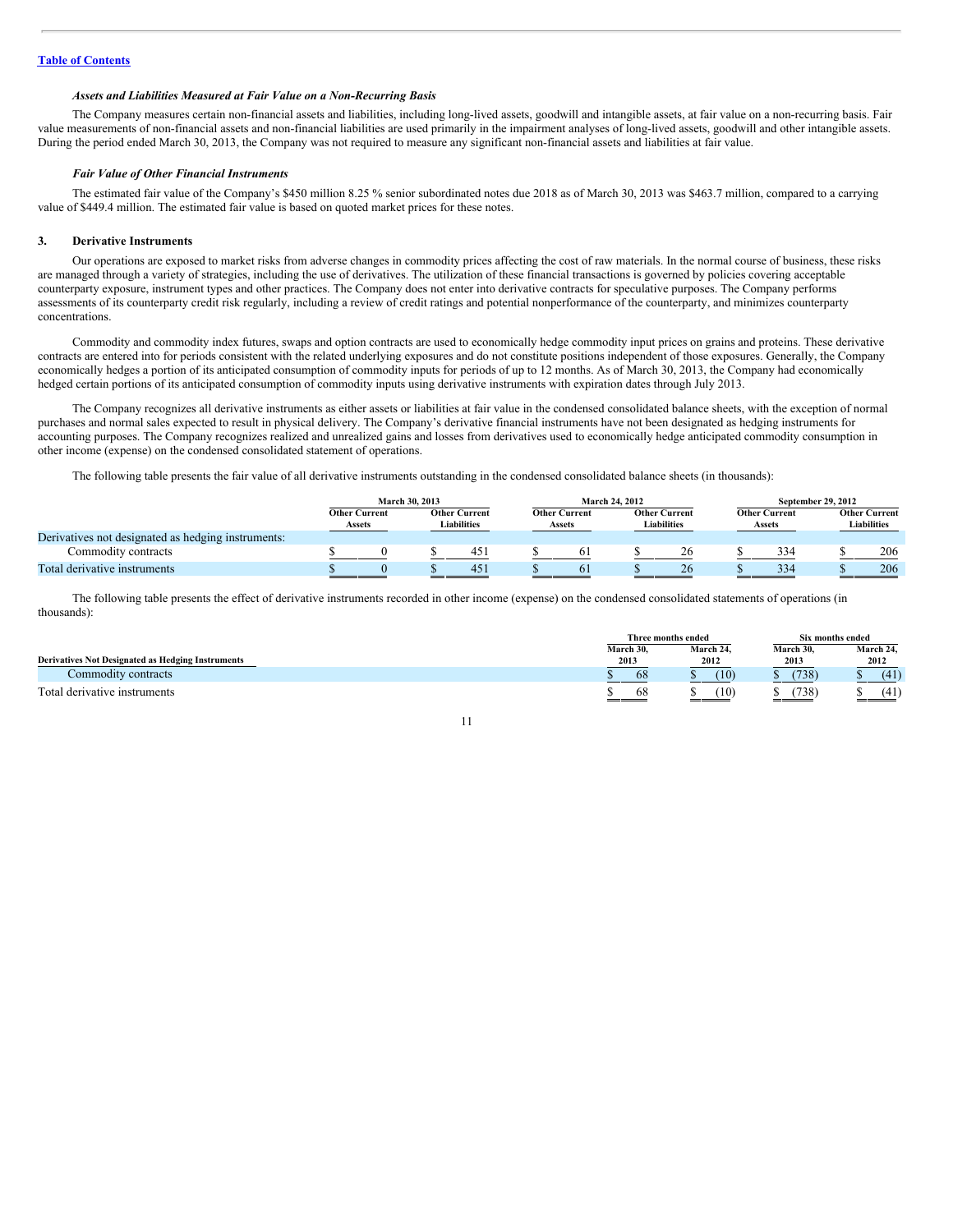The following table presents the gross contract notional volume of outstanding derivative contracts:

| Commodity | Metric         | March 30, 2013 | March 24, 2012 | September 29, 2012 |
|-----------|----------------|----------------|----------------|--------------------|
| Corn      | <b>Bushels</b> | 915,000        | 300,000        | 400,000            |
| Soy Meal  | Tons           |                | .000           | 2,000              |
|           |                |                |                |                    |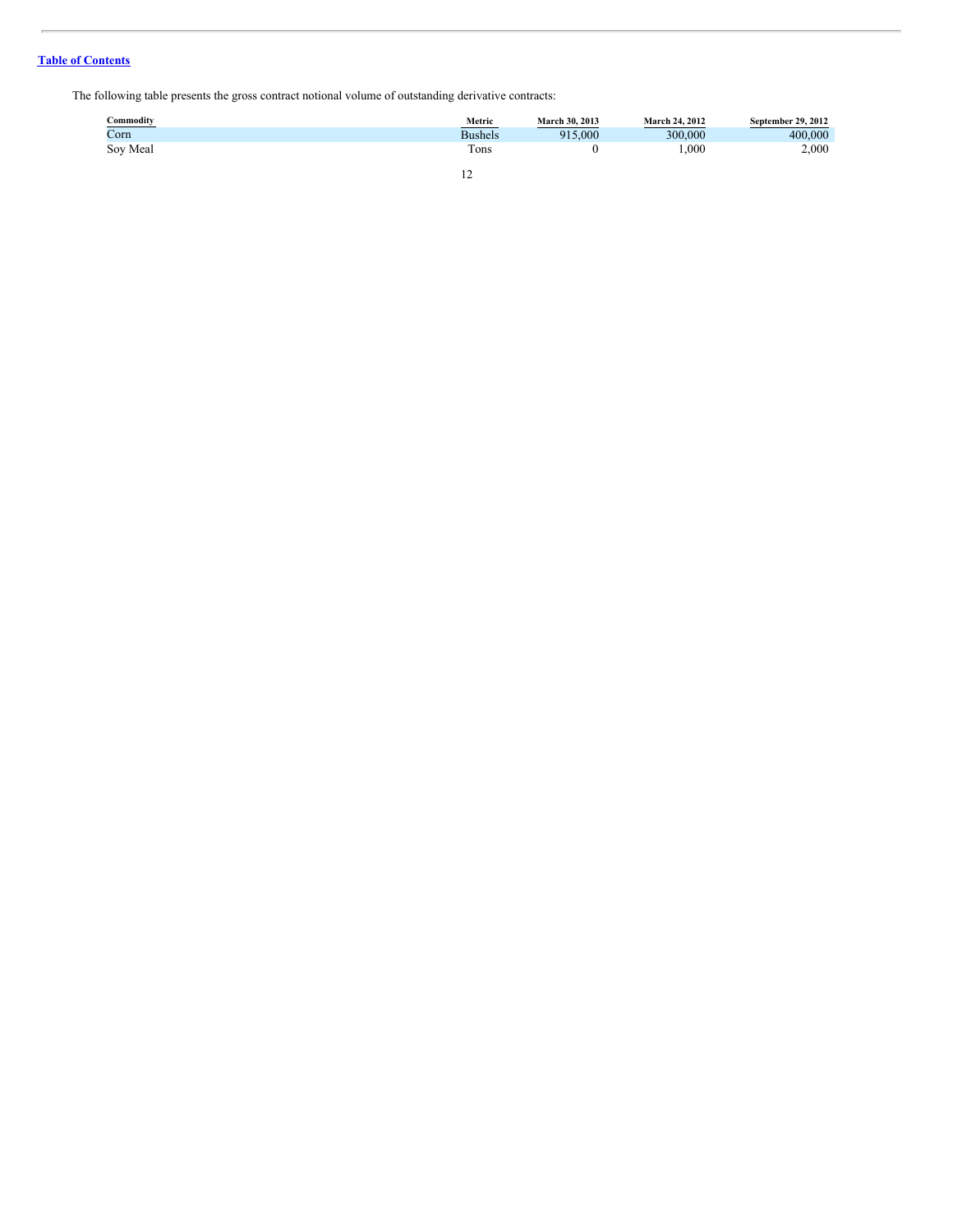#### **4. Inventories, net**

Inventories, net of allowance for obsolescence, consist of the following (in thousands):

|                        | March 30, 2013 | March 24, 2012 | September 29, 2012 |
|------------------------|----------------|----------------|--------------------|
| Raw materials          | 130.718        | 12.707         | 94.387             |
| Work in progress       | 17.918         | 17.424         | 13,587             |
| Finished goods         | 286,924        | 243,291        | 209,888            |
| Supplies               | 323            | 7,390          | 12,170             |
| Total inventories, net | 435,883        | 380,812        | 330,032            |

#### **5. Goodwill**

The Company accounts for goodwill in accordance with ASC 350, "Intangibles – Goodwill and Other," and tests goodwill for impairment annually, or whenever events occur or circumstances change that would more likely than not reduce the fair value of a reporting unit below its carrying amount. This assessment involves the use of significant accounting judgments and estimates as to future operating results and discount rates. Changes in estimates or use of different assumptions could produce significantly different results. An impairment loss is generally recognized when the carrying amount of the reporting unit's net assets exceeds the estimated fair value of the reporting unit. The Company uses discounted cash flow analysis to estimate the fair value of our reporting units. The Company's goodwill impairment analysis also includes a comparison of the aggregate estimated fair value of all four reporting units to the Company's total market capitalization. Based on the Company's annual analysis of goodwill performed during the fourth quarter of fiscal 2012, it concluded there was no impairment of goodwill during fiscal 2012.

#### **6. Other Intangible Assets**

The following table summarizes the components of gross and net acquired intangible assets:

|                                                      | Gross       | Accumulated<br><b>Amortization</b><br>(in millions) | Impairment | Carrying<br>Value |
|------------------------------------------------------|-------------|-----------------------------------------------------|------------|-------------------|
| March 30, 2013                                       |             |                                                     |            |                   |
| Marketing-related intangible assets – amortizable    | \$12.3      | (7.9)                                               | 0          | 4.4               |
| Marketing-related intangible assets – nonamortizable | <u>59.6</u> |                                                     | (16.9)     | 42.7              |
| Total                                                | 71.9        | (7.9)                                               | (16.9)     | 47.1              |
| Customer-related intangible assets – amortizable     | 42.7        | (16.6)                                              |            | 26.1              |
| Other acquired intangible assets – amortizable       | 10.8        | (7.2)                                               |            | 3.6               |
| Other acquired intangible assets – nonamortizable    |             |                                                     | (1.2)      |                   |
| Total                                                | 12.0        | 7.2                                                 | (1.2)      | 3.6               |
| Total other intangible assets                        | \$126.6     | (31.7)                                              | (18.1)     | 76.8              |

**Net**

|                                                      | Gross         | Accumulated<br><b>Amortization</b><br>(in millions) | Impairment | <b>Net</b><br>Carrying<br>Value |
|------------------------------------------------------|---------------|-----------------------------------------------------|------------|---------------------------------|
| March 24, 2012                                       |               |                                                     |            |                                 |
| Marketing-related intangible assets – amortizable    | \$12.3        | (6.9)                                               | $\sqrt{ }$ | 5.4                             |
| Marketing-related intangible assets – nonamortizable | <u>59.6</u>   |                                                     | (16.9)     | 42.7                            |
| Total                                                | 71.9          | (6.9)                                               | (16.9)     | 48.1                            |
| Customer-related intangible assets – amortizable     | 42.7          | (14.2)                                              |            | 28.5                            |
| Other acquired intangible assets – amortizable       | 10.8          | (5.3)                                               |            | 5.5                             |
| Other acquired intangible assets – nonamortizable    | 1.2           |                                                     | (1.2)      |                                 |
| Total                                                | 12.0          | (5.3)                                               | (1.2)      | 5.5                             |
| Total other intangible assets                        | \$126.6<br>__ | (26.4)                                              | (18.1)     | 82.1                            |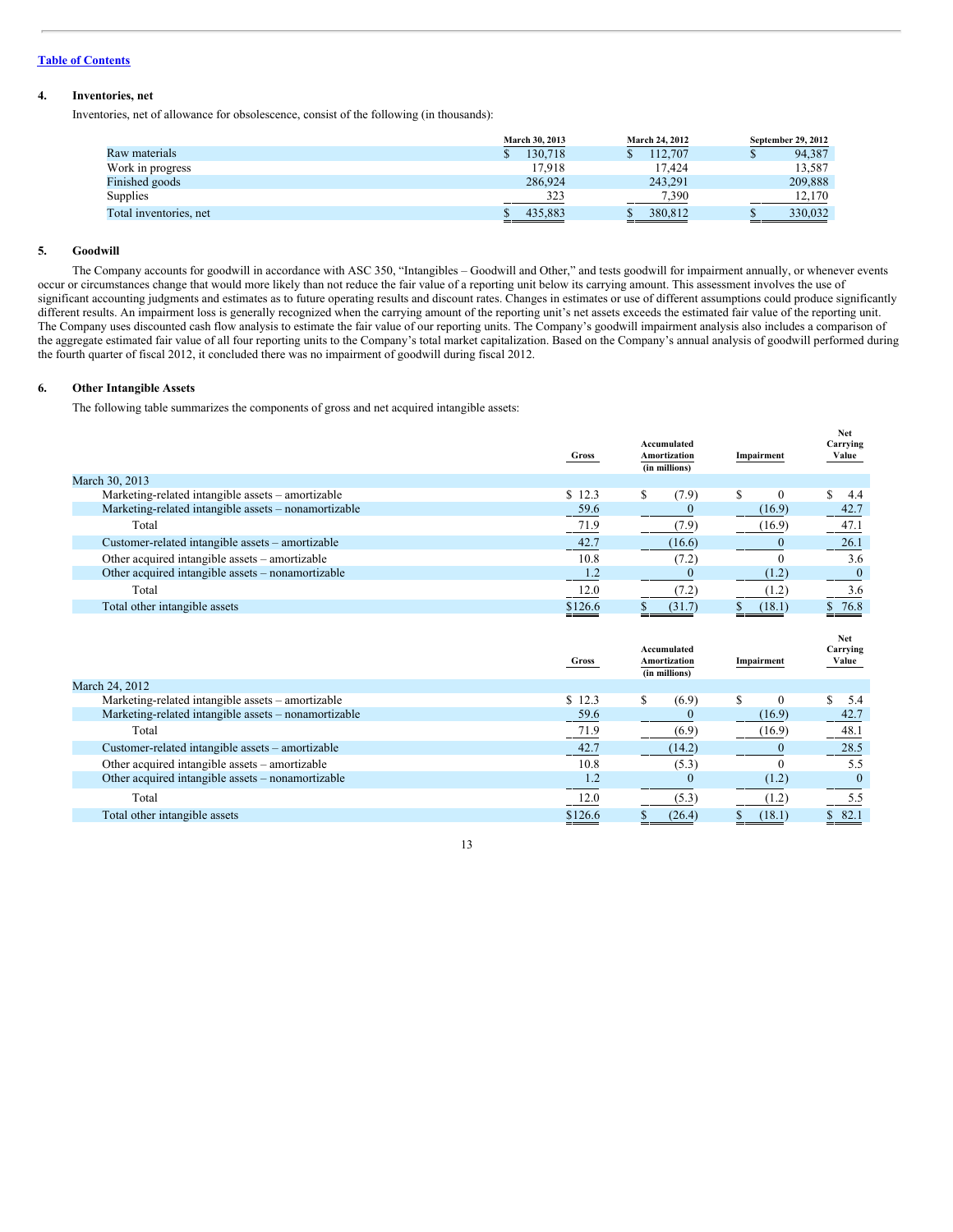|                                                      | Gross       | Accumulated<br>Amortization<br>(in millions) | Impairment | Net<br>Carrying<br>Value |
|------------------------------------------------------|-------------|----------------------------------------------|------------|--------------------------|
| September 29, 2012                                   |             |                                              |            |                          |
| Marketing-related intangible assets - amortizable    | \$12.3      | (7.5)                                        |            | 4.8                      |
| Marketing-related intangible assets – nonamortizable | 59.6        |                                              | (16.9)     | 42.7                     |
| Total                                                | <u>71.9</u> | (7.5)                                        | (16.9)     | 47.5                     |
| Customer-related intangible assets – amortizable     | 42.7        | (15.4)                                       |            | 27.3                     |
| Other acquired intangible assets – amortizable       | 10.8        | (6.7)                                        |            | 4.1                      |
| Other acquired intangible assets – nonamortizable    | 1.2         |                                              | (1.2)      |                          |
| Total                                                | 12.0        | (6.7)                                        | (1.2)      | 4.1                      |
| Total other intangible assets                        | \$126.6     | (29.6)                                       | (18.1)     | \$78.9                   |
|                                                      |             |                                              |            |                          |

Other intangible assets acquired include contract-based and technology-based intangible assets.

The Company evaluates long-lived assets, including amortizable and indefinite-lived intangible assets, for impairment whenever events or changes in circumstances indicate the carrying value may not be recoverable. The Company evaluates indefinite-lived intangible assets on an annual basis. In fiscal 2012, the Company tested its indefinite-lived intangible assets and no impairment was indicated. Other factors indicating the carrying value of the Company's amortizable intangible assets may not be recoverable were not present in fiscal 2012 or during the six months ended March 30, 2013, and accordingly, no impairment testing was performed on these assets.

The Company is currently amortizing its acquired intangible assets with definite lives over periods ranging from 1 to 25 years; over weighted average remaining lives of seven years for marketing-related intangibles, 17 years for customer-related intangibles and five years for other acquired intangibles. Amortization expense for intangibles subject to amortization was approximately \$1.0 million and \$1.4 million for the three months ended March 30, 2013 and March 24, 2012, respectively, and \$2.1 million and \$2.4 million for the six months ended March 30, 2013 and March 24, 2012, respectively, and is classified within operating expenses in the condensed consolidated statements of operations. Estimated annual amortization expense related to acquired intangible assets in each of the succeeding five years is estimated to be approximately \$5 million per year from fiscal 2013 through fiscal 2017.

#### **7. Long-Term Debt**

Long-term debt consists of the following:

|                                                                                                                                   | March 30, 2013 | <b>March 24, 2012</b> | September 29, 2012 |
|-----------------------------------------------------------------------------------------------------------------------------------|----------------|-----------------------|--------------------|
|                                                                                                                                   |                | (in thousands)        |                    |
| Senior subordinated notes, net of unamortized discount (1), interest at 8.25%, payable semi-annually,<br>principal due March 2018 | 449.363        | 449.263               | 449.312            |
| Revolving credit facility, interest at Alternate Base Rate plus a margin of 0.75% to 1.75%, or LIBOR plus a                       |                |                       |                    |
| margin of $1.75\%$ to $2.75\%$ , final maturity June 2016                                                                         | 144.000        | 117,000               | 0                  |
| Other notes payable                                                                                                               | 332            | 679                   | 502                |
| Total                                                                                                                             | 593.695        | 566,942               | 449,814            |
| Less current portion                                                                                                              | (271)          | (339)                 | (331)              |
| Long-term portion                                                                                                                 | 593,424        | 566,603               | 449,483            |

(1) Represents unamortized original issue discount of \$637, \$737 and \$688 as of March 30, 2013, March 24, 2012 and September 29, 2012, respectively.

#### *Senior Credit Facility*

On June 8, 2011, the Company amended its \$275 million, five-year senior secured revolving credit facility (the "Credit Facility") included in its Amended and Restated Credit Agreement (the "Credit Agreement"). Under the modified terms, the Credit Facility has a borrowing capacity of \$375 million, an increase of \$100 million, and an extension of maturity date by approximately one year, to June 2016. The Credit Facility bears lower interest rates and commitment fees and requires less interest coverage. The Company continues to have the option to increase the size of the Credit Facility by an additional \$200 million of incremental term loans and/or revolving loans

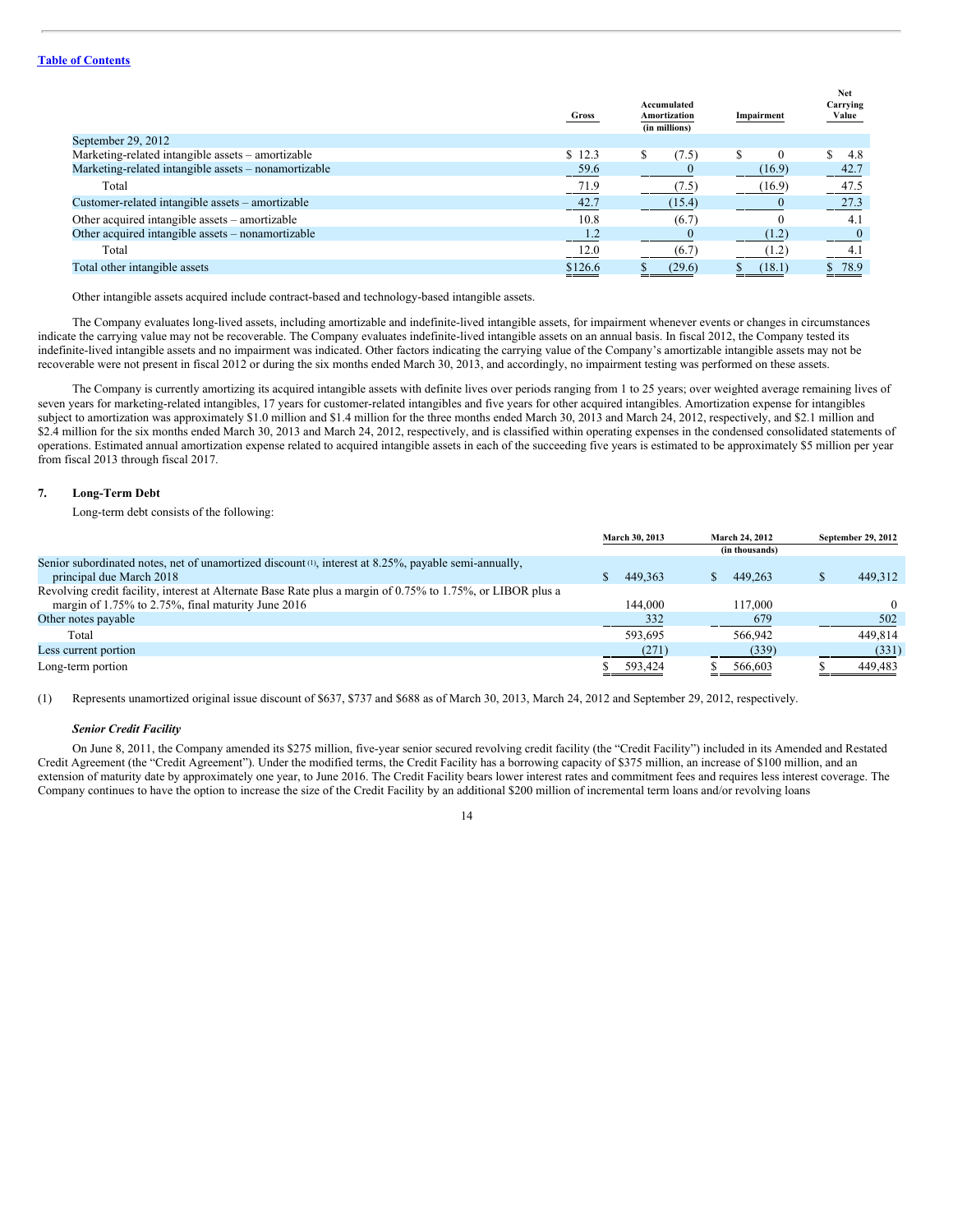should it exercise its option and one or more lenders are willing to make such increased amounts available to it. There was \$144.0 million outstanding as of March 30, 2013 under the Credit Facility. There were no letters of credit outstanding under the Credit Facility as of March 30, 2013. There were other letters of credit of \$16.9 million outstanding as of March 30, 2013. As of March 30, 2013, there were \$231.0 million of unused commitments under the Credit Facility or, after giving effect to the financial covenants in the Credit Agreement, \$89.9 million of available unused commitments.

Interest on the amended Credit Facility is based, at the Company's option, on a rate equal to the Alternate Base Rate (ABR), which is the greatest of the prime rate, the Federal Funds rate plus  $\frac{1}{2}$  of 1% or one month LIBOR plus 1%, plus a margin, which fluctuates from 0.75% to 1.75%, or LIBOR plus a margin, which fluctuates from 1.75% to 2.75% and commitment fees that range from 0.30% to 0.50%, determined quarterly based on consolidated total debt to consolidated EBITDA for the most recent trailing 12month period. As of March 30, 2013, the applicable interest rate on the Credit Facility related to alternate base rate borrowings was 5.0%, and the applicable interest rate related to LIBOR rate borrowings was 3.0%.

The Credit Facility is guaranteed by the Company's material subsidiaries and is secured by the Company's assets, excluding real property but including substantially all of the capital stock of the Company's subsidiaries. The Credit Agreement contains certain financial and other covenants which require the Company to maintain minimum levels of interest coverage and maximum levels of senior debt to EBITDA and that restrict the Company's ability to repurchase its stock, make investments in or acquisitions of other businesses and pay dividends above certain levels over the life of the Credit Facility. Under the terms of the Company's Credit Facility, it may make restricted payments, including cash dividends and stock repurchases, in an aggregate amount initially not to exceed \$200 million over the life of the Credit Facility, subject to qualifications and baskets as defined in the Credit Agreement. As of March 30, 2013, the Company's Total Leverage Ratio, as defined in the Credit Agreement, was 5.1 to 1.0, and the Company's Senior Secured Leverage Ratio, as defined in the Credit Agreement with a maximum of 2.0 to 1.0, was 1.2 to 1.0. The Company's minimum Interest Coverage Ratio was reduced to 2.50 times, from 2.75 times as part of the modification of the Credit Facility. As of March 30, 2013, the Company's Interest Coverage ratio was 3.0 times. Apart from the covenants limiting restricted payments and capital expenditures, the Credit Facility does not restrict the use of retained earnings or net income. The Company was in compliance with all financial covenants as of March 30, 2013.

#### *Senior Subordinated Notes and Debt Refinancing*

On March 8, 2010, the Company issued \$400 million aggregate principal amount of 8.25% senior subordinated notes due March 1, 2018 (the "2018 Notes").

On February 8, 2012, the Company issued an additional \$50 million aggregate principal amount of its 2018 Notes at a price of 98.501%, plus accrued interest from September 1, 2011, in a private placement. The Company used the net proceeds from the offering to pay a portion of the outstanding balance under its Credit Facility.

The estimated fair value of our \$450 million of 2018 Notes as of March 30, 2013 was approximately \$463.7 million. The estimated fair value is based on quoted market prices for these notes.

The 2018 Notes require semiannual interest payments, which commenced on September 1, 2010. The 2018 Notes are unsecured senior subordinated obligations and are subordinated to all of our existing and future senior debt, including our Credit Facility. The obligations under the 2018 Notes are fully and unconditionally guaranteed on a senior subordinated basis by each of our existing and future domestic restricted subsidiaries with certain exceptions. The guarantees are general unsecured senior subordinated obligations of the guarantors and are subordinated to all existing and future senior debt of the guarantors.

The Company may redeem some or all of the 2018 Notes at any time prior to March 1, 2014 at the principal amount plus a "make whole" premium. The Company may redeem some or all of the 2018 Notes at any time on or after March 1, 2014 for 104.125%, after March 1, 2015 for 102.063% and after March 1, 2016 for 100%, plus accrued and unpaid interest. Additionally, at any time prior to March 1, 2013, the Company may redeem up to 35% of the 2018 Notes with any proceeds it received from certain equity offerings at a redemption price of 108.25% of the principal amount, plus accrued and unpaid interest. The holders of the 2018 Notes have the right to require the Company to repurchase all or a portion of the 2018 Notes at a purchase price equal to 101% of the principal amount of the notes repurchased, plus accrued and unpaid interest upon the occurrence of a change of control.

The 2018 Notes contain customary high yield covenants, including covenants limiting debt incurrence and restricted payments, subject to certain baskets and exceptions. The Company was in compliance with all financial covenants as of March 30, 2013.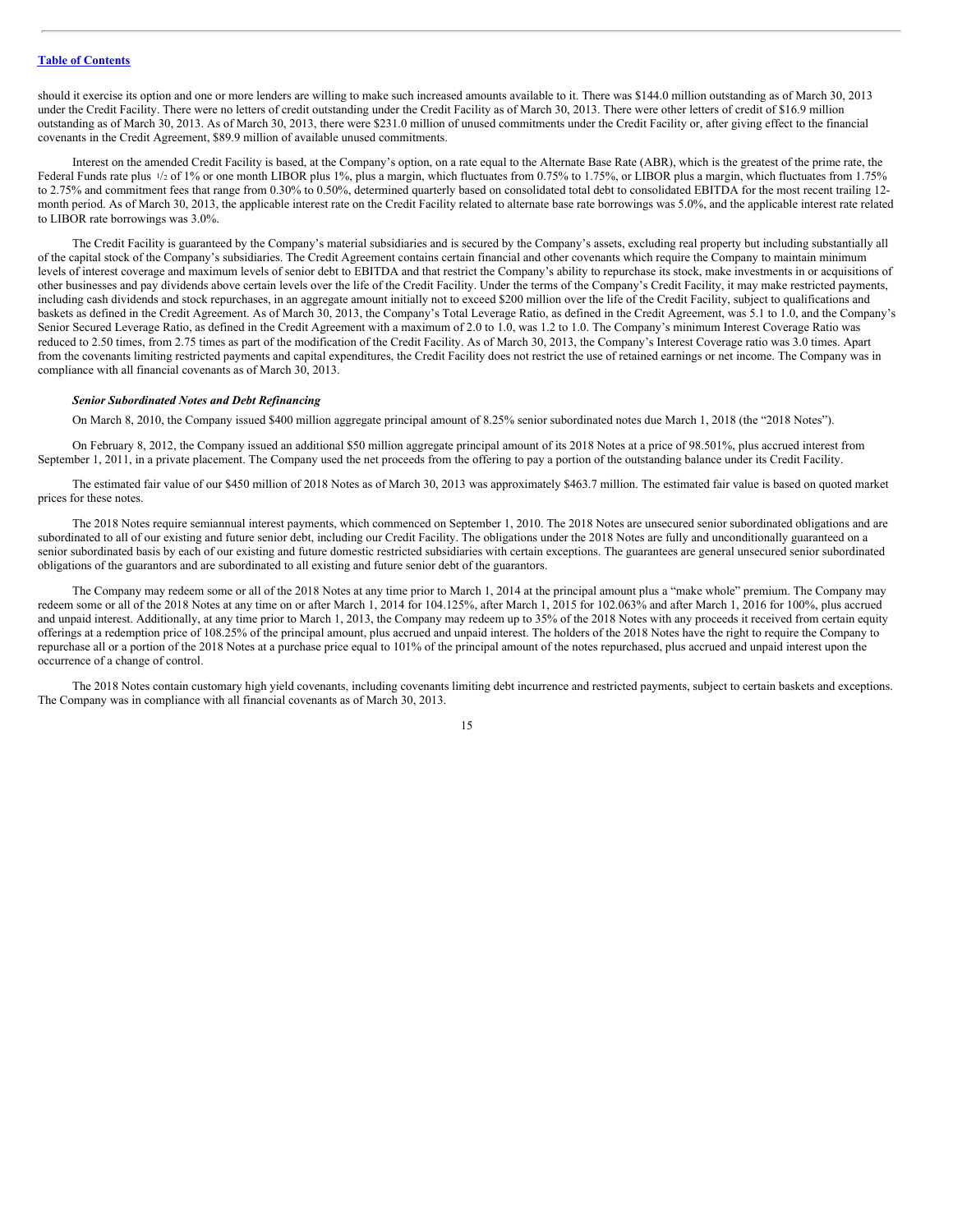## **8. Supplemental Equity Information**

The following table provides a summary of the changes in the carrying amounts of equity attributable to controlling interest and noncontrolling interest for the six months ended March 30, 2013 and March 24, 2012:

|                                         |                 |                 |                   | <b>Controlling Interest</b> |                             |    |                         |           |                            |           |
|-----------------------------------------|-----------------|-----------------|-------------------|-----------------------------|-----------------------------|----|-------------------------|-----------|----------------------------|-----------|
|                                         |                 | <b>Class A</b>  | <b>Class</b>      | <b>Aditional</b>            |                             |    | Accumulated<br>Other    |           |                            |           |
| (in thousands)                          | Common<br>Stock | Common<br>Stock | в<br><b>Stock</b> | Paid In<br>Capital          | Retained<br><b>Earnings</b> |    | Comprehensive<br>Income | Total     | Noncontrolling<br>Interest | Total     |
| <b>Balance September 29, 2012</b>       | 122             | 347<br>\$       | \$16              | \$382,195                   | \$79,718                    | Ъ. | 1,539                   | \$463,937 | 946                        | \$464,883 |
| Comprehensive loss                      |                 |                 |                   |                             | 6,927                       |    | (607)                   | 6,320     | 686                        | 7,006     |
| Stock based compensation                |                 |                 |                   | 2,441                       |                             |    |                         | 2,441     |                            | 2,441     |
| Restricted share activity               |                 |                 |                   | 2,498                       |                             |    |                         | 2,503     |                            | 2,503     |
| Issuance of common stock                |                 |                 |                   | 638                         |                             |    |                         | 638       |                            | 638       |
| Repurchase of common stock              |                 |                 |                   | (1,305)                     | (197)                       |    |                         | (1,502)   |                            | (1, 502)  |
| Tax benefit on stock option exercise    |                 |                 |                   | 289                         |                             |    |                         | 289       |                            | 289       |
| Distribution to Noncontrolling interest |                 |                 |                   |                             |                             |    |                         |           | (629)                      | (629)     |
| <b>Balance March 30, 2013</b>           | 122             | 352             | \$16              | \$386,756                   | \$86,448<br>_____           |    | 932                     | \$474,626 | 1,003                      | \$475,629 |

|                                      |        |                          |                   | <b>Controlling Interest</b> |                 |                                       |           |                |           |
|--------------------------------------|--------|--------------------------|-------------------|-----------------------------|-----------------|---------------------------------------|-----------|----------------|-----------|
|                                      | Common | <b>Class A</b><br>Common | <b>Class</b><br>в | <b>Aditional</b><br>Paid In | Retained        | Accumulated<br>Other<br>Comprehensive |           | Noncontrolling |           |
| (in thousands)                       | Stock  | Stock                    | Stock             | Capital                     | <b>Earnings</b> | Income                                | Total     | Interest       | Total     |
| <b>Balance September 24, 2011</b>    | 129    | 359                      | \$16              | \$396,208                   | \$59,045        | 1.019                                 | \$456,776 | $\sigma$       | \$456,782 |
| Comprehensive loss                   |        |                          |                   |                             | 8,533           | 293                                   | 8,826     | 167            | 8,993     |
| Stock based compensation             |        |                          |                   | 2,656                       |                 |                                       | 2,656     |                | 2,656     |
| Restricted share activity            |        |                          |                   | 398                         |                 |                                       | 399       |                | 399       |
| Issuance of common stock             |        |                          |                   | 799                         |                 |                                       | 801       |                | 801       |
| Repurchase of common stock           | (6)    | (19)                     |                   | (20, 358)                   | (500)           |                                       | (20, 883) |                | (20, 883) |
| Tax benefit on stock option exercise |        |                          |                   | 199                         |                 |                                       | 199       |                | 199       |
| <b>Balance March 24, 2012</b>        | 23     | 343                      | \$16              | \$379,902                   | \$67,078        | 1.312                                 | \$448,774 | (173)          | \$448,947 |

## **9. Stock-Based Compensation**

The Company recognized share-based compensation expense of \$7.8 million and \$3.7 million for the six month periods ended March 30, 2013 and March 24, 2012, respectively, as a component of selling, general and administrative expenses. The tax benefit associated with share-based compensation expense for the six month periods ended March 30, 2013 and March 24, 2012 was \$2.9 million and \$1.4 million, respectively.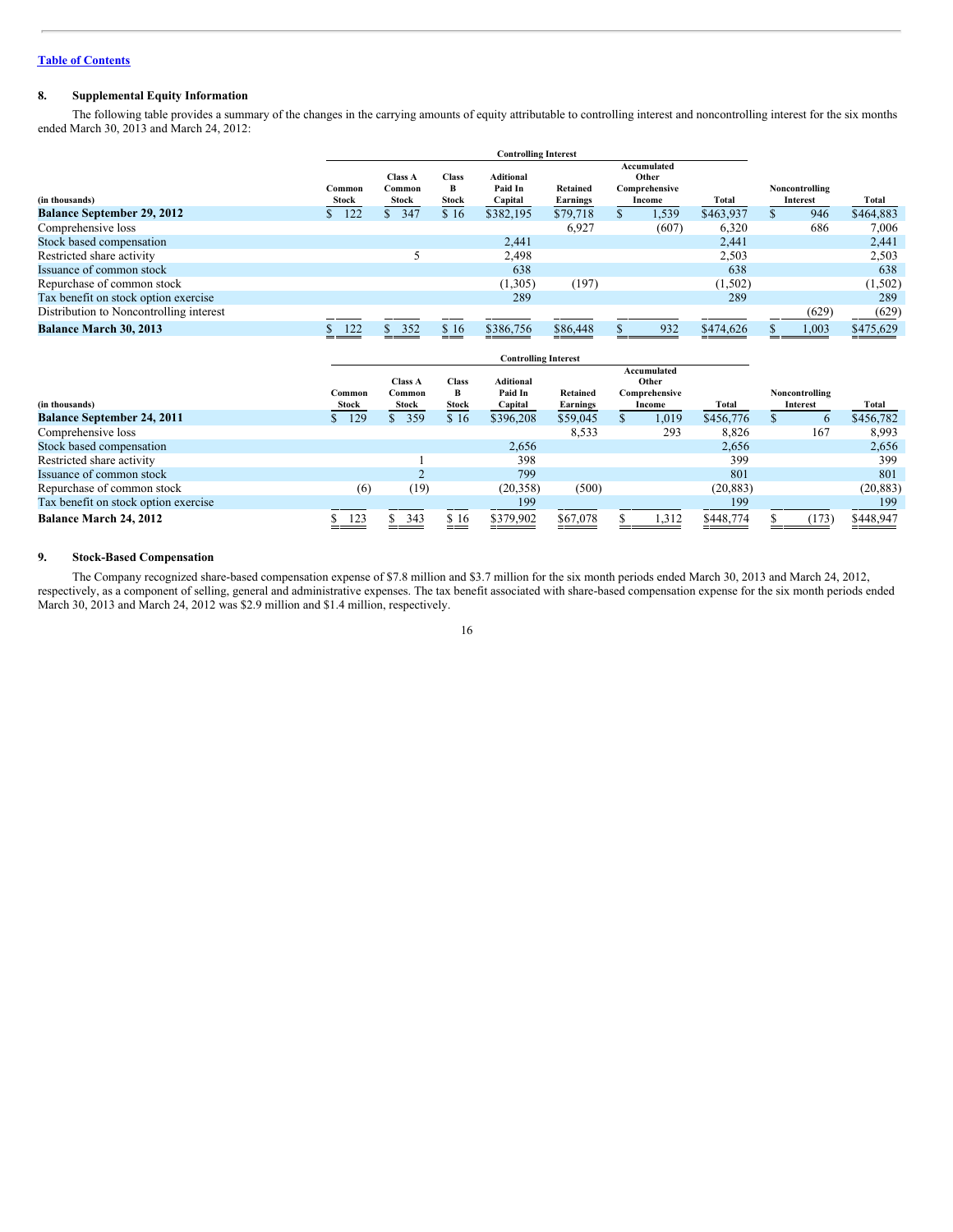## **10. Earnings Per Share**

The following is a reconciliation of the numerators and denominators of the basic and diluted per share computations for income from continuing operations.

|                                             |          | <b>Three Months Ended</b><br>March 30, 2013 |                                          |               | <b>Six Months Ended</b><br>March 30, 2013 |            |  |
|---------------------------------------------|----------|---------------------------------------------|------------------------------------------|---------------|-------------------------------------------|------------|--|
|                                             | Income   | <b>Shares</b>                               | Per Share                                | <b>Income</b> | <b>Shares</b>                             | Per Share  |  |
|                                             |          |                                             | (in thousands, except per share amounts) |               |                                           |            |  |
| Basic EPS:                                  |          |                                             |                                          |               |                                           |            |  |
| Net income available to common shareholders | \$22,196 | 48,064                                      | $\mathbb{S}$<br>0.46                     | \$6,927       | 47,968                                    | S.<br>0.14 |  |
| Effect of dilutive securities:              |          |                                             |                                          |               |                                           |            |  |
| Options to purchase common stock            |          | 410                                         | (0.00)                                   |               | 390                                       | (0.00)     |  |
| Restricted shares                           |          | 266                                         | (0.00)                                   |               | 408                                       | (0.00)     |  |
| Diluted EPS:                                |          |                                             |                                          |               |                                           |            |  |
| Net income available to common shareholders | \$22,196 | 48,740                                      | \$0.46                                   | \$6,927       | 48,766                                    | \$0.14     |  |
|                                             |          | <b>Three Months Ended</b><br>March 24, 2012 |                                          |               | <b>Six Months Ended</b><br>March 24, 2012 |            |  |
|                                             | Income   | <b>Shares</b>                               | Per Share                                | Income        | <b>Shares</b>                             | Per Share  |  |
|                                             |          |                                             | (in thousands, except per share amounts) |               |                                           |            |  |
| Basic EPS:                                  |          |                                             |                                          |               |                                           |            |  |
| Net income available to common shareholders | \$21,623 | 47,343                                      | S.<br>0.46                               | \$8,533       | 47,576                                    | S.<br>0.18 |  |
| Effect of dilutive securities:              |          |                                             |                                          |               |                                           |            |  |
| Options to purchase common stock            |          | 463                                         | (0.01)                                   |               | 408                                       | (0.00)     |  |
| <b>Restricted shares</b>                    |          | 230                                         | (0.00)                                   |               | 207                                       | (0.00)     |  |
| Diluted EPS:                                |          |                                             |                                          |               |                                           |            |  |
| Net income available to common shareholders | \$21,623 | 48,036                                      | 0.45<br>$\mathbb{S}$                     | \$8,533       | 48,191                                    | 0.18       |  |

Options to purchase 12.0 million shares of common stock at prices ranging from \$4.60 to \$16.23 per share were outstanding at March 30, 2013 and options to purchase 11.5 million shares of common stock at prices ranging from \$4.60 to \$17.99 per share were outstanding at March 24, 2012.

For the three month periods ended March 30, 2013 and March 24, 2012, options to purchase 9.1 and 9.2 million shares of common stock, respectively, were outstanding but were not included in the computation of diluted earnings per share because the option exercise prices were greater than the average market price of the common shares and, therefore, the effect would be anti-dilutive.

For the six month period ended March 30, 2013 and March 24, 2012, options to purchase 4.6 and 9.7 million shares of common stock, respectively, were outstanding but were not included in the computation of diluted earnings per share because the option exercise prices were greater than the average market price of the common shares and, therefore, the effect would be anti-dilutive.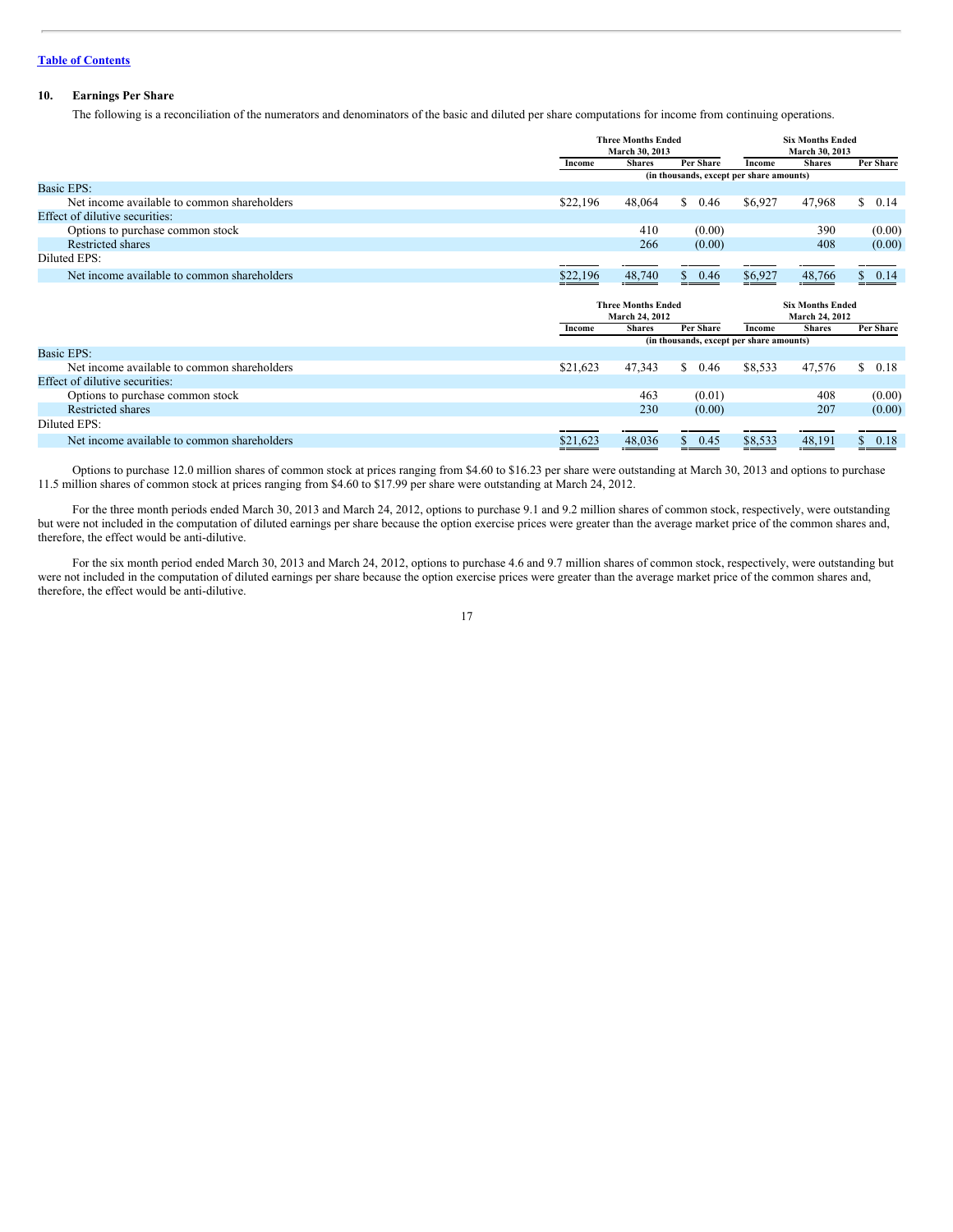## **11. Segment Information**

Management has determined that the Company has two operating segments which are also reportable segments based on the level at which the Chief Operating Decision Maker reviews the results of operations to make decisions regarding performance assessment and resource allocation. These operating segments are Pet segment and Garden segment and are presented in the table below (in thousands).

|                                                           | <b>Three Months Ended</b> |           | <b>Six Months Ended</b> |           |  |
|-----------------------------------------------------------|---------------------------|-----------|-------------------------|-----------|--|
|                                                           | March 30,                 | March 24, | March 30,               | March 24, |  |
|                                                           | 2013                      | 2012      | 2013                    | 2012      |  |
| Net sales:                                                |                           |           |                         |           |  |
| Pet segment                                               | \$234,750                 | \$222,487 | \$429,930               | \$421,769 |  |
| Garden segment                                            | 263,419                   | 244,416   | 360,736                 | 347,200   |  |
| Total net sales                                           | \$498,169                 | \$466,903 | \$790,666               | \$768,969 |  |
| Income (loss) from operations:                            |                           |           |                         |           |  |
| Pet segment                                               | 27,465                    | 21,010    | 37,638                  | 30,699    |  |
| Garden segment                                            | 33,958                    | 36,615    | 25,422                  | 25,530    |  |
| Corporate                                                 | (14,677)                  | (12, 403) | (29, 408)               | (22, 287) |  |
| Total income (loss) from operations                       | 46,746                    | 45,222    | 33,652                  | 33,942    |  |
| Interest expense - net                                    | (10,910)                  | (10, 440) | (21,160)                | (19, 959) |  |
| Other expense                                             | (48)                      | (7)       | (1,029)                 | (121)     |  |
| Income tax benefit                                        | 12,828                    | 12,808    | 3,850                   | 5,162     |  |
| Income (Loss) including noncontrolling interest           | 22,960                    | 21,967    | 7,613                   | 8,700     |  |
| Net Income (loss) attributable to noncontrolling interest | 764                       | 344       | 686                     | 167       |  |
| Net loss attributable to Central Garden & Pet Company     | \$22,196                  | \$21,623  | $\mathbb{S}$<br>6,927   | \$8,533   |  |
| Depreciation and amortization:                            |                           |           |                         |           |  |
| Pet segment                                               | 4,024                     | 3,616     | 7,719                   | 7,202     |  |
| Garden segment                                            | 1,622                     | 1,590     | 3,278                   | 3,138     |  |
| Corporate                                                 | 2,685                     | 2,402     | 5,350                   | 4,712     |  |
| Total depreciation and amortization                       | 8,331<br>S                | 7,608     | \$16,347                | \$15,052  |  |
|                                                           | March 30.                 | March 24. | September 29.           |           |  |

|                                                | $11241$ CH $30$<br>2013 | плаген эт.<br>2012 | $\sigma$ picture $\mu$ ,<br>2012 |
|------------------------------------------------|-------------------------|--------------------|----------------------------------|
| Assets:                                        |                         |                    |                                  |
| Pet segment                                    | 447.082                 | 422,035            | 411,059                          |
| Garden segment                                 | 542,764                 | 496,003            | 341,716                          |
| Corporate                                      | 356,735                 | 342,036            | 396,772                          |
| Total assets                                   | \$1,346,581             | \$1,260,074        | \$1,149,547                      |
| Goodwill (included in corporate assets above): |                         |                    |                                  |
| Pet segment                                    | \$202,514               | \$202.514          | \$202,514                        |
| Garden segment                                 | 7,709                   | 7,709              | 7,709                            |
| Total goodwill                                 | 210,223<br>\$           | 210,223            | 210,223                          |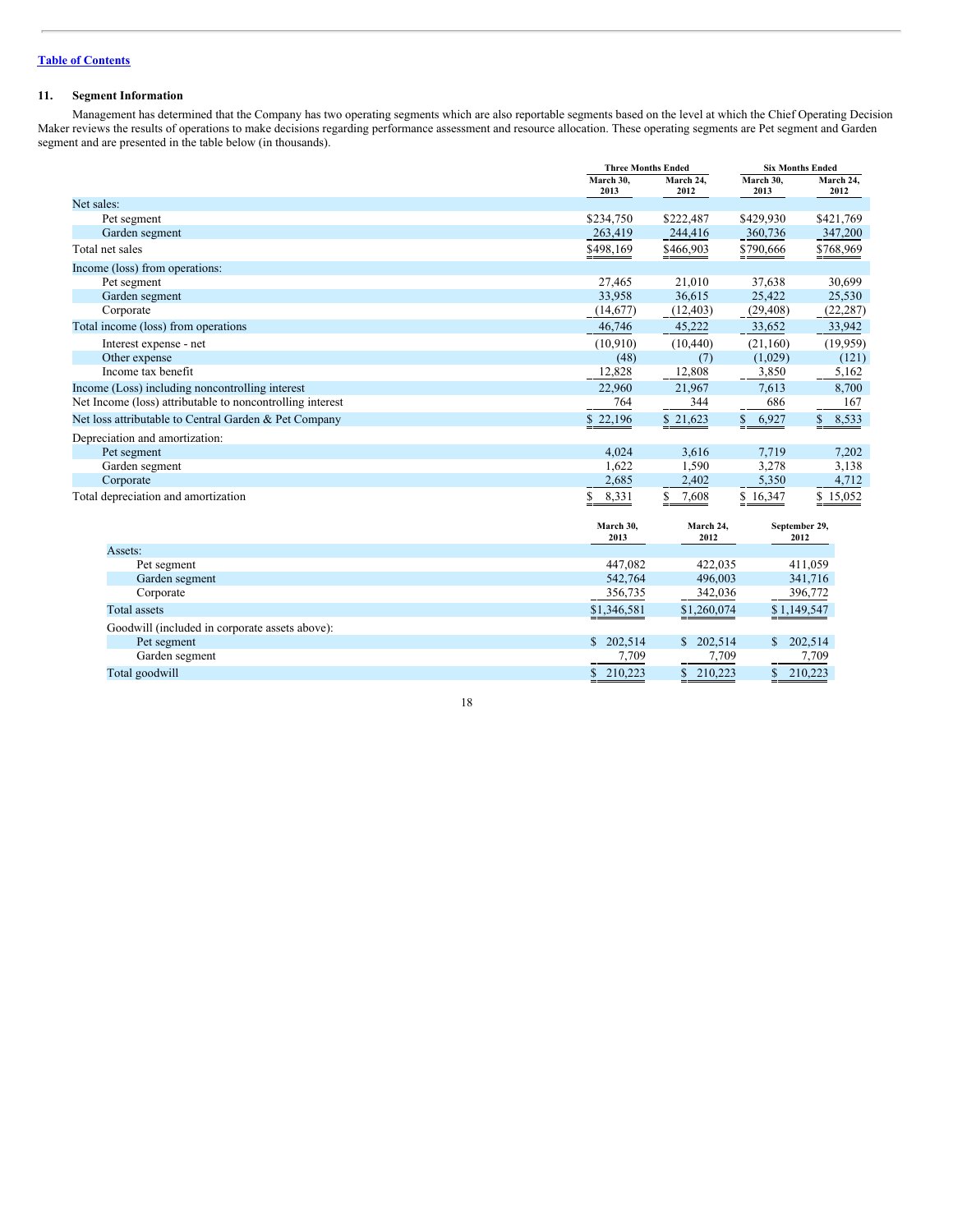#### **12. Consolidating Condensed Financial Information of Guarantor Subsidiaries**

Certain 100% wholly-owned subsidiaries of the Company (as listed below, collectively the "Guarantor Subsidiaries") have guaranteed fully and unconditionally, on a joint and several basis, the obligation to pay principal and interest on the Company's \$450 million 8.25% Senior Subordinated Notes (the "Notes") due March 1, 2018. Certain subsidiaries and operating divisions are not guarantors of the Notes and have been included in the financial results of the Parent in the information below. These Non-Guarantor entities are not material to the Parent. Those subsidiaries that are guarantors and co-obligors of the Notes are as follows:

Farnam Companies, Inc. Four Paws Products Ltd. Gulfstream Home & Garden, Inc. Kaytee Products, Inc. Matson, LLC New England Pottery, LLC Pennington Seed, Inc. (including Gro Tec, Inc. and All-Glass Aquarium Co., Inc.) Pets International, Ltd. T.F.H. Publications, Inc. Wellmark International (including B2E Corporation and B2E Biotech LLC)

During the fourth quarter of fiscal 2012, the Company merged certain subsidiaries into the Parent. In the first three quarters of fiscal 2012, the following were included as Guarantor Subsidiaries because they were separate legal entities at that time:

Grant Laboratories, Inc. Interpet USA, LLC Matthews Redwood & Nursery Supply, Inc.

Fiscal 2013 financial results reflect these entities as part of the Parent. Fiscal 2012 financial results presented herein have been restated to reflect the current Guarantor Subsidiaries.

In lieu of providing separate audited financial statements for the Guarantor Subsidiaries, the Company has included the accompanying consolidating condensed financial statements based on the Company's understanding of the Securities and Exchange Commission's interpretation and application of Rule 3-10 of the Securities and Exchange Commission's Regulation S-X.

|                                                                                                 | <b>CONSOLIDATING CONDENSED STATEMENT OF OPERATIONS</b> |                           |              |              |  |  |  |
|-------------------------------------------------------------------------------------------------|--------------------------------------------------------|---------------------------|--------------|--------------|--|--|--|
|                                                                                                 | Three Months Ended March 30, 2013<br>(in thousands)    |                           |              |              |  |  |  |
|                                                                                                 |                                                        |                           |              |              |  |  |  |
|                                                                                                 |                                                        |                           | (unaudited)  |              |  |  |  |
|                                                                                                 | Parent                                                 | Guarantor<br>Subsidiaries | Eliminations | Consolidated |  |  |  |
| Net sales                                                                                       | \$158,939                                              | 351,581                   | (12, 351)    | 498,169      |  |  |  |
| Cost of products sold and occupancy                                                             | 116,559                                                | 240,791                   | (12, 351)    | 344,999      |  |  |  |
| Gross profit                                                                                    | 42,380                                                 | 110,790                   | $\theta$     | 153,170      |  |  |  |
| Selling, general and administrative expenses                                                    | 36,927                                                 | 69,497                    |              | 106,424      |  |  |  |
| Income from operations                                                                          | 5,453                                                  | 41,293                    | $\Omega$     | 46,746       |  |  |  |
| $Interest - net$                                                                                | (10, 922)                                              | 12                        |              | (10,910)     |  |  |  |
| Other income (loss)                                                                             | (3,065)                                                | 3,017                     |              | (48)         |  |  |  |
| Income (loss) before income taxes                                                               | (8, 534)                                               | 44,322                    |              | 35,788       |  |  |  |
| Income taxes (tax benefit)                                                                      | (2,605)                                                | 15,433                    |              | 12,828       |  |  |  |
| Income (loss) including noncontrolling interest                                                 | (5,929)                                                | 28,889                    |              | 22,960       |  |  |  |
| Income attributable to noncontrolling interest                                                  | 764                                                    |                           | $\Omega$     | 764          |  |  |  |
| Income (loss) attributable to Central Garden & Pet Co. before equity in undistributed income of |                                                        |                           |              |              |  |  |  |
| guarantor subsidiaries                                                                          | (6, 693)                                               | 28,889                    | $\Omega$     | 22,196       |  |  |  |
| Equity in undistributed income of guarantor subsidiaries                                        | 28,889                                                 |                           | (28, 889)    |              |  |  |  |
| Net income attributable to Central Garden & Pet Co.                                             | 22,196                                                 | 28,889                    | (28, 889)    | 22,196       |  |  |  |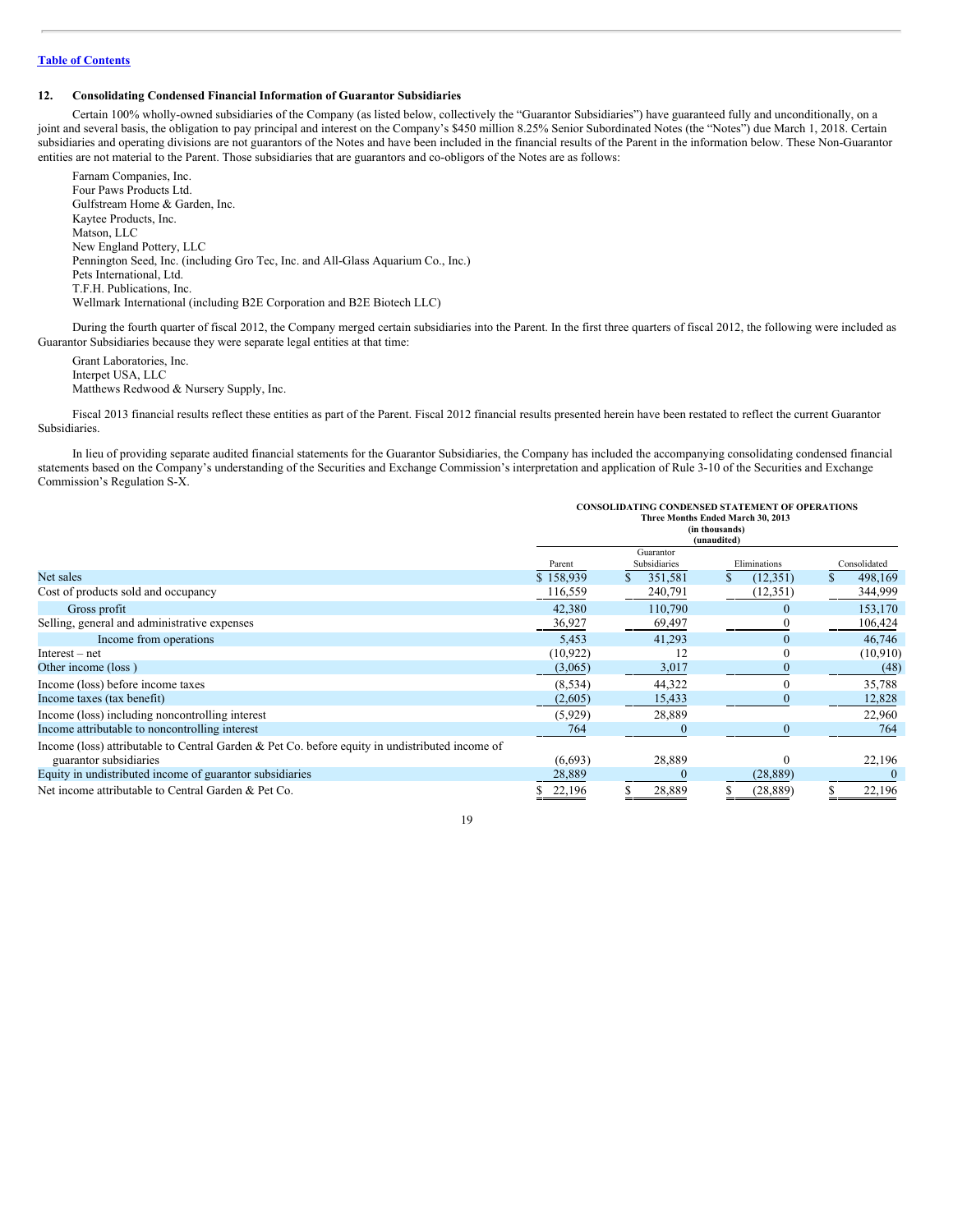|                                                                                       | <b>CONSOLIDATING CONDENSED STATEMENT OF OPERATIONS</b><br>Three Months Ended March 24, 2012<br>(in thousands)<br>(unaudited) |                     |                     |               |  |
|---------------------------------------------------------------------------------------|------------------------------------------------------------------------------------------------------------------------------|---------------------|---------------------|---------------|--|
|                                                                                       |                                                                                                                              | Guarantor           |                     |               |  |
|                                                                                       | Parent                                                                                                                       | <b>Subsidiaries</b> | <b>Eliminations</b> | Consolidated  |  |
| Net sales                                                                             | \$152,381                                                                                                                    | 335,477             | (20,955)<br>S       | 466,903<br>S. |  |
| Cost of products sold and occupancy                                                   | 106,241                                                                                                                      | 233,921             | (20, 955)           | 319,207       |  |
| Gross profit                                                                          | 46,140                                                                                                                       | 101,556             |                     | 147,696       |  |
| Selling, general and administrative expenses                                          | 34,402                                                                                                                       | 68,072              |                     | 102,474       |  |
| Income from operations                                                                | 11,738                                                                                                                       | 33,484              |                     | 45,222        |  |
| $Interest - net$                                                                      | (10, 440)                                                                                                                    |                     |                     | (10, 440)     |  |
| Other income (loss)                                                                   | (1,376)                                                                                                                      | 1,369               |                     | (7)           |  |
| Income (loss) before income taxes                                                     | (78)                                                                                                                         | 34,853              |                     | 34,775        |  |
| Income taxes (tax benefit)                                                            | (48)                                                                                                                         | 12,856              |                     | 12,808        |  |
| Income (loss) including noncontrolling interest                                       | (30)                                                                                                                         | 21,997              |                     | 21,967        |  |
| Income attributable to noncontrolling interest                                        | 344                                                                                                                          |                     |                     | 344           |  |
| Income (loss) attributable to Central Garden & Pet Co. before equity in undistributed |                                                                                                                              |                     |                     |               |  |
| income of guarantor subsidiaries                                                      | (374)                                                                                                                        | 21,997              |                     | 21,623        |  |
| Equity in undistributed income of guarantor subsidiaries                              | 21,997                                                                                                                       |                     | (21,997)            |               |  |
| Net income attributable to Central Garden & Pet Co.                                   | \$21,623                                                                                                                     | 21,997<br>ь         | (21,997)<br>S       | 21,623<br>ъ   |  |

## **CONSOLIDATING CONDENSED STATEMENT OF OPERATIONS Six Months Ended March 30, 2013 (in thousands)**

|                                                                                       | (unaudited) |                           |              |              |  |  |
|---------------------------------------------------------------------------------------|-------------|---------------------------|--------------|--------------|--|--|
|                                                                                       | Parent      | Guarantor<br>Subsidiaries | Eliminations | Consolidated |  |  |
| Net sales                                                                             | \$254,942   | 560,626                   | (24,902)     | 790,666      |  |  |
| Cost of products sold and occupancy                                                   | 191,402     | 394,037                   | (24,902)     | 560,537      |  |  |
| Gross profit                                                                          | 63,540      | 166,589                   |              | 230,129      |  |  |
| Selling, general and administrative expenses                                          | 65,446      | 131,031                   |              | 196,477      |  |  |
| Income (loss) from operations                                                         | (1,906)     | 35,558                    | O            | 33,652       |  |  |
| $Interest - net$                                                                      | (21,221)    | 61                        | 0            | (21,160)     |  |  |
| Other income (loss)                                                                   | (2,817)     | 1,788                     |              | (1,029)      |  |  |
| Income (loss) before income taxes                                                     | (25,944)    | 37,407                    |              | 11,463       |  |  |
| Income taxes (tax benefit)                                                            | (8,988)     | 12,838                    |              | 3,850        |  |  |
| Income (loss) including noncontrolling interest                                       | (16,956)    | 24,569                    |              | 7,613        |  |  |
| Income attributable to noncontrolling interest                                        | 686         |                           |              | 686          |  |  |
| Income (loss) attributable to Central Garden & Pet Co. before equity in undistributed |             |                           |              |              |  |  |
| income of guarantor subsidiaries                                                      | (17,642)    | 24,569                    |              | 6,927        |  |  |
| Equity in undistributed income of guarantor subsidiaries                              | 24,569      |                           | (24, 569)    |              |  |  |
| Net income attributable to Central Garden & Pet Co.                                   | 6,927       | 24,569                    | (24, 569)    | 6,927        |  |  |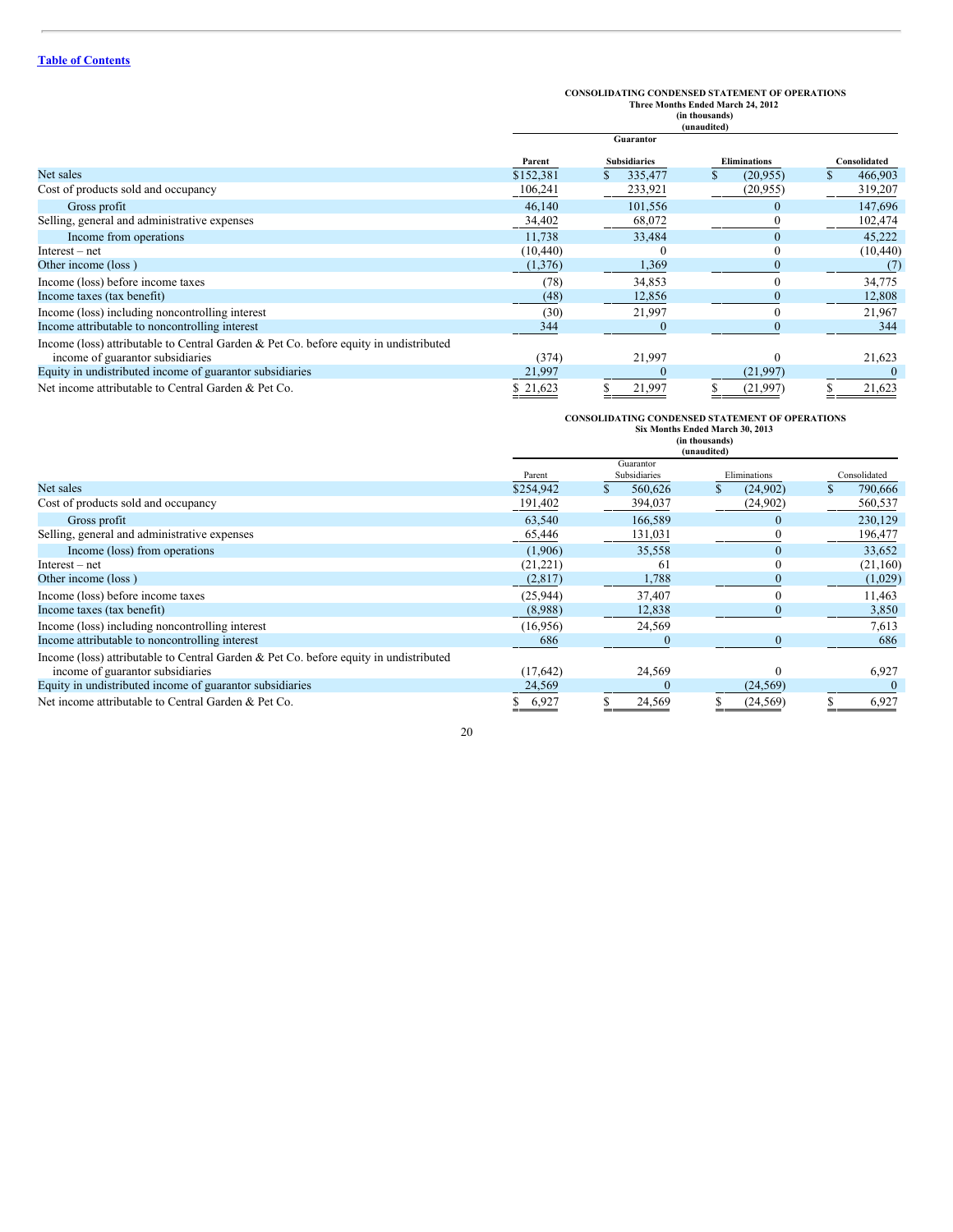# **CONSOLIDATING CONDENSED STATEMENT OF OPERATIONS Six Months Ended March 24, 2012 (in thousands) (unaudited)**

|                                                                                       | (unaudited) |                     |                     |              |  |  |
|---------------------------------------------------------------------------------------|-------------|---------------------|---------------------|--------------|--|--|
|                                                                                       | Guarantor   |                     |                     |              |  |  |
|                                                                                       | Parent      | <b>Subsidiaries</b> | <b>Eliminations</b> | Consolidated |  |  |
| Net sales                                                                             | \$254,294   | 549,901             | (35,226)<br>S       | 768,969      |  |  |
| Cost of products sold and occupancy                                                   | 184,976     | 390,785             | (35,226)            | 540,535      |  |  |
| Gross profit                                                                          | 69,318      | 159,116             |                     | 228,434      |  |  |
| Selling, general and administrative expenses                                          | 63,603      | 130,889             |                     | 194,492      |  |  |
| Income from operations                                                                | 5,715       | 28,227              |                     | 33,942       |  |  |
| $Interest - net$                                                                      | (20, 042)   | 83                  |                     | (19,959)     |  |  |
| Other income (expense)                                                                | (667)       | 546                 |                     | (121)        |  |  |
| Income (loss) before income taxes                                                     | (14, 994)   | 28,856              |                     | 13,862       |  |  |
| Income tax (tax benefit)                                                              | (5, 492)    | 10,654              |                     | 5,162        |  |  |
| Income (loss) including noncontrolling interest                                       | (9,502)     | 18,202              |                     | 8,700        |  |  |
| Income attributable to noncontrolling interest                                        | 167         | $\theta$            |                     | 167          |  |  |
| Income (loss) attributable to Central Garden & Pet Co. before equity in undistributed |             |                     |                     |              |  |  |
| income of guarantor subsidiaries                                                      | (9,669)     | 18,202              |                     | 8,533        |  |  |
| Equity in undistributed income of guarantor subsidiaries                              | 18,202      |                     | (18,202)            |              |  |  |
| Net income attributable to Central Garden & Pet Co.                                   | 8,533<br>ъ  | 18,202              | (18,202)<br>ה.      | 8,533        |  |  |

## **CONSOLIDATING CONDENSED STATEMENTS OF COMPREHENSIVE**

# **INCOME Three Months Ended March 30, 2013**

**(in thousands)**

|                                                                  | (unaudited) |                     |        |              |  |              |        |
|------------------------------------------------------------------|-------------|---------------------|--------|--------------|--|--------------|--------|
|                                                                  | Guarantor   |                     |        |              |  |              |        |
|                                                                  | Parent      | <b>Subsidiaries</b> |        | Eliminations |  | Consolidated |        |
| Net income (loss)                                                | \$ (5,929)  |                     | 28,889 |              |  |              | 22,960 |
| Other comprehensive loss:                                        |             |                     |        |              |  |              |        |
| Foreign currency translation                                     | (566)       |                     |        |              |  |              | (566)  |
| Total comprehensive income (loss)                                | (6, 495)    |                     | 28.889 |              |  |              | 22,394 |
| Comprehensive income attributable to noncontrolling interests    | 764         |                     |        |              |  |              | 764    |
| Comprehensive income (loss) attributable to Central Garden & Pet |             |                     |        |              |  |              |        |
| Company                                                          | (7,259)     |                     | 28,889 |              |  |              | 21,630 |

## **CONSOLIDATING CONDENSED STATEMENTS OF COMPREHENSIVE**

**INCOME Three Months Ended March 24, 2012 (in thousands)**

|                                                                             | $1.222$ , $2.230$ , $2.300$ , $2.250$ , $2.300$<br>(unaudited) |                           |              |              |  |  |
|-----------------------------------------------------------------------------|----------------------------------------------------------------|---------------------------|--------------|--------------|--|--|
|                                                                             | Parent                                                         | Guarantor<br>Subsidiaries | Eliminations | Consolidated |  |  |
| Net income (loss)                                                           | (30)                                                           | 21.997                    |              | 21,967       |  |  |
| Other comprehensive income:                                                 |                                                                |                           |              |              |  |  |
| Foreign currency translation                                                | 203                                                            |                           |              | 203          |  |  |
| Total comprehensive income                                                  | 173                                                            | 21.997                    |              | 22,170       |  |  |
| Comprehensive income attributable to noncontrolling interests               | 344                                                            |                           |              | 344          |  |  |
| Comprehensive income (loss) attributable to Central Garden & Pet<br>Company |                                                                | 21.997                    |              | 21.826       |  |  |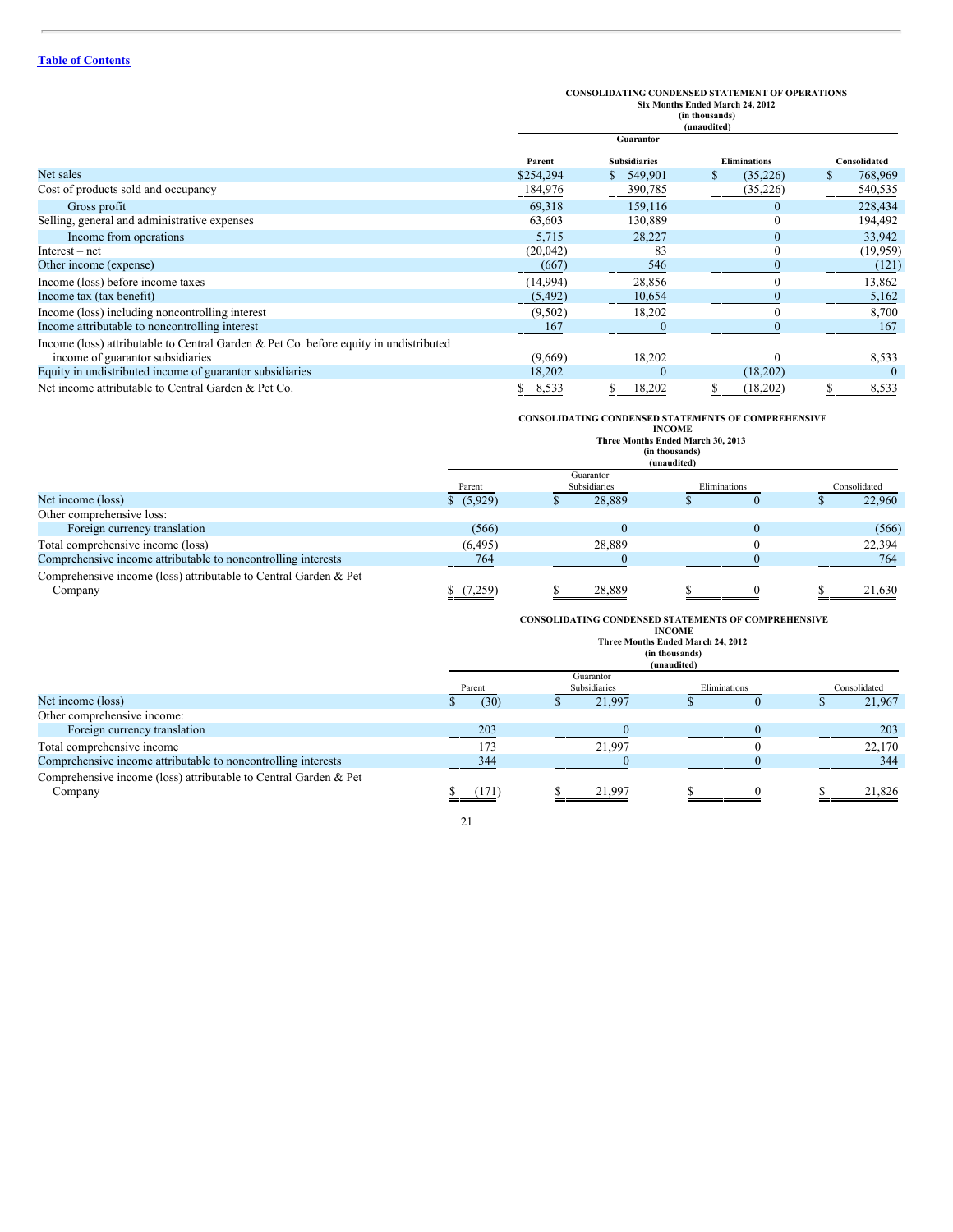# **CONSOLIDATING CONDENSED STATEMENTS OF COMPREHENSIVE INCOME**

| 111 U.S. 11 L |                                 |  |  |  |  |
|---------------|---------------------------------|--|--|--|--|
|               | Six Months Ended March 30, 2013 |  |  |  |  |

|                                                                             |            | (in thousands)<br>(unaudited)             |        |  |   |              |       |
|-----------------------------------------------------------------------------|------------|-------------------------------------------|--------|--|---|--------------|-------|
|                                                                             | Parent     | Guarantor<br>Subsidiaries<br>Eliminations |        |  |   | Consolidated |       |
| Net income (loss)                                                           | \$(16,956) |                                           | 24,569 |  | v |              | 7,613 |
| Other comprehensive loss:                                                   |            |                                           |        |  |   |              |       |
| Foreign currency translation                                                | (607)      |                                           |        |  |   |              | (607) |
| Total comprehensive income (loss)                                           | (17, 563)  |                                           | 24,569 |  |   |              | 7,006 |
| Comprehensive income attributable to noncontrolling interests               | 686        |                                           |        |  |   |              | 686   |
| Comprehensive income (loss) attributable to Central Garden & Pet<br>Company | \$(18,249) |                                           | 24,569 |  |   |              | 6.320 |

|                                                                             | <b>CONSOLIDATING CONDENSED STATEMENTS OF COMPREHENSIVE</b><br><b>INCOME</b><br>Six Months Ended March 24, 2012<br>(in thousands)<br>(unaudited) |                           |              |              |  |  |  |
|-----------------------------------------------------------------------------|-------------------------------------------------------------------------------------------------------------------------------------------------|---------------------------|--------------|--------------|--|--|--|
|                                                                             | Parent                                                                                                                                          | Guarantor<br>Subsidiaries | Eliminations | Consolidated |  |  |  |
| Net income (loss)                                                           | \$ (9,502)                                                                                                                                      | 18,202                    |              | 8,700        |  |  |  |
| Other comprehensive income:                                                 |                                                                                                                                                 |                           |              |              |  |  |  |
| Foreign currency translation                                                | 293                                                                                                                                             |                           |              | 293          |  |  |  |
| Total comprehensive income (loss)                                           | (9,209)                                                                                                                                         | 18.202                    |              | 8,993        |  |  |  |
| Comprehensive income attributable to noncontrolling interests               | 167                                                                                                                                             |                           |              | 167          |  |  |  |
| Comprehensive income (loss) attributable to Central Garden & Pet<br>Company | \$ (9,376)                                                                                                                                      | 18.202                    |              | 8,826        |  |  |  |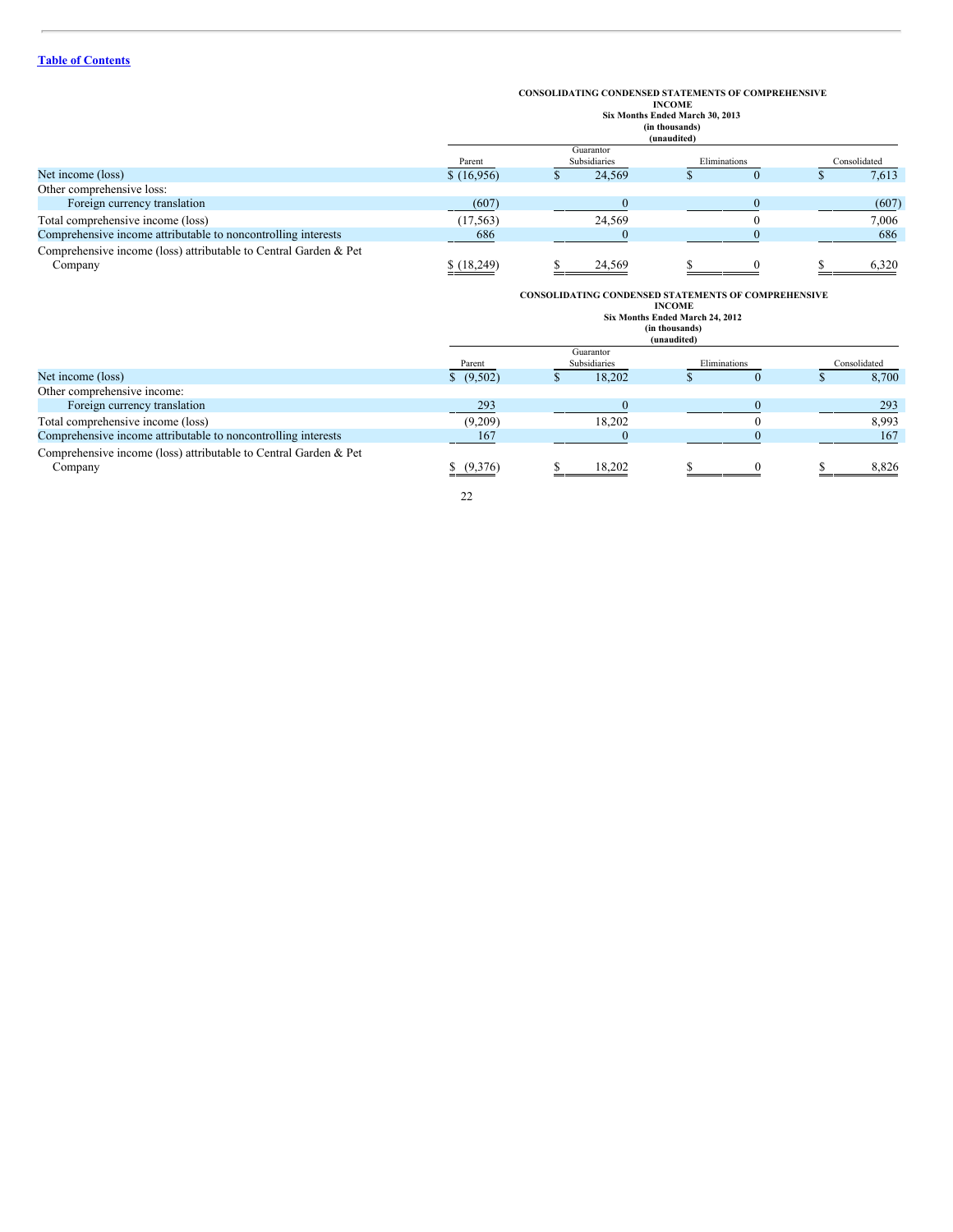|                                                               |             | <b>CONSOLIDATING CONDENSED BALANCE SHEET</b><br>March 30, 2013<br>(in thousands)<br>(unaudited) |                     |               |  |  |  |
|---------------------------------------------------------------|-------------|-------------------------------------------------------------------------------------------------|---------------------|---------------|--|--|--|
|                                                               | Parent      | Guarantor<br><b>Subsidiaries</b>                                                                | <b>Eliminations</b> | Consolidated  |  |  |  |
| <b>ASSETS</b>                                                 |             |                                                                                                 |                     |               |  |  |  |
| Cash and cash equivalents                                     | S<br>8,906  | 2,378<br>S                                                                                      | \$                  | S<br>11,284   |  |  |  |
| Short term investments                                        | 17,820      |                                                                                                 |                     | 17,820        |  |  |  |
| Accounts receivable, net                                      | 108.938     | 224,199                                                                                         | (10, 947)           | 322,190       |  |  |  |
| Inventories                                                   | 145,781     | 290,102                                                                                         |                     | 435,883       |  |  |  |
| Prepaid expenses and other assets                             | 30,013      | 29,395                                                                                          |                     | 59,408        |  |  |  |
| Total current assets                                          | 311,458     | 546,074                                                                                         | (10.947)            | 846,585       |  |  |  |
| Land, buildings, improvements and equipment, net              | 82,948      | 110,725                                                                                         |                     | 193,673       |  |  |  |
| Goodwill                                                      |             | 210,223                                                                                         |                     | 210,223       |  |  |  |
| Investment in guarantors                                      | 772,514     |                                                                                                 | (772, 514)          |               |  |  |  |
| Deferred income taxes and other assets                        | 53,747      | 42,353                                                                                          |                     | 96,100        |  |  |  |
| Total                                                         | \$1,220,667 | <u>\$909,375</u>                                                                                | \$(783,461)         | \$1,346,581   |  |  |  |
| <b>LIABILITIES AND EQUITY</b>                                 |             |                                                                                                 |                     |               |  |  |  |
| Accounts payable                                              | S<br>79,227 | \$97,411                                                                                        | (10, 947)           | 165,691<br>\$ |  |  |  |
| Accrued expenses and other current liabilities                | 39,520      | 37,666                                                                                          |                     | 77,186        |  |  |  |
| Total current liabilities                                     | 118,747     | 135,077                                                                                         | (10, 947)           | 242,877       |  |  |  |
| Long-term debt                                                | 593,376     | 48                                                                                              |                     | 593,424       |  |  |  |
| Other long-term obligations                                   | 32,915      | 1,736                                                                                           |                     | 34,651        |  |  |  |
| Shareholders' equity attributable to Central Garden & Pet Co. | 474,626     | 772,514                                                                                         | (772, 514)          | 474,626       |  |  |  |
| Noncontrolling interest                                       | 1,003       |                                                                                                 |                     | 1,003         |  |  |  |
| Total equity                                                  | 475,629     | 772,514                                                                                         | (772, 514)          | 475,629       |  |  |  |
| Total                                                         | \$1,220,667 | \$909,375                                                                                       | \$(783,461)         | \$1,346,581   |  |  |  |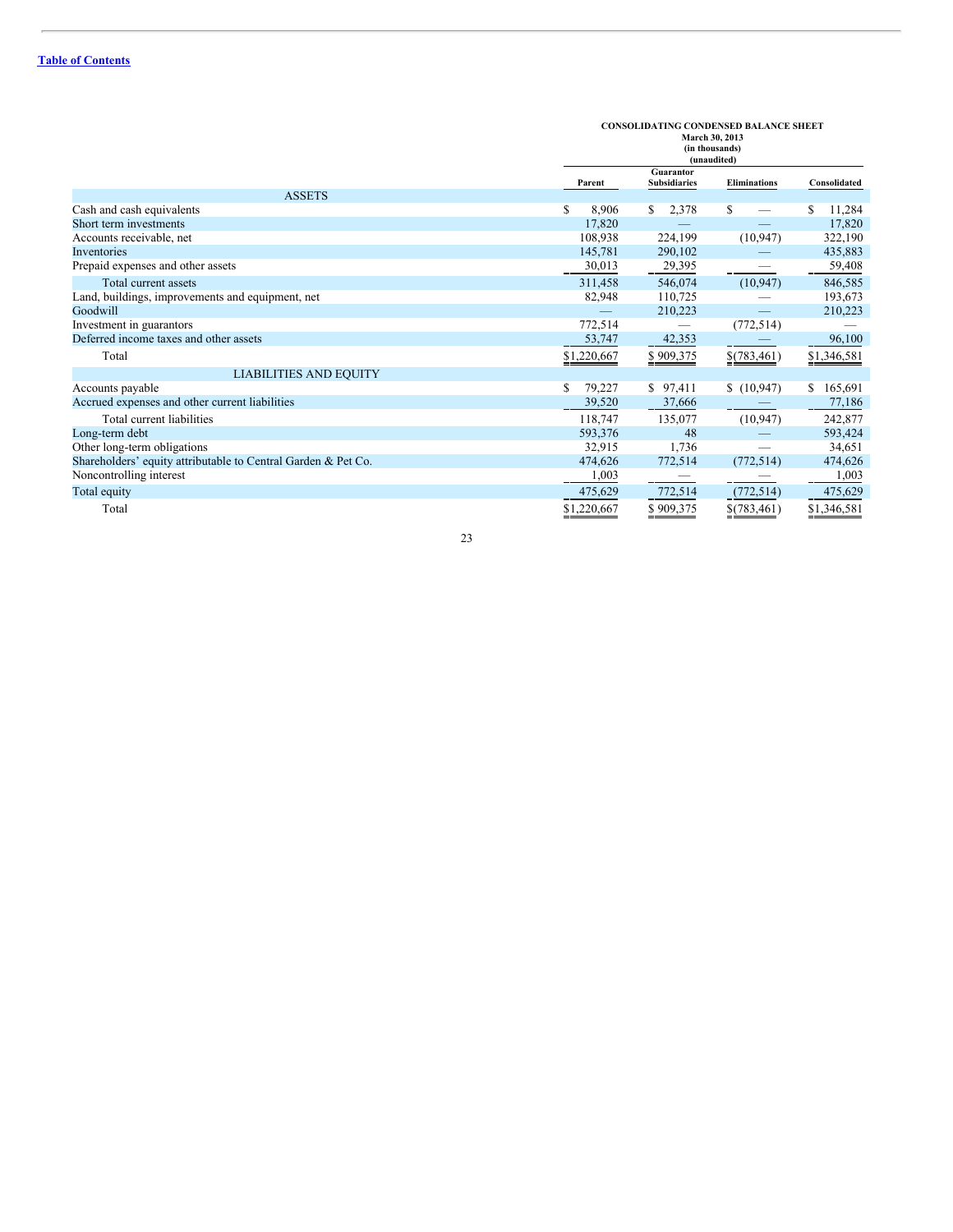|                                                               |             | <b>CONSOLIDATING CONDENSED BALANCE SHEET</b><br>March 24, 2012<br>(in thousands)<br>(unaudited) |                     |               |  |  |
|---------------------------------------------------------------|-------------|-------------------------------------------------------------------------------------------------|---------------------|---------------|--|--|
|                                                               | Parent      | Guarantor<br><b>Subsidiaries</b>                                                                | <b>Eliminations</b> | Consolidated  |  |  |
| <b>ASSETS</b>                                                 |             |                                                                                                 |                     |               |  |  |
| Cash and cash equivalents                                     | S<br>7,960  | S<br>2,321                                                                                      | \$<br>0             | S<br>10,281   |  |  |
| Short term investments                                        | 17,820      | $\Omega$                                                                                        | $\theta$            | 17,820        |  |  |
| Accounts receivable, net                                      | 103,146     | 217,032                                                                                         | (10, 879)           | 309,299       |  |  |
| Inventories                                                   | 124,095     | 256,717                                                                                         | $\bf{0}$            | 380,812       |  |  |
| Prepaid expenses and other assets                             | 26,325      | 21,402                                                                                          | $\mathbf{0}$        | 47,727        |  |  |
| Total current assets                                          | 279,346     | 497,472                                                                                         | (10, 879)           | 765,939       |  |  |
| Land, buildings, improvements and equipment, net              | 76,292      | 106,277                                                                                         | 0                   | 182,569       |  |  |
| Goodwill                                                      | $\theta$    | 210,223                                                                                         | $\Omega$            | 210,223       |  |  |
| Investment in guarantors                                      | 730,048     | $\mathbf{0}$                                                                                    | (730,048)           | $\Omega$      |  |  |
| Deferred income taxes and other assets                        | 44,589      | 56,754                                                                                          | $\bf{0}$            | 101,343       |  |  |
| Total                                                         | \$1,130,275 | \$870,726                                                                                       | \$(740,927)         | \$1,260,074   |  |  |
| <b>LIABILITIES AND EQUITY</b>                                 |             |                                                                                                 |                     |               |  |  |
| Accounts payable                                              | S<br>59,656 | \$101,828                                                                                       | (10, 879)           | 150,605<br>\$ |  |  |
| Accrued expenses and other current liabilities                | 38,366      | 36,977                                                                                          | $\bf{0}$            | 75,343        |  |  |
| Total current liabilities                                     | 98,022      | 138,805                                                                                         | (10, 879)           | 225,948       |  |  |
| Long-term debt                                                | 566,434     | 169                                                                                             | 0                   | 566,603       |  |  |
| Other long-term obligations                                   | 16,872      | 1,704                                                                                           | $\Omega$            | 18,576        |  |  |
| Shareholders' equity attributable to Central Garden & Pet Co. | 448,774     | 730,048                                                                                         | (730, 048)          | 448,774       |  |  |
| Noncontrolling interest                                       | 173         | $\boldsymbol{0}$                                                                                | 0                   | 173           |  |  |
| Total equity                                                  | 448,947     | 730,048                                                                                         | (730,048)           | 448,947       |  |  |
| Total                                                         | \$1,130,275 | \$870,726                                                                                       | \$(740,927)         | \$1,260,074   |  |  |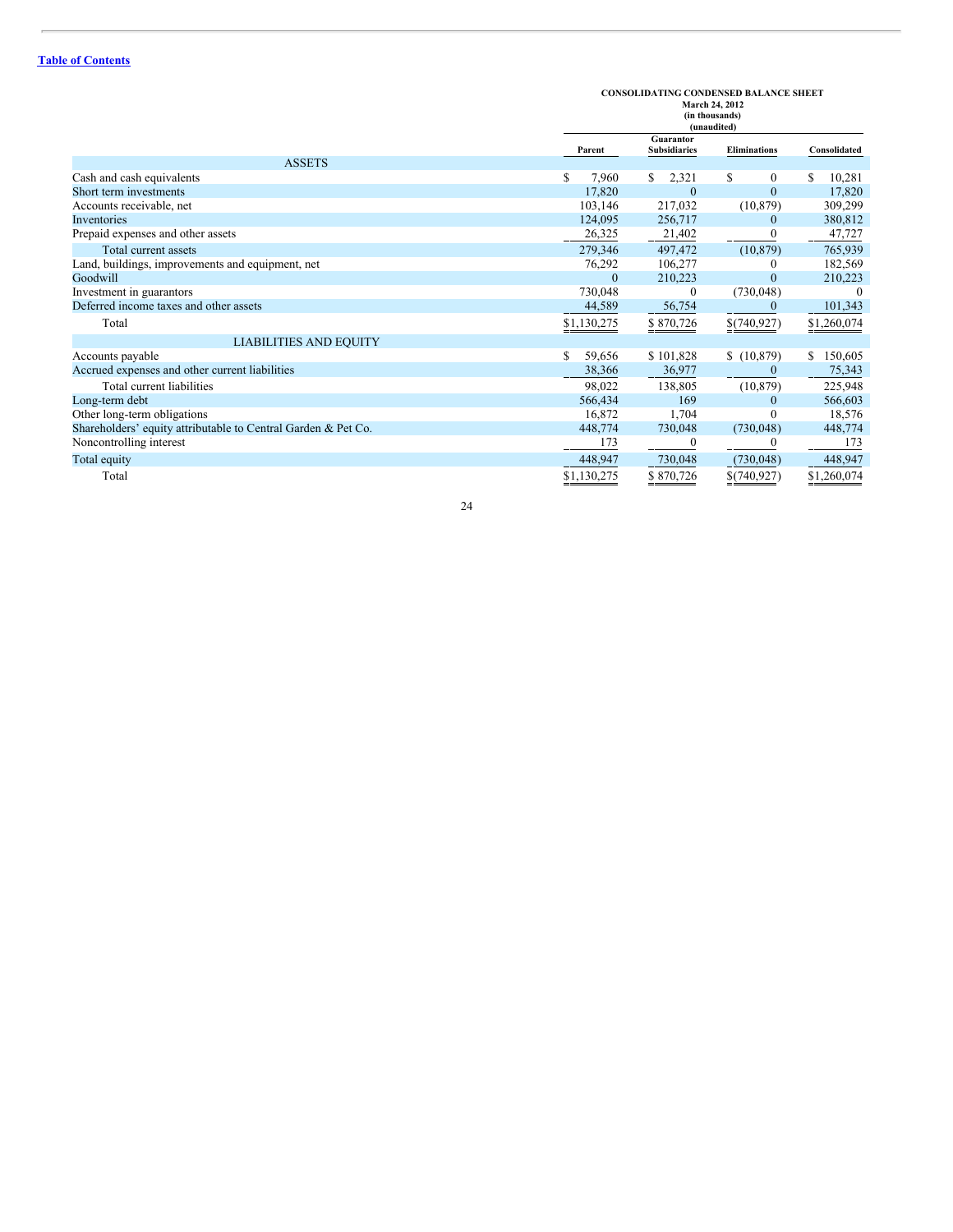|                                                           | <b>CONSOLIDATING CONDENSED BALANCE SHEET</b><br>September 29, 2012<br>(in thousands) |                                  |                     |               |  |  |
|-----------------------------------------------------------|--------------------------------------------------------------------------------------|----------------------------------|---------------------|---------------|--|--|
|                                                           | Parent                                                                               | Guarantor<br><b>Subsidiaries</b> | <b>Eliminations</b> | Consolidated  |  |  |
| <b>ASSETS</b>                                             |                                                                                      |                                  |                     |               |  |  |
| Cash and cash equivalents                                 | \$.<br>44,662                                                                        | 3,813<br>S                       | \$<br>0             | S<br>48,475   |  |  |
| Short term investments                                    | 22,705                                                                               | $\mathbf{0}$                     | $\mathbf{0}$        | 22,705        |  |  |
| Accounts receivable, net                                  | 48,339                                                                               | 159,328                          | (5,245)             | 202,422       |  |  |
| Inventories                                               | 97,017                                                                               | 233,015                          | $\bf{0}$            | 330,032       |  |  |
| Prepaid expenses and other assets                         | 25,242                                                                               | 22,907                           | 0                   | 48,149        |  |  |
| Total current assets                                      | 237,965                                                                              | 419,063                          | (5,245)             | 651,783       |  |  |
| Land, buildings, improvements and equipment, net          | 81,727                                                                               | 109,436                          | $_{0}$              | 191,163       |  |  |
| Goodwill                                                  | $\mathbf{0}$                                                                         | 210,223                          | $\theta$            | 210,223       |  |  |
| Investment in guarantors                                  | 654,362                                                                              | $\bf{0}$                         | (654, 362)          | 0             |  |  |
| Other assets                                              | 54,910                                                                               | 41,468                           | 0                   | 96,378        |  |  |
| Total                                                     | \$1,028,964                                                                          | \$780,190                        | \$(659,607)         | \$1,149,547   |  |  |
| <b>LIABILITIES AND EQUITY</b>                             |                                                                                      |                                  |                     |               |  |  |
| Accounts payable                                          | S<br>49,894                                                                          | \$82,013                         | (5,245)<br>\$       | 126,662<br>\$ |  |  |
| Accrued expenses and other liabilities                    | 38,673                                                                               | 41,149                           |                     | 79,822        |  |  |
| Total current liabilities                                 | 88,567                                                                               | 123,162                          | (5,245)             | 206,484       |  |  |
| Long-term debt                                            | 449,387                                                                              | 96                               | $\theta$            | 449,483       |  |  |
| Other long-term obligations                               | 26,127                                                                               | 2,570                            | $\theta$            | 28,697        |  |  |
| Shareholders' equity attributable to Central Garden & Pet | 463,937                                                                              | 654,362                          | (654, 362)          | 463,937       |  |  |
| Noncontrolling interest                                   | 946                                                                                  | $\bf{0}$                         |                     | 946           |  |  |
| Total equity                                              | 464,883                                                                              | 654,362                          | (654, 362)          | 464,883       |  |  |
| Total                                                     | \$1,028,964                                                                          | \$780,190                        | \$(659,607)         | \$1,149,547   |  |  |

# **CONSOLIDATING CONDENSED STATEMENT OF CASH FLOWS Six Months Ended March 30, 2013**

|                                                  |            | (in thousands)<br>(unaudited) |                     |              |
|--------------------------------------------------|------------|-------------------------------|---------------------|--------------|
|                                                  |            | Guarantor                     |                     |              |
|                                                  | Parent     | <b>Subsidiaries</b>           | <b>Eliminations</b> | Consolidated |
| Net cash used by operating activities            | (56, 490)  | (81, 105)                     | (24, 569)           | (162, 164)   |
| Additions to property and equipment              | (7,000)    | (9,164)                       |                     | (16, 164)    |
| Proceeds from short term investments             | 4,885      |                               |                     | 4,885        |
| Payment to acquire companies                     |            | (4,835)                       |                     | (4,835)      |
| Investment in guarantor subsidiaries             | (118, 152) | 93,583                        | 24,569              |              |
| Net cash provided (used) by investing activities | (120, 267) | 79,584                        | 24,569              | (16, 114)    |
| Repayments of long-term debt                     | (111)      | (59)                          |                     | (170)        |
| Borrowings under revolving line of credit        | 186,000    |                               |                     | 186,000      |
| Repayments under revolving line of credit        | (42,000)   |                               |                     | (42,000)     |
| Repurchase of common stock                       | (2, 454)   |                               |                     | (2, 454)     |
| Proceeds from issuance of common stock           | 475        |                               |                     | 475          |
| Distribution to minority interest                | (629)      |                               |                     | (629)        |
| Excess tax benefits from stock-based awards      |            |                               |                     |              |
|                                                  | 289        |                               |                     | 289          |
| Net cash provided (used) by financing activities | 141,570    | (59)                          |                     | 141,511      |
| Effect of exchange rate changes on cash          | (569)      | 145                           |                     | (424)        |
| Net decrease in cash and cash equivalents        | (35,756)   | (1, 435)                      |                     | (37, 191)    |
| Cash and cash equivalents at beginning of period | 44,662     | 3,813                         |                     | 48,475       |
| Cash and cash equivalents at end of period       | 8,906      | 2,378                         |                     | 11,284       |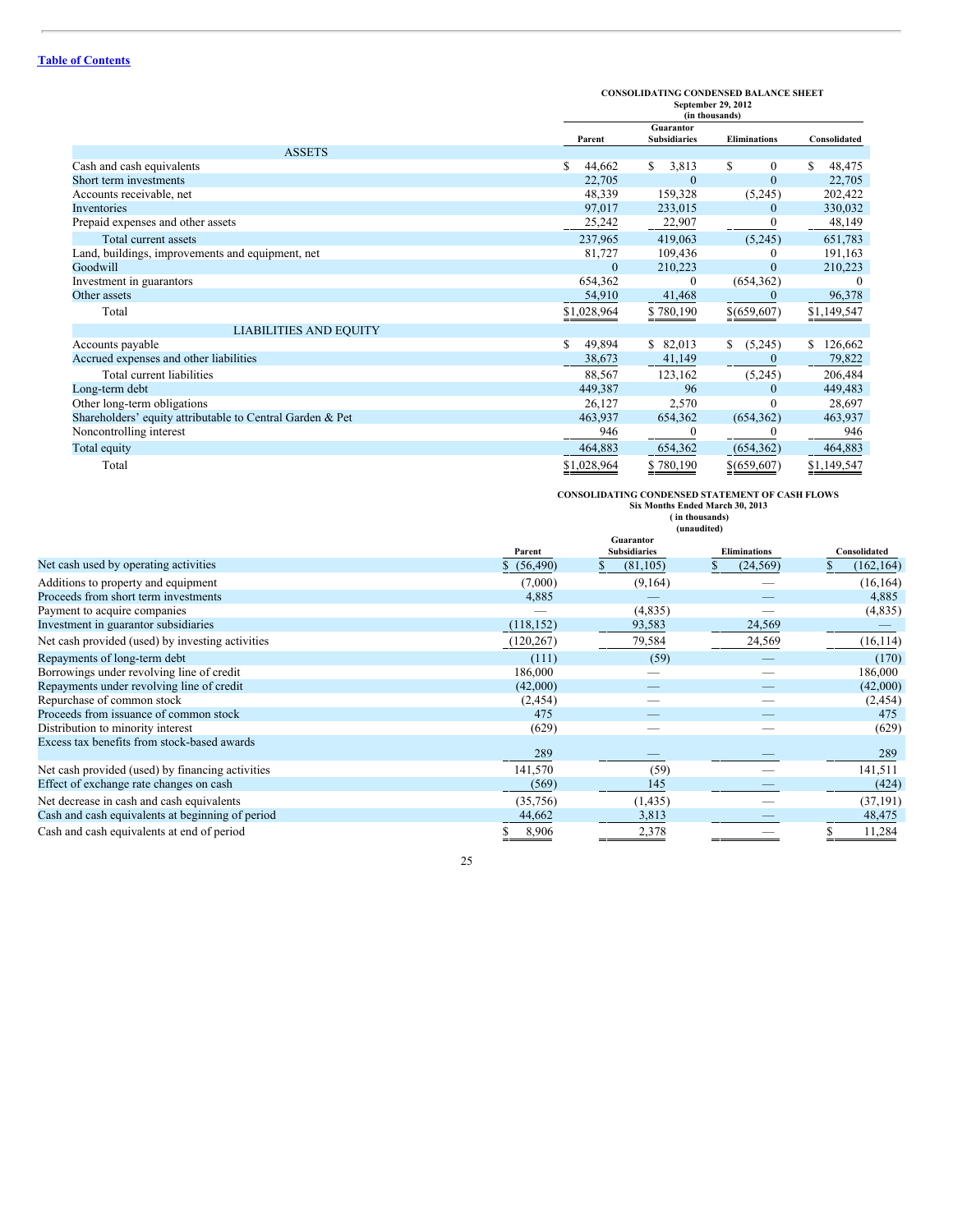## **CONSOLIDATING CONDENSED STATEMENT OF CASH FLOWS Six Months Ended March 24, 2012 ( in thousands)**

|                                                      |             | (unaudited)         |                     |              |  |
|------------------------------------------------------|-------------|---------------------|---------------------|--------------|--|
|                                                      |             | Guarantor           |                     |              |  |
|                                                      | Parent      | <b>Subsidiaries</b> | <b>Eliminations</b> | Consolidated |  |
| Net cash used by operating activities                | \$ (20,879) | (54, 364)           | (18, 203)           | (93, 446)    |  |
| Additions to property and equipment                  | (8.158)     | (8, 810)            |                     | (16,968)     |  |
| Investment in guarantor subsidiaries                 | (82, 422)   | 64,219              | 18,203              |              |  |
| Net cash provided (used) by investing activities     | (90, 580)   | 55,409              | 18,203              | (16,968)     |  |
| Repayments of long-term debt                         | (117)       | (60)                |                     | (177)        |  |
| Borrowings under revolving line of credit            | 254,000     |                     |                     | 254,000      |  |
| Repayments under revolving line of credit            | (172,000)   | 0                   |                     | (172,000)    |  |
| Issuance of long-term debt                           | 49,264      |                     |                     | 49,264       |  |
| Repurchase of common stock                           | (21,689)    |                     |                     | (21,689)     |  |
| Payment of financing costs                           | (1, 488)    |                     |                     | (1,488)      |  |
| Proceeds from issuance of common stock               | 396         |                     |                     | 396          |  |
| Excess tax benefits from stock-based awards          | 199         |                     |                     | 199          |  |
| Net cash provided (used by) financing activities     | 108,565     | (60)                |                     | 108,505      |  |
| Effect of exchange rate changes on cash              | 221         | (62)                |                     | 159          |  |
| Net increase (decrease) in cash and cash equivalents | (2,673)     | 923                 |                     | (1,750)      |  |
| Cash and cash equivalents at beginning of period     | 10,633      | 1,398               |                     | 12,031       |  |
| Cash and cash equivalents at end of period           | 7,960       | 2,321               | $\theta$            | 10.281       |  |

#### **13. Contingencies**

The Company may from time to time become involved in certain legal proceedings in the ordinary course of business. Currently, the Company is not a party to any legal proceedings that management believes would have a material effect on the Company's financial position or results of operations.

The Company has experienced, and may in the future experience, issues with products that may lead to product liability, recalls, withdrawls, replacements of products, or regulatory actions by governmental authorities. Currently, the Company has not experienced any product liability, recalls, withdrawls or replacements of products that management believes would have a material adverse effect on the Company's financial position or results of operation.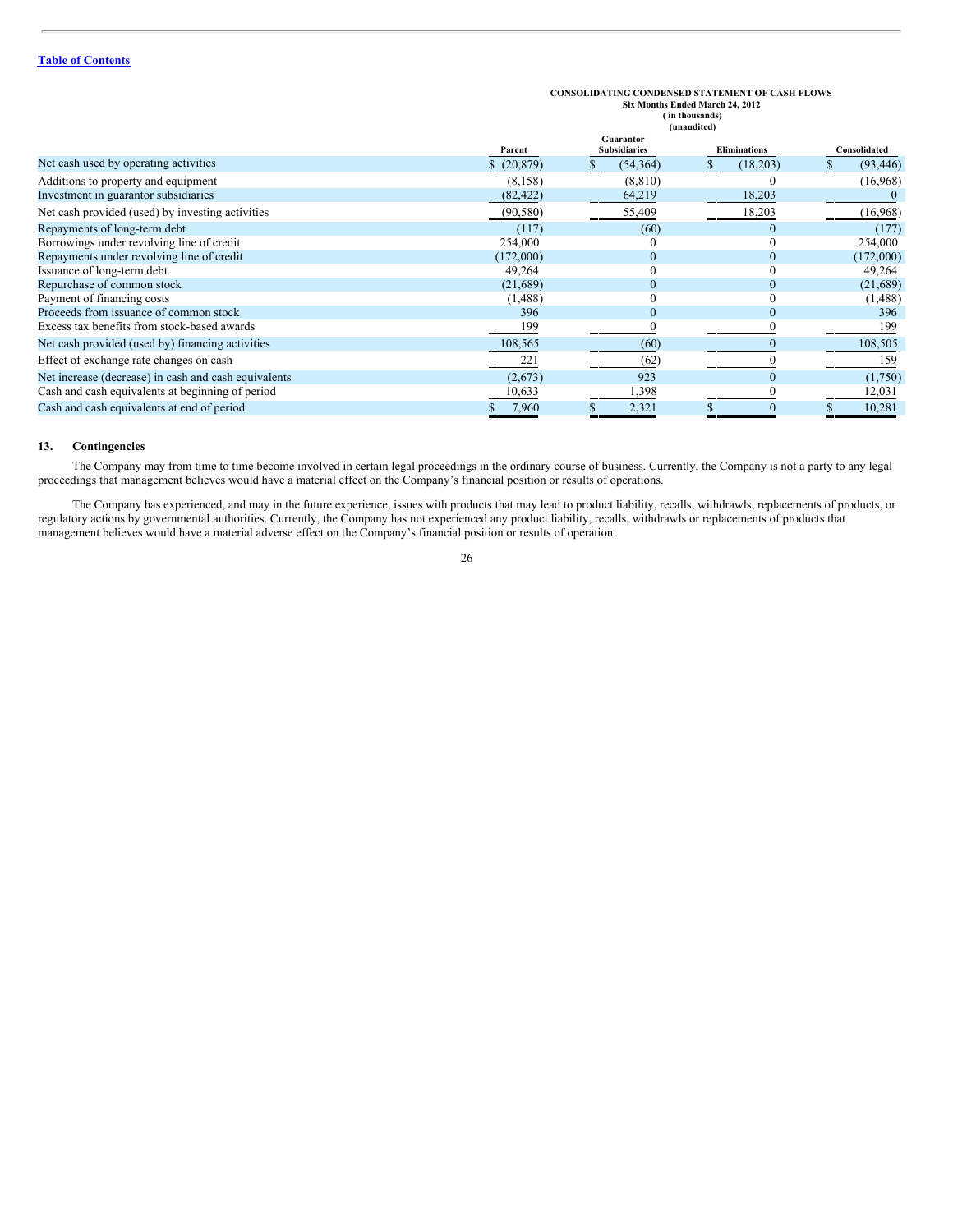## <span id="page-26-0"></span>**Item 2. Management's Discussion and Analysis of Financial Condition and Results of Operations**

#### **Our Company**

Central Garden & Pet Company ("Central") is a leading innovator, marketer and producer of quality branded products. We are one of the largest suppliers in the pet and lawn and garden supplies industries in the United States. The total pet food and supplies industry is estimated to be approximately \$30 billion in annual retail sales. We estimate the annual retail sales of the pet supplies and super premium pet food markets in the categories in which we participate to be approximately \$15 billion. The total lawn and garden industry in the United States, which includes equipment, supplies and services, is estimated to be approximately \$21 billion in annual retail sales. We estimate the annual retail sales of the lawn and garden supplies markets in the categories in which we participate to be approximately \$6 billion. In addition, we participate in the pottery and seasonal décor markets.

Our pet supplies products include products for dogs and cats, including edible bones, premium healthy edible and non-edible chews, super premium dog and cat food and treats, toys, pet carriers, grooming supplies and other accessories; products for birds, small animals and specialty pets, including food, cages and habitats, toys, chews and related accessories; animal and household health and insect control products; products for fish, reptiles and other aquarium-based pets, including aquariums, furniture and lighting fixtures, pumps, filters, water conditioners, food and supplements, and information and knowledge resources; and products for horses and livestock. These products are sold under a number of brand names including Adams™, Altosid, Aqueon®, Avoderm®, BioSpot®, Coralife®, Farnam®, Four Paws®, Interpet, Kaytee®, Kent Marine®, Nylabone®, Oceanic Systems®, Pet Select®, Pre-Strike®, Pinnacle®, Super Pet®, TFH<sup>TM</sup>, Zilla® and Zodiac®.

Our lawn and garden supplies products include proprietary and non-proprietary grass seed; wild bird feed, bird feeders, bird houses and other birding accessories; weed, grass, ant and other herbicide, insecticide and pesticide products; and decorative outdoor lifestyle and lighting products including pottery, trellises and other wood products and holiday lighting. These products are sold under a number of brand names including AMDRO®, GKI/Bethlehem Lighting®, Grant's®, Ironite®, Lilly Miller®, Matthews Four Seasons<sup>TM</sup>, New England Pottery®, Norcal Pottery®, Pennington®, Over-N-Out®, Sevin®, Smart Seed® and The Rebels®.

In fiscal 2012, our consolidated net sales were \$1.7 billion, of which our Pet segment, or Pet, accounted for approximately \$931 million and our lawn and Garden segment, or Garden, accounted for approximately \$769 million. In fiscal 2012, our income from operations was \$74 million, of which the Pet segment accounted for \$88 million and the Garden segment accounted for \$40 million, before corporate expenses and eliminations of \$54 million. Fiscal 2013 will include one less week as compared to fiscal 2012. See Note 11 to our consolidated financial statements for financial information about our two operating segments.

We were incorporated in Delaware in June 1992 as the successor to a California corporation that was formed in 1955. Our executive offices are located at 1340 Treat Boulevard, Suite 600, Walnut Creek, California 94597, and our telephone number is (925) 948-4000. Our website is www.central.com. The information on our website is not incorporated by reference in this annual report.

#### **Recent Developments**

#### *John Ranelli named President and CEO:*

Effective February 11, 2013, John R. Ranelli was named President and Chief Executive Officer. Mr. Ranelli has been a member of the Board of Directors since 2010.

*Fiscal 2013 Second Quarter Financial Performance:*

- Our net sales increased \$31.3 million, or 6.7%, to \$498.2 million with both segments contributing to the increase.
- Gross margin declined 90 basis points to 30.7% due to the margin decline in our garden segment.
- Selling, general & administrative expenses decreased as a percentage of net sales to 21.4% from 21.9% in the prior year quarter.
- Operating income increased \$1.5 million to \$46.7 million due to the increase in our Pet segment.
- Our effective income tax rate was 35.8% in the second quarter of fiscal 2013, compared to 36.8% in the second quarter of fiscal 2012.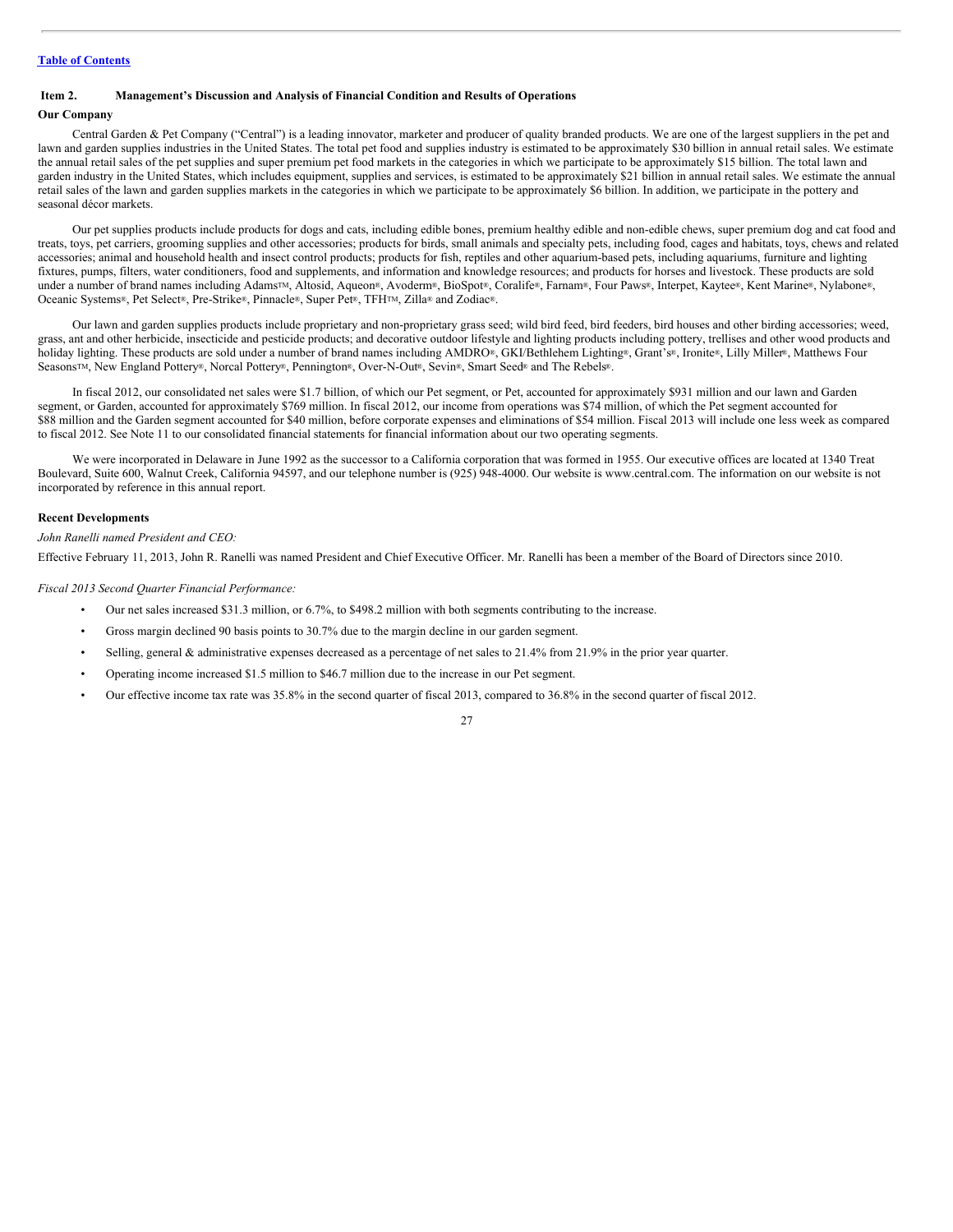• Our net income in the second quarter of fiscal 2013 was \$22.2 million, or \$0.46 per share, compared to \$21.6 million, or \$0.45 per share, in the second quarter of fiscal 2012.

#### *Fiscal 2013 Third Quarter:*

The Company believes it is likely that its fiscal third quarter 2013 results will be lower than the prior year. In fiscal 2012, the Company's third quarter results included the shipment of orders deferred from the second quarter due to supply chain disruptions and the initial sell-in of flea and tick products to a new channel. These events will not recur in the third quarter of 2013.

#### **Results of Operations**

#### **Three Months Ended March 30, 2013 Compared with Three Months Ended March 24, 2012**

## *Net Sales*

Net sales for the three months ended March 30, 2013 increased \$31.3 million, or 6.7%, to \$498.2 million from \$466.9 million for the three months ended March 24, 2012. Our branded product sales increased \$30.8 million and sales of other manufacturers' products increased \$0.5 million. Net sales increased, in spite of the late spring weather impacting garden product sales, due to the launch of new products and the nonrecurrence of operational disruptions related to our transformation initiative which adversely affected sales in the second quarter of the prior year.

Pet segment net sales increased \$12.3 million, or 5.5%, to \$234.8 million for the three months ended March 30, 2013 from \$222.5 million for the three months ended March 24, 2012. Pet branded product sales increased \$13.3 million, due primarily to a \$6.6 million increase in our dog and cat category, a \$4.6 million increase in professional and a \$3.7 million increase in wild bird feed, partially offset by a \$1.0 million decrease of sales of other manufacturers' products. The sales increase in our dog & cat and our professional categories was primarily volume driven while the sales increase of wild bird feed was primarily price driven.

Garden segment net sales increased \$19.0 million, or 7.8%, to \$263.4 million for the three months ended March 30, 2013 from \$244.4 million for the three months ended March 24, 2012. Garden branded product sales increased \$17.5 million and sales of other manufacturers' products increased \$1.5 million. The sales increase in our garden branded products was due primarily to a \$14.3 million increase in controls and fertilizers and a \$7.5 million increase in wild bird feed, partially offset by a \$6.9 million decrease in grass seed. The increase in sales in controls and fertilizers, which was primarily volume driven, reflects the launch of new products in controls and fertilizers. The increase in sales in wild bird feed was volume and price driven. Grass seed sales were particularly impacted by the cold spring weather which delayed the start of the garden season.

## *Gross Profit*

Gross profit for the three months ended March 30, 2013 increased \$5.5 million, or 3.7%, to \$153.2 million from \$147.7 million for the three months ended March 24, 2012. Gross margin declined from 31.6% for the three months ended March 24, 2012 to 30.7% for the three months ended March 30, 2013. Gross profit increased in both segments as a result of our sales increases.

Gross margin in the pet segment was relatively consistent with the prior year quarter. Our gross margin in the pet segment benefitted from increased sales in our dog and cat and our professional categories but was adversely affected by increased costs related to facility consolidation transition. Gross margin declined in the garden segment due primarily to product launch expenses in our décor products and controls and fertilizers products. Additionally, the garden segment gross margin was impacted by lower margins in our fertilizer business.

#### *Selling, General and Administrative Expenses*

Selling, general and administrative expenses increased \$3.9 million, or 3.9%, to \$106.4 million for the three months ended March 30, 2013 from \$102.5 million for the three months ended March 24, 2012. As a percentage of net sales, selling, general and administrative expenses decreased to 21.4% for the three months ended March 30, 2013, compared to 21.9% in the comparable prior year quarter. Selling and delivery expense increased \$2.1 million, or 3.7%, to \$59.6 million for the three months ended March 30, 2013 from \$57.5 million for the three months ended March 24, 2012. The increase was due primarily to increased advertising and marketing program expense in our garden segment which was partially related to timing and the launch of new products. Warehouse and administrative expense increased \$1.8 million, or 4.0%, to \$46.8 million for the quarter ended March 30, 2013 from \$45.0 million in the quarter ended March 24, 2012 due primarily to an increase in medical program insurance costs at corporate. Corporate expenses are included within administrative expense and relate to the costs of unallocated executive, administrative, finance, legal, human resource, and informational technology functions.

#### *Operating Income*

Operating income increased \$1.5 million, or 3.4%, to \$46.7 million for the three months ended March 30, 2013 from \$45.2 million for the three months ended March 24, 2012. Operating income increased due to increased sales and gross profit which was partially offset by increased selling, general and administrative costs. Operating income as a percentage of net sales declined due to the decrease in gross margin, which was partially offset by an improvement in selling, general and administrative expenses as a percentage of sales. Operating income increased in our Pet segment, partially offset by a decrease in our Garden segment and an increase in operating expense in Corporate.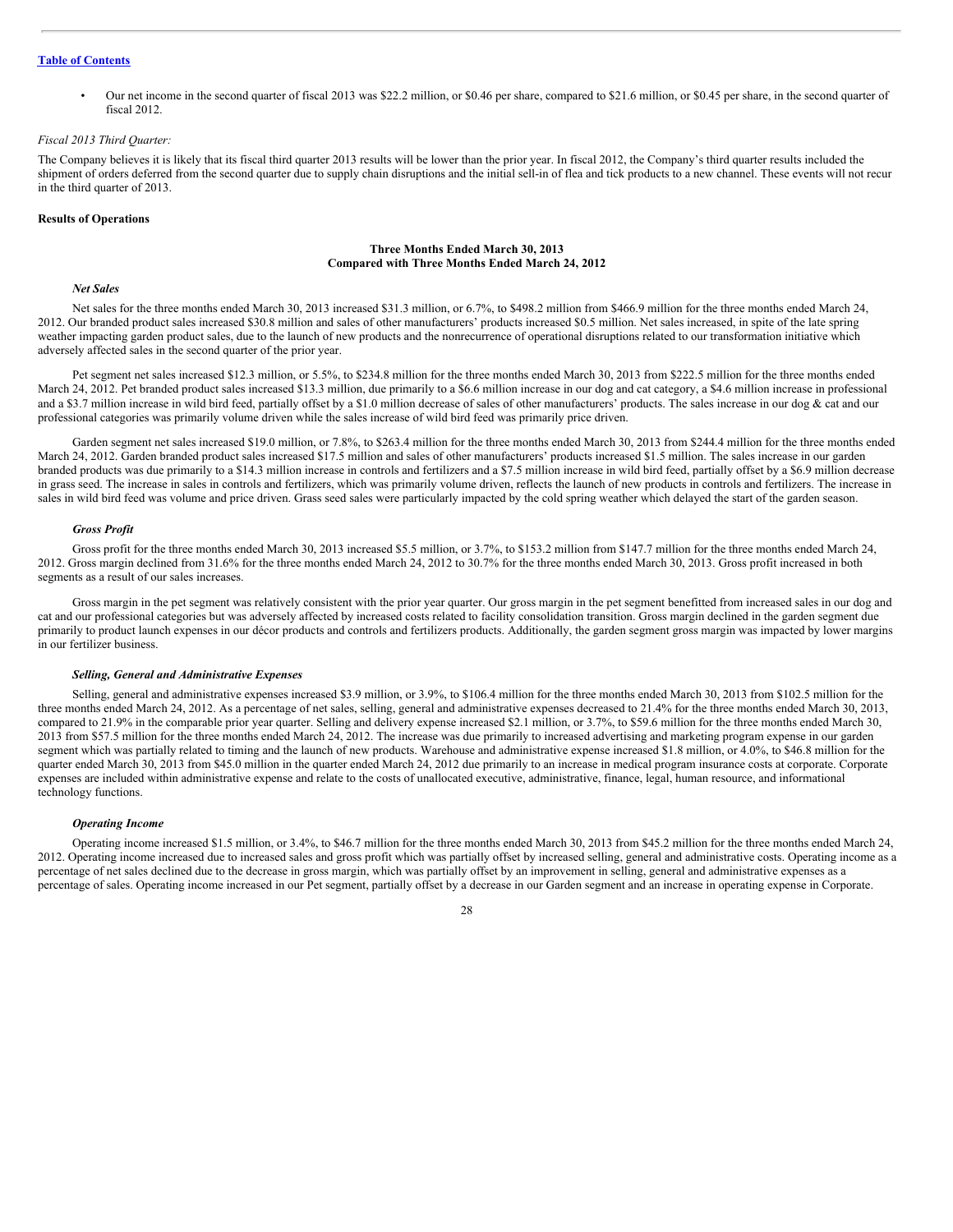Pet operating income increased \$6.5 million, or 30.7% to \$27.5 million for the three months ended March 30, 2013 from \$21.0 million for the three months ended March 24, 2012. The increase was due primarily to increased sales and decreased selling, general and administrative costs, primarily decreased selling and delivery costs. Garden operating income declined \$2.6 million, or 7.3%, to \$34.0 million from \$36.6 million in fiscal 2011 due primarily to a gross margin decline and increased selling and delivery costs. Corporate operating expense increased \$2.3 million, or 18.3%, due primarily to an increase in medical program insurance costs.

### *Net Interest Expense*

Net interest expense for the three months ended March 30, 2013 increased \$0.5 million, or 4.5%, to \$10.9 million from \$10.4 million for the three months ended March 24, 2012. Interest expense increased due primarily to our higher average debt outstanding in the quarter ended March 30, 2013. Debt outstanding on March 30, 2013 was \$593.7 million compared to \$566.9 million as of March 24, 2012. Our average borrowing rate for the current quarter increased to 7.8% compared to 7.6% for the prior year quarter.

#### *Other Expense*

Other expense was the same in both the quarter ended March 30, 2013, and the quarter ended March 24, 2012. Other expense is comprised of income from investments accounted for under the equity method of accounting, foreign currency exchange gains and losses, and realized and unrealized gains and losses from derivative contracts used to economically hedge anticipated commodity purchases for use in our products.

#### *Income Taxes*

Our effective income tax rate was 35.8% for the quarter ended March 30, 2013 and 36.8% for the quarter ended March 24, 2012. The income tax rate decrease was due primarily to additional tax credits available in the quarter ended March 30, 2013. We expect our effective income tax rate for fiscal 2013 to be similar to the fiscal 2012 rate.

#### **Six Months Ended March 30, 2013 Compared with Six Months Ended March 24, 2012**

## *Net Sales*

Net sales for the six months ended March 30, 2013 increased \$21.7 million, or 2.8%, to \$790.7 million from \$769.0 million for the six months ended March 24, 2012. Our branded product sales increased \$23.8 million and sales of other manufacturers' products declined \$2.1 million.

Pet Products' net sales increased \$8.1 million, or 1.9%, to \$429.9 million for the six months ended March 30, 2013 from \$421.8 million in the comparable fiscal 2012 period. Pet branded product sales increased \$10.9 million from the prior year period, due primarily to a \$5.9 million increase in our dog and cat category and a \$5.1 million increase in professional; both of these increases were primarily volume driven. Sales of other manufacturers' products decreased approximately \$2.8 million compared to the prior year six month period.

Garden Products' net sales increased \$13.6 million, or 3.9%, to \$360.8 million for the six months ended March 30, 2013 from \$347.2 million in the comparable fiscal 2012 period. Garden branded product sales increased \$12.9 million due primarily to a \$14.6 million increase in controls and fertilizers and a \$7.2 million increase in wild bird feed, partially offset by an \$8.2 million decrease in grass seed. Our grass seed sales, and garden products in general, have been impacted by poor early season weather as spring began late in most of the country. Sales of other manufacturers' products increased approximately \$0.7 million compared to the comparable prior year period.

#### *Gross Profit*

Gross profit for the six months ended March 30, 2013 increased \$1.7 million, or 0.7%, to \$230.1 million from \$228.4 million for the six months ended March 24, 2012. Gross profit as a percentage of net sales declined from 29.7% for the six months ended March 24, 2012 to 29.1% for the six months ended March 30, 2013.

Gross profit increased in the Pet Segment for the six months ended March 30, 2013 due to increased sales and a gross margin that was consistent with the prior year period. Gross profit declined slightly in the Garden Segment for the six months ended March 30, 2013 as increased sales were offset by a lower gross margin. Gross margin declined in the garden segment due primarily to sales returns and additional product launch and other expenses in décor products and product launch expense and margin decline in our fertilizer business.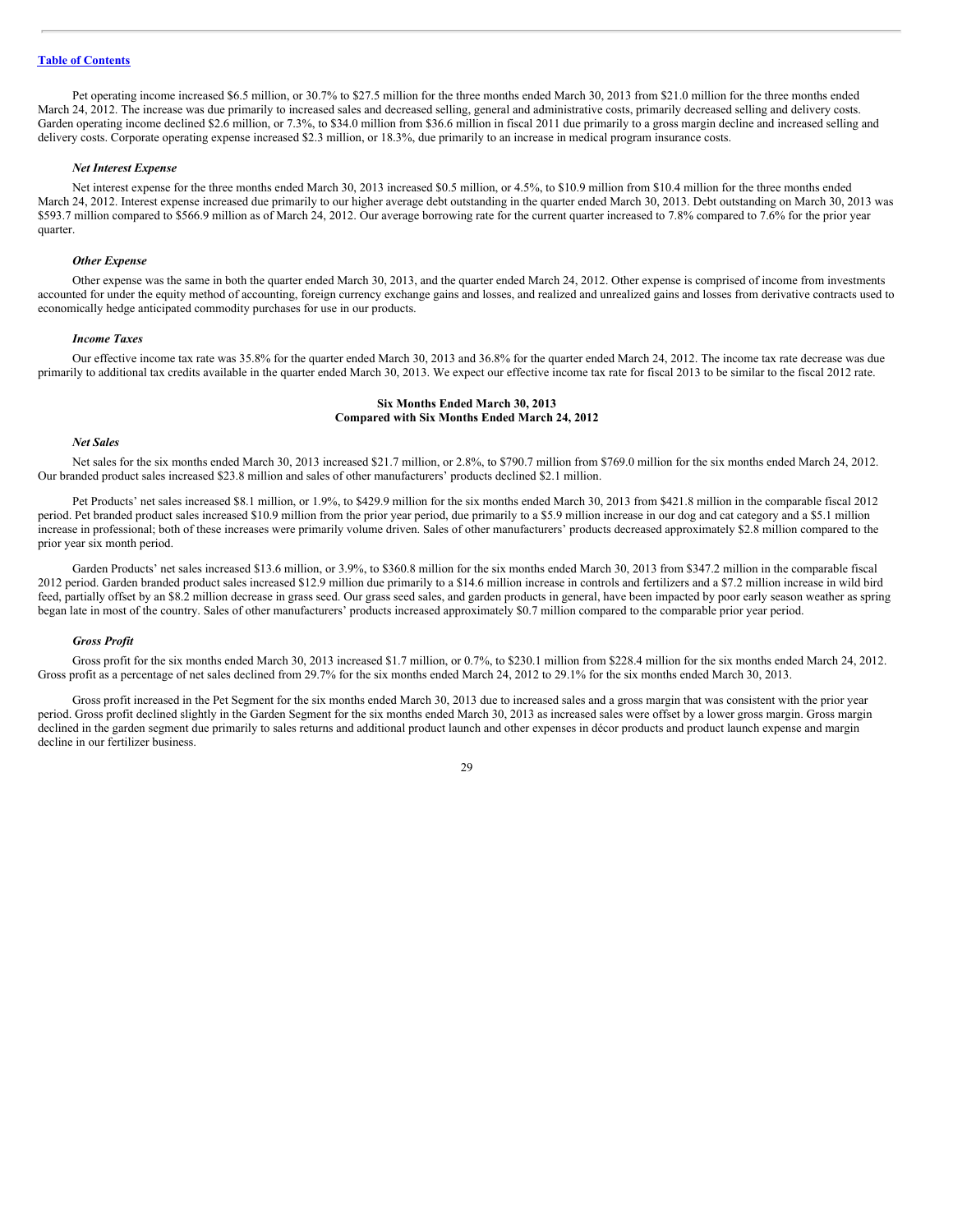## *Selling, General and Administrative Expenses*

Selling, general and administrative expenses increased \$2.0 million, or 1.0%, to \$196.5 million for the six months ended March 30, 2013 from \$194.5 million for the six months ended March 24, 2012. As a percentage of net sales, selling, general and administrative expenses decreased to 24.9% for the six months ended March 30, 2013, compared to 25.3% in the comparable prior year six month period.

Selling and delivery expense increased \$1.1 million, or 1.0%, from \$105.8 million for the six months ended March 24, 2012 to \$106.9 million for the six months ended March 30, 2013. The increased expense was due primarily to increased advertising expense in our garden segment associated with a new product launch, partially offset by a decrease in advertising expense in our pet segment.

Warehouse and administrative expense increased \$0.9 million to \$89.6 million for the six months ended March 30, 2013 from \$88.7 million in the six months ended March 24, 2012 due primarily to insurance program costs and shared service center start-up expenses at corporate, partially offset by decreased payroll related expenses within our operating segments.

#### *Operating Income*

Operating income decreased \$0.3 million, or 0.9%, to \$33.6 million for the six months ended March 30, 2013 from \$33.9 million for the six months ended March 24, 2012. Operating income decreased as increased sales were offset by a lower gross margin and increased selling, general and administrative expenses. Increased operating expense in Corporate was partially offset by increased operating income in our Pet segment.

Pet operating income increased \$6.9 million, or 22.6%, due primarily to increased sales and decreased selling, general and administrative costs, primarily decreased selling and delivery costs. Garden operating income declined \$0.1 million to \$25.4 million from \$25.5 million in fiscal 2011 due primarily to a gross margin decline which was partially offset by decreased selling, general and administrative costs. Corporate operating expense increased \$7.1 million, or 32.0%, due primarily to an increase in insurance program costs and shared service center start-up expenses at corporate.

#### *Net Interest Expense*

Net interest expense for the six months ended March 30, 2013 increased \$1.2 million or 6.0%, to \$21.2 million from \$20.0 million for the six months ended March 24, 2012. The increase in interest expense resulted from both increased average debt outstanding and an increased average borrowing rate. The borrowing rate was impacted by additional fixed rate debt as compared to the prior year six month period. In February 2012, we issued an additional \$50 million aggregate principal amount of 8.25% senior subordinated notes due 2018. The notes are part of a series of 8.25% senior subordinated notes due 2018 issued by the Company on March 8, 2010. Debt outstanding on March 30, 2013 was \$593.7 million compared to \$566.9 million as of March 24, 2012. Our average borrowing rate for the six months ended March 30, 2013 was 8.2% compared to 7.9% for the prior year six month period.

#### *Other Expense*

Other expense increased \$0.9 million from an expense of \$0.1 million for the six months ended March 24, 2012, to a \$1.0 million expense for the six months ended March 30, 2013. The increase was due primarily to realized and unrealized gains and losses from derivative contracts used to economically hedge anticipated commodity purchases for use in our products.

#### *Income Taxes*

Our effective income tax rate was 33.6% for the six months ended March 30, 2013 and 37.2% for the six months ended March 24, 2012. Our 2013 tax rate benefited primarily from additional tax credits made available in the current year.

#### **Inflation**

Our revenues and margins are dependent on various economic factors, including rates of inflation, energy costs, consumer attitudes toward discretionary spending, currency fluctuations, and other macro-economic factors which may impact levels of consumer spending. Historically, in certain fiscal periods, we have been adversely impacted by rising input costs related to domestic inflation, particularly relating to grain and seed prices, fuel prices and the ingredients used in our garden controls and fertilizers. Rising costs have made it difficult for us to increase prices to our retail customers at a pace sufficient to enable us to maintain margins.

In recent years, our business was negatively impacted by low consumer confidence, as well as other macro-economic factors. In fiscal 2012 and 2013-to-date, commodity costs continued to increase. We continue to monitor commodity prices in order to take action to mitigate the impact of increasing raw material costs.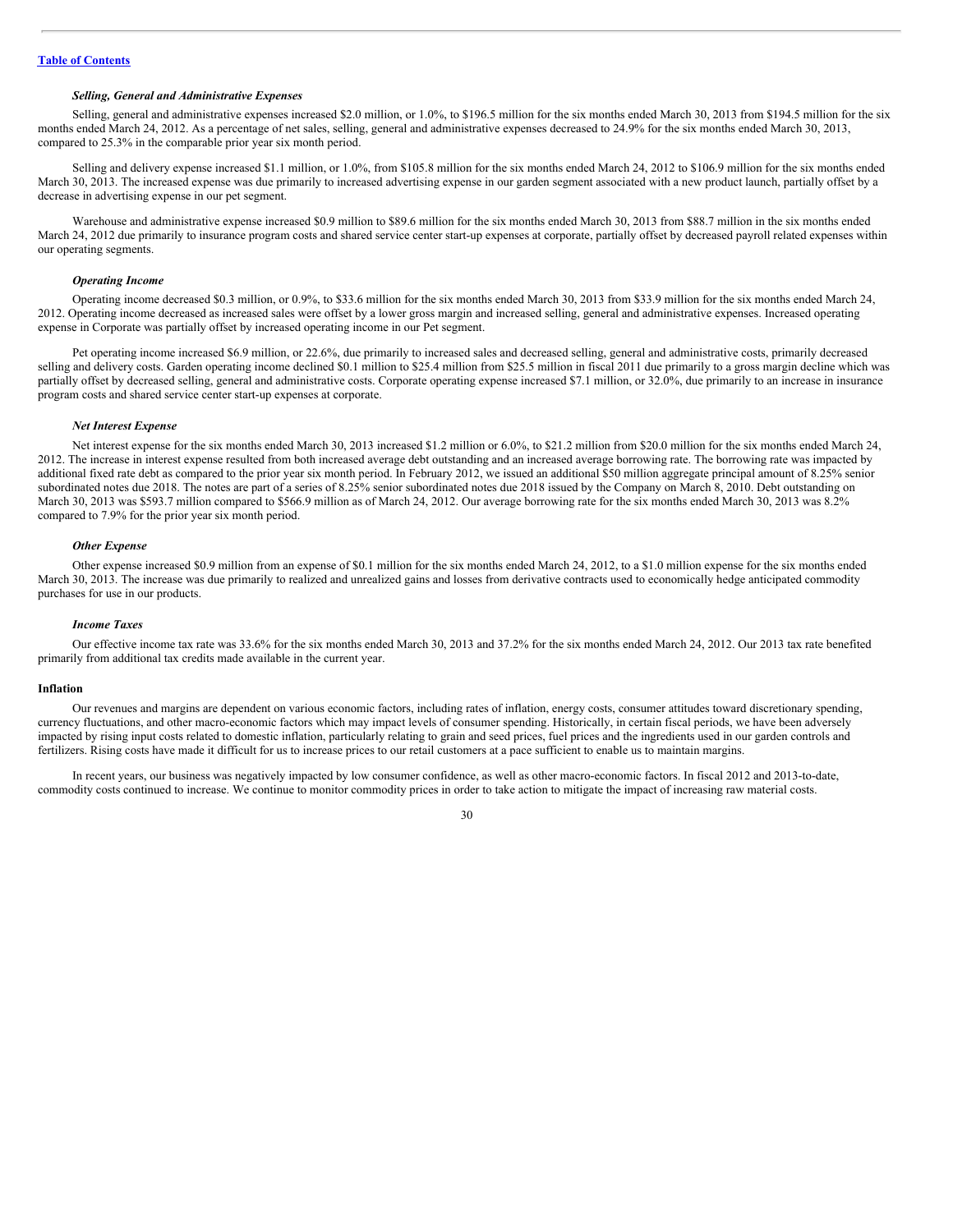#### **Weather and Seasonality**

Our sales of lawn and garden products are influenced by weather and climate conditions in the different markets we serve. Additionally, our garden segment's business is highly seasonal. In fiscal 2012, approximately 66% of our garden segment's net sales and 59% of our total net sales occurred during our second and third fiscal quarters. Substantially all of our garden segment's operating income is typically generated in this period, which has historically offset the operating loss incurred during the first fiscal quarter of the year.

#### **Liquidity and Capital Resources**

We have financed our growth through a combination of internally generated funds, bank borrowings, supplier credit and sales of equity and debt securities to the public.

Our business is seasonal and our working capital requirements and capital resources have tracked closely to this seasonal pattern. During the first fiscal quarter, accounts receivable reach their lowest level while inventory, accounts payable and short-term borrowings begin to increase. During the second fiscal quarter, receivables, accounts payable and short-term borrowings increase, reflecting the build-up of inventory and related payables in anticipation of the peak lawn and garden selling season. During the third fiscal quarter, inventory levels remain relatively constant while accounts receivable peak and short-term borrowings start to decline as cash collections are received during the peak selling season. During the fourth fiscal quarter, inventory levels are at their lowest, and accounts receivable and payables are substantially reduced through conversion of receivables to cash.

We service two broad markets: pet supplies and lawn and garden supplies. Our pet supplies businesses involve products that have a year round selling cycle with a slight degree of seasonality. As a result, it is not necessary to maintain large quantities of inventory to meet peak demands. On the other hand, our lawn and garden businesses are highly seasonal with approximately 66% of our garden segment's net sales occurring during the second and third fiscal quarters. This seasonality requires them to ship large quantities of their product well ahead of the peak consumer buying periods. To encourage retailers and distributors to stock large quantities of inventory, industry practice has been for manufacturers to give extended credit terms and/or promotional discounts.

Net cash used in operating activities increased \$68.8 million, from \$93.4 million of cash used by operating activities for the six months ended March 24, 2012, to \$162.2 million of cash used in operating activities for the six months ended March 30, 2013. The increase in cash used in operating activities was due primarily to increases in our working capital accounts, specifically inventory. Inventory balances increased over the prior year as we built safety stock in anticipation of the launch of new product innovations in our garden business during the garden season to ensure we could meet the needs of our customers. Additionally, with the late break in the garden season, we held more inventory at the end of the second quarter than we held in the comparable prior year quarter.

Net cash used in investing activities decreased \$0.9 million, from \$17.0 million for the six months ended March 24, 2012 to \$16.1 million during the six months ended March 30, 2013. The decrease in cash used in investing activities was due primarily to a slight decrease in capital expenditures in the current year relating to the conversion of our legacy systems to an enterprise-wide information technology platform. During the six months ended March 30, 2013, we received proceeds from the maturity of short term investments, which were offset by payments made related to the acquisition of FourStar Microbial Products, LLC (Four Star Microbial). In December 2012, the Company acquired the remaining majority interest in FourStar Microbial for approximately \$4.8 million in cash with possible contingent future performance-based payments. The Company has not yet finalized its allocation of the purchase price to the fair value of the net assets acquired. The operating results of FourStar Microbial had no impact on the consolidated financial statements and the purchase price paid is included in other assets on the condensed consolidated balance sheets. While the acquisition is not expected to have a material impact on the Company's 2013 financial results, it will enhance the Company's capability to service professional providers of mosquito abatement.

Net cash provided by financing activities increased \$33.0 million, from \$108.5 million of cash provided by financing activities for the six months ended March 24, 2012, to \$141.5 million of cash provided by financing activities for the six months ended March 30, 2013. The increase in cash provided was due to increased net borrowings under our revolving credit facility during the six months ended March 30, 2013, as compared to the six months ended March 24, 2012. The higher net borrowings during the six months ended March 30, 2013 were partially offset by lower share repurchases in the current year period. The aggregate cost of our share repurchases during the six months ended March 30, 2013 was \$1.5 million, compared to \$20.9 million for the six months ended March 24, 2012.

We expect that our principal sources of funds will be cash generated from our operations and, if necessary, borrowings under our \$375 million revolving credit facility. Based on our anticipated cash needs, availability under our revolving credit facility and the scheduled maturity of our debt, we believe that our sources of liquidity should be adequate to meet our working capital, capital spending and other cash needs for at least the next 12 months. However, we cannot assure you that these sources will continue to provide us with sufficient liquidity and, should we require it, that we will be able to obtain financing on terms satisfactory to us, or at all.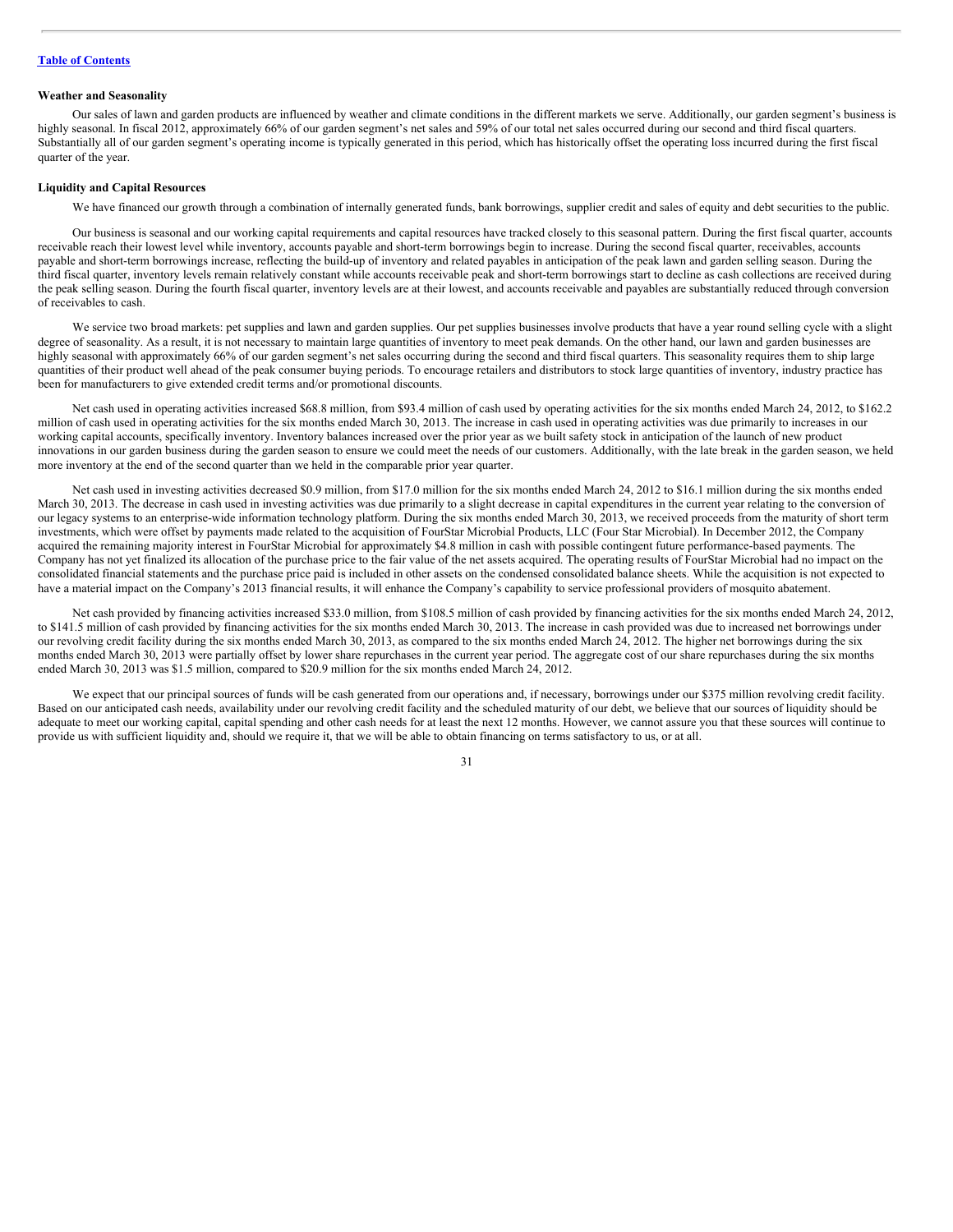We believe that cash flows from operating activities, funds available under our revolving credit facility, and arrangements with suppliers will be adequate to fund our presently anticipated working capital requirements for the foreseeable future. We anticipate that our capital expenditures will not exceed \$40 million during fiscal 2013, which are related primarily to replacements and upgrades to plant and equipment and investment in our implementation of a scalable enterprise-wide information technology platform. We are investing in this information technology platform to improve existing operations, support future growth and enable us to take advantage of new applications and technologies. We have invested approximately \$78.5 million from fiscal 2005 through fiscal 2012 in this initiative and plan to invest up to an additional \$11.0 million in fiscal 2013 for planned implementations. Capital expenditures for 2013 and beyond will depend upon the pace of conversion of those remaining legacy systems. This initiative, when complete, will combine our numerous information systems into one enterprise system and create a common business model and common data, which should create greater efficiency and effectiveness.

As part of our growth strategy, we have acquired a number of companies in the past, and we anticipate that we will continue to evaluate potential acquisition candidates in the future. If one or more potential acquisition opportunities, including those that would be material, become available in the near future, we may require additional external capital. In addition, such acquisitions would subject us to the general risks associated with acquiring companies, particularly if the acquisitions are relatively large.

#### *Stock Repurchases*

During the three months ended March 30, 2013, we repurchased approximately 0.2 million shares of our Class A common stock for an aggregate cost of \$1.5 million. During the third quarter of fiscal 2011, our Board of Directors authorized a new \$100 million share repurchase program, under which approximately \$50 million is available for repurchases in fiscal 2013 and thereafter.

#### *Senior Credit Facility*

On June 8, 2011, we amended our \$275 million, five-year senior secured revolving credit facility (the "Credit Facility") included in our Amended and Restated Credit Agreement (the "Credit Agreement"). Under the modified terms, the Credit Facility has a borrowing capacity of \$375 million, an increase of \$100 million, and a maturity date of June 2016. The Credit Facility bears lower interest rates and commitment fees and requires less interest coverage. We continue to have the option to increase the size of the Credit Facility by an additional \$200 million of incremental term loans and/or revolving loans should we exercise our option and one or more lenders are willing to make such increased amounts available to us. There was \$144.0 million outstanding as of March 30, 2013 under the Credit Facility. There were no letters of credit outstanding under the Credit Facility as of March 30, 2013. There were other letters of credit of \$16.9 million outstanding as of March 30, 2013. As of March 30, 2013, there were \$231.0 million of unused commitments under the Credit Facility or, after giving effect to the financial covenants in the Credit Agreement, \$89.9 million of available unused commitments.

Interest on the amended Credit Facility is based, at our option, on a rate equal to the Alternate Base Rate (ABR), which is the greatest of the prime rate, the Federal Funds rate plus 1/2 of 1% or one month LIBOR plus 1%, plus a margin, which fluctuates from 0.75% to 1.75%, or LIBOR plus a margin, which fluctuates from 1.75% to 2.75% and commitment fees that range from 0.30% to 0.50%, determined quarterly based on consolidated total debt to consolidated EBITDA for the most recent trailing 12month period. As of March 30, 2013, the applicable interest rate on the Credit Facility related to alternate base rate borrowings was 5.0%, and the applicable interest rate related to LIBOR rate borrowings was 3.0%.

The Credit Facility is guaranteed by our material subsidiaries and is secured by our assets, excluding real property but including substantially all of the capital stock of our subsidiaries. The Credit Agreement contains certain financial and other covenants which require us to maintain minimum levels of interest coverage and maximum levels of senior debt to EBITDA and that restrict our ability to repurchase our stock, make investments in or acquisitions of other businesses and pay dividends above certain levels over the life of the Credit Facility. Under the terms of our Credit Facility, we may make restricted payments, including cash dividends and stock repurchases, in an aggregate amount initially not to exceed \$200 million over the life of the Credit Facility, subject to qualifications and baskets as defined in the Credit Agreement. As of March 30, 2013, our Total Leverage Ratio, as defined in the Credit Agreement, was 5.1 to 1.0, and our Senior Secured Leverage Ratio, as defined in the Credit Agreement with a maximum of 2.0 to 1.0, was 1.2 to 1.0. Our minimum Interest Coverage Ratio was reduced to 2.50 times, from 2.75 times as part of the modification of the Credit Facility. As of March 30, 2013, our Interest Coverage ratio was 3.0 times. Apart from the covenants limiting restricted payments and capital expenditures, the Credit Facility does not restrict the use of retained earnings or net income. We were in compliance with all financial covenants as of March 30, 2013.

#### *Senior Subordinated Notes*

On March 8, 2010, we issued \$400 million aggregate principal amount of 8.25% senior subordinated notes due March 1, 2018 (the "2018 Notes").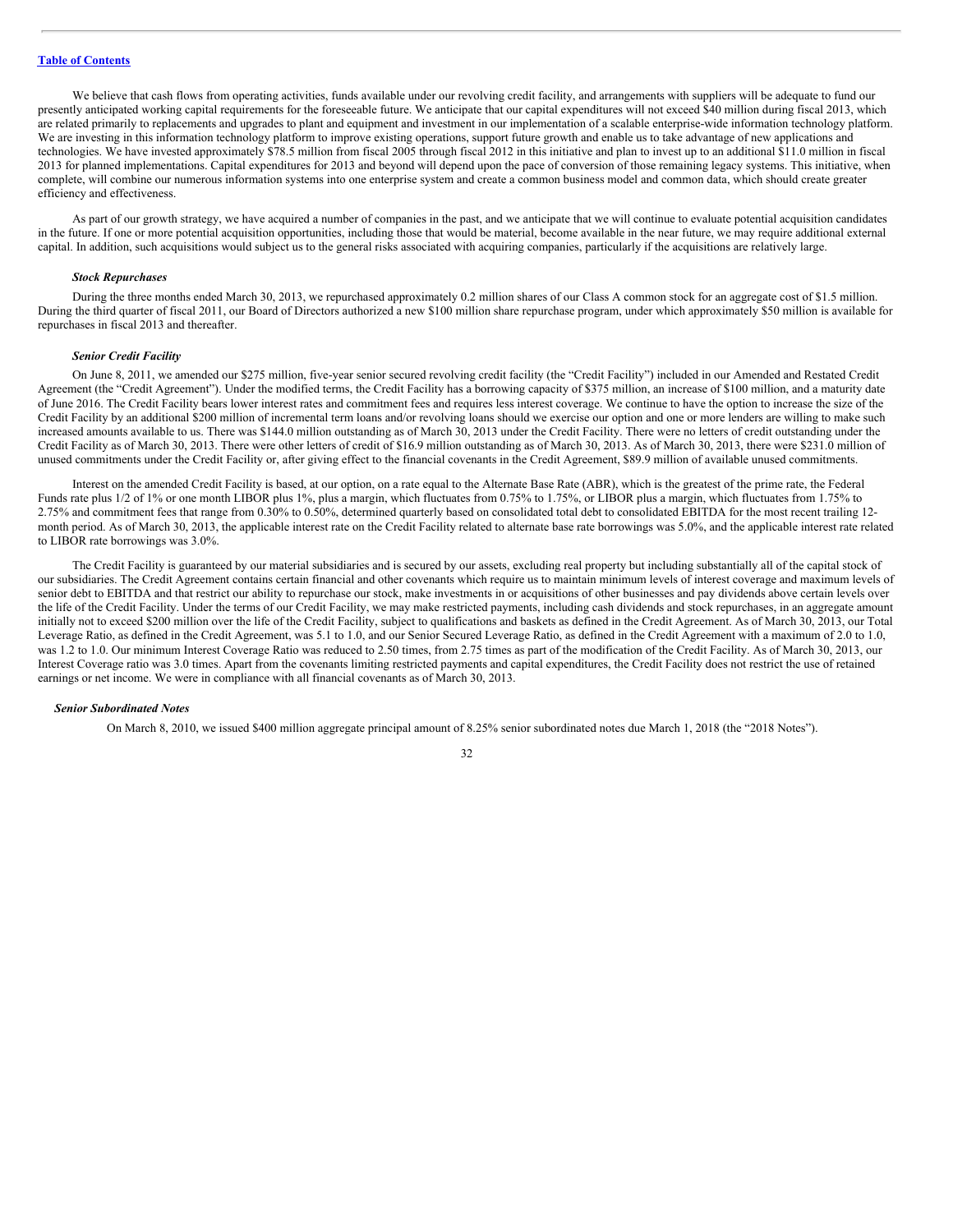On February 13, 2012, we issued an additional \$50 million aggregate principal amount of our 2018 Notes at a price of 98.501%, plus accrued interest from September 1, 2011, in a private placement. We used the net proceeds from the offering to pay a portion of the outstanding balance under our Credit Facility.

The estimated fair value of our \$450 million of 2018 Notes as of March 30, 2013 was approximately \$463.7 million. The estimated fair value is based on quoted market prices for these notes.

The 2018 Notes require semiannual interest payments, which commenced on September 1, 2010. The 2018 Notes are unsecured senior subordinated obligations and are subordinated to all of our existing and future senior debt, including our Credit Facility. The obligations under the 2018 Notes are fully and unconditionally guaranteed on a senior subordinated basis by each of our existing and future domestic restricted subsidiaries with certain exceptions. The guarantees are general unsecured senior subordinated obligations of the guarantors and are subordinated to all existing and future senior debt of the guarantors.

We may redeem some or all of the 2018 Notes at any time prior to March 1, 2014 at the principal amount plus a "make whole" premium. We may redeem some or all of the 2018 Notes at any time on or after March 1, 2014 for 104.125%, after March 1, 2015 for 102.063% and after March 1, 2016 for 100%, plus accrued and unpaid interest. Additionally, at any time prior to March 1, 2013, we may redeem up to 35% of the 2018 Notes with any proceeds we receive from certain equity offerings at a redemption price of 108.25% of the principal amount, plus accrued and unpaid interest. The holders of the 2018 Notes have the right to require us to repurchase all or a portion of the 2018 Notes at a purchase price equal to 101% of the principal amount of the notes repurchased, plus accrued and unpaid interest upon the occurrence of a change of control.

The 2018 Notes contain customary high yield covenants, including covenants limiting debt incurrence and restricted payments, subject to certain baskets and exceptions. We were in compliance with all financial covenants as of March 30, 2013.

At March 30, 2013, our total debt outstanding was \$593.7 million, as compared with \$566.9 million at March 24, 2012.

#### **Off-Balance Sheet Arrangements**

There have been no material changes to the information provided in our Annual Report on Form 10-K for the fiscal year ended September 29, 2012 regarding off-balance sheet arrangements.

#### **Contractual Obligations**

There have been no material changes outside the ordinary course of business in our contractual obligations set forth in the Management's Discussion and Analysis of Financial Condition and Results of Operations - Liquidity and Capital Resources in our Annual Report on Form 10-K for the fiscal year ended September 29, 2012.

#### **New Accounting Pronouncements**

Refer to Footnote 1 in the notes to the condensed consolidated financial statements for new accounting pronouncements.

#### **Critical Accounting Policies, Estimates and Judgments**

There have been no material changes to our critical accounting policies, estimates and assumptions or the judgments affecting the application of those accounting policies since our Annual Report on Form 10-K for the fiscal year ended September 29, 2012.

#### <span id="page-32-0"></span>**Item 3. Quantitative and Qualitative Disclosures About Market Risk**

There has been no material change in our exposure to market risk from that discussed in our Annual Report on Form 10-K for the fiscal year ended September 29, 2012.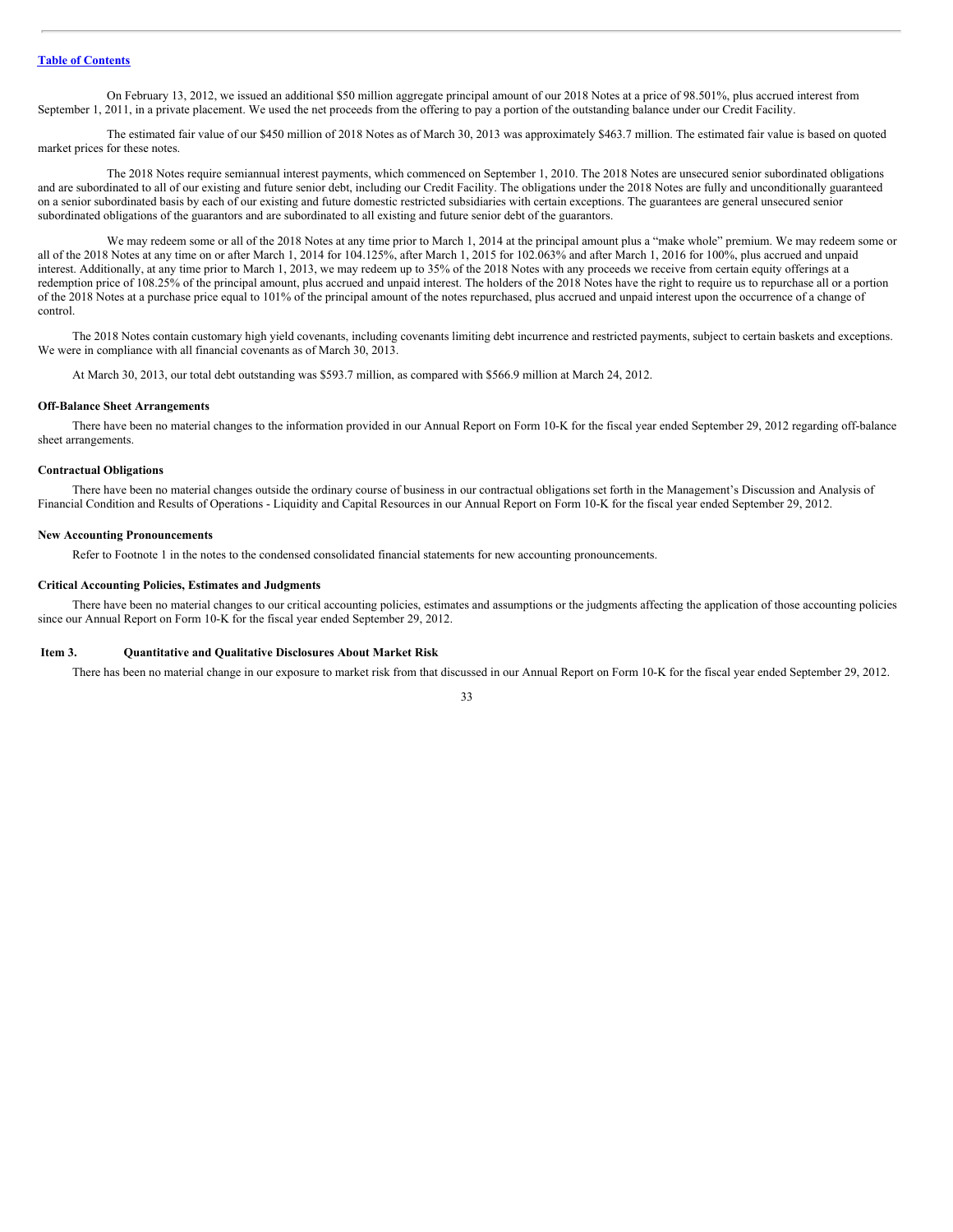#### <span id="page-33-0"></span>**Item 4. Controls and Procedures**

(a) *Evaluation of Disclosure Controls and Procedures*. Our Chief Executive Officer and Chief Financial Officer have reviewed, as of the end of the period covered by this report, the "disclosure controls and procedures" (as defined in the Securities Exchange Act of 1934 Rules 13a-15(e) and 15d-15(e)) that ensure that information relating to the Company required to be disclosed by us in the reports that we file or submit under the Exchange Act is recorded, processed, summarized and reported in a timely and proper manner and that such information is accumulated and communicated to our management, including our Chief Executive Officer and Chief Financial Officer, as appropriate to allow timely decisions regarding required disclosure. Based upon this review, such officers concluded that our disclosure controls and procedures were effective as of March 30, 2013.

(b) *Changes in Internal Control Over Financial Reporting*. Our management, with the participation of our Chief Executive Officer and Chief Financial Officer, has evaluated whether any change in our internal control over financial reporting occurred during the second quarter of fiscal 2013. Based on that evaluation, management concluded that there has been no change in our internal control over financial reporting during the second quarter of fiscal 2013 that has materially affected, or is reasonably likely to materially affect, our internal control over financial reporting.

#### **PART II. OTHER INFORMATION**

#### <span id="page-33-1"></span>**Item 1. Legal Proceedings**

From time to time, we are involved in certain legal proceedings in the ordinary course of business. Currently, we are not a party to any legal proceedings that management believes would have a material effect on our financial position or results of operations.

#### <span id="page-33-2"></span>**Item 1A. Risk Factors**

There have been no material changes from the risk factors previously disclosed in Item 1A to Part I of our Form 10-K for the fiscal year ended September 29, 2012.

#### <span id="page-33-3"></span>**Item 2. Unregistered Sales of Equity Securities and Use of Proceeds**

The following table sets forth the repurchases of any equity securities during the fiscal quarter ended March 30, 2013 and the dollar amount of authorized share repurchases remaining under our stock repurchase program.

|                                      | <b>Total Number</b><br>of Shares<br>(or Units) | Average<br><b>Price Paid</b><br>per Share | <b>Total Number</b><br>of Shares<br>(or Units)<br>Purchased as<br><b>Part of Publicly</b><br>Announced<br><b>Plans or</b> | <b>Maximum Number (or</b><br><b>Approximate Dollar Value)</b><br>of Shares<br>(or Units)<br>that<br><b>May Yet Be Purchased</b><br><b>Under the Plans or</b> |
|--------------------------------------|------------------------------------------------|-------------------------------------------|---------------------------------------------------------------------------------------------------------------------------|--------------------------------------------------------------------------------------------------------------------------------------------------------------|
| Period                               | Purchased                                      | (or Units)                                | Programs                                                                                                                  | Programs (1)                                                                                                                                                 |
| December 30, 2012 – February 2, 2013 | 4.376(2)                                       | \$10.29                                   | $\theta$                                                                                                                  | 51,595,000                                                                                                                                                   |
| February 3, 2013 – March 2, 2013     | 168.699(2)                                     | 9.06<br>S                                 | 165,900                                                                                                                   | 50.093.000                                                                                                                                                   |
| March 3, 2013 – March 30, 2013       | 17,049(2)                                      | 8.81<br>$\mathbf{D}$                      |                                                                                                                           | 50,093,000                                                                                                                                                   |
| Total                                | 190.124                                        | 9.07                                      | 165,900                                                                                                                   | 50,093,000                                                                                                                                                   |

(1) During the third quarter of fiscal 2011, our Board of Directors authorized a new \$100 million share repurchase program. The program has no expiration date and expires when the amount authorized has been used or the Board withdraws its authorization. The repurchase of shares may be limited by certain financial covenants in our credit facility and indenture that restrict our ability to repurchase our stock.

(2) Shares purchased during the period indicated represent withholding of a portion of shares to cover taxes in connection with the vesting of restricted stock and the exercise of stock options.

#### <span id="page-33-4"></span>**Item 3. Defaults Upon Senior Securities**

Not applicable

#### <span id="page-33-5"></span>**Item 4. Mine Safety Disclosures**

Not applicable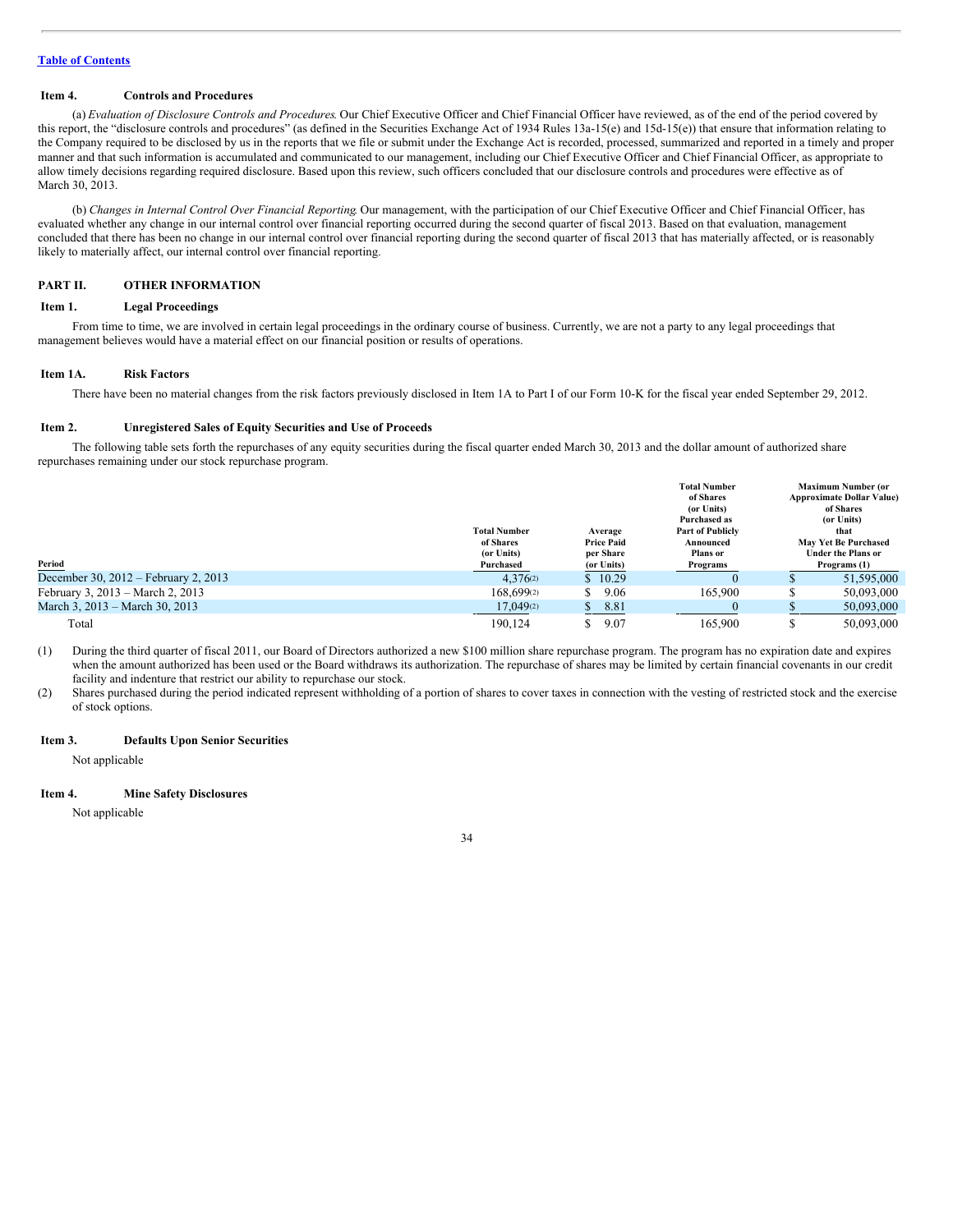<span id="page-34-0"></span>

| Item 5. | <b>Other Information</b> |
|---------|--------------------------|
|---------|--------------------------|

Not applicable

<span id="page-34-1"></span>

| Item 6.      | <b>Exhibits</b>                                                                                                                                                                                                                   |
|--------------|-----------------------------------------------------------------------------------------------------------------------------------------------------------------------------------------------------------------------------------|
| $10.1*$      | Consulting Services Agreement made and entered as of March 7, 2013, by and between Central Garden & Pet Company and Frank Palantoni (Incorporated<br>by reference from Exhibit 10.1 to the Company Form 8-K filed March 8, 2013). |
| $10.2*$      | Consulting Services Agreement between the Company and Gus Halas, dated January 15, 2013 (Incorporated by reference from Exhibit 10.2 to the Company<br>Form 10-Q filed February 7, 2013).                                         |
| $10.3*$      | Employment Agreement between the Company and John Ranelli, dated January 9, 2013 (Incorporated by reference from Exhibit 10.3 to the Company Form<br>10-O filed February 7, 2013).                                                |
| 31.1         | Certification of Principal Executive Officer Pursuant to Section 302 of the Sarbanes-Oxley Act of 2002.                                                                                                                           |
| 31.2         | Certification of Principal Financial Officer Pursuant to Section 302 of the Sarbanes-Oxley Act of 2002.                                                                                                                           |
| 32.1         | Certification of Principal Executive Officer Pursuant to 18 U.S.C. Section 1350.                                                                                                                                                  |
| 32.2         | Certification of Principal Financial Officer Pursuant to 18 U.S.C. Section 1350.                                                                                                                                                  |
| $101.$ INS** | <b>XBRL Instance Document</b>                                                                                                                                                                                                     |
| 101.SCH**    | XBRL Taxonomy Extension Schema Document                                                                                                                                                                                           |
| $101.CAL**$  | XBRL Taxonomy Extension Calculation Linkbase Document                                                                                                                                                                             |
| $101.DEF**$  | XBRL Taxonomy Extension Definition Linkbase Document                                                                                                                                                                              |
| $101.LAB**$  | XBRL Taxonomy Extension Label Linkbase Document                                                                                                                                                                                   |
| 101.PRE**    | XBRL Taxonomy Extension Presentation Linkbase Document                                                                                                                                                                            |
|              | * Management contract or compensatory plan or arrangement.                                                                                                                                                                        |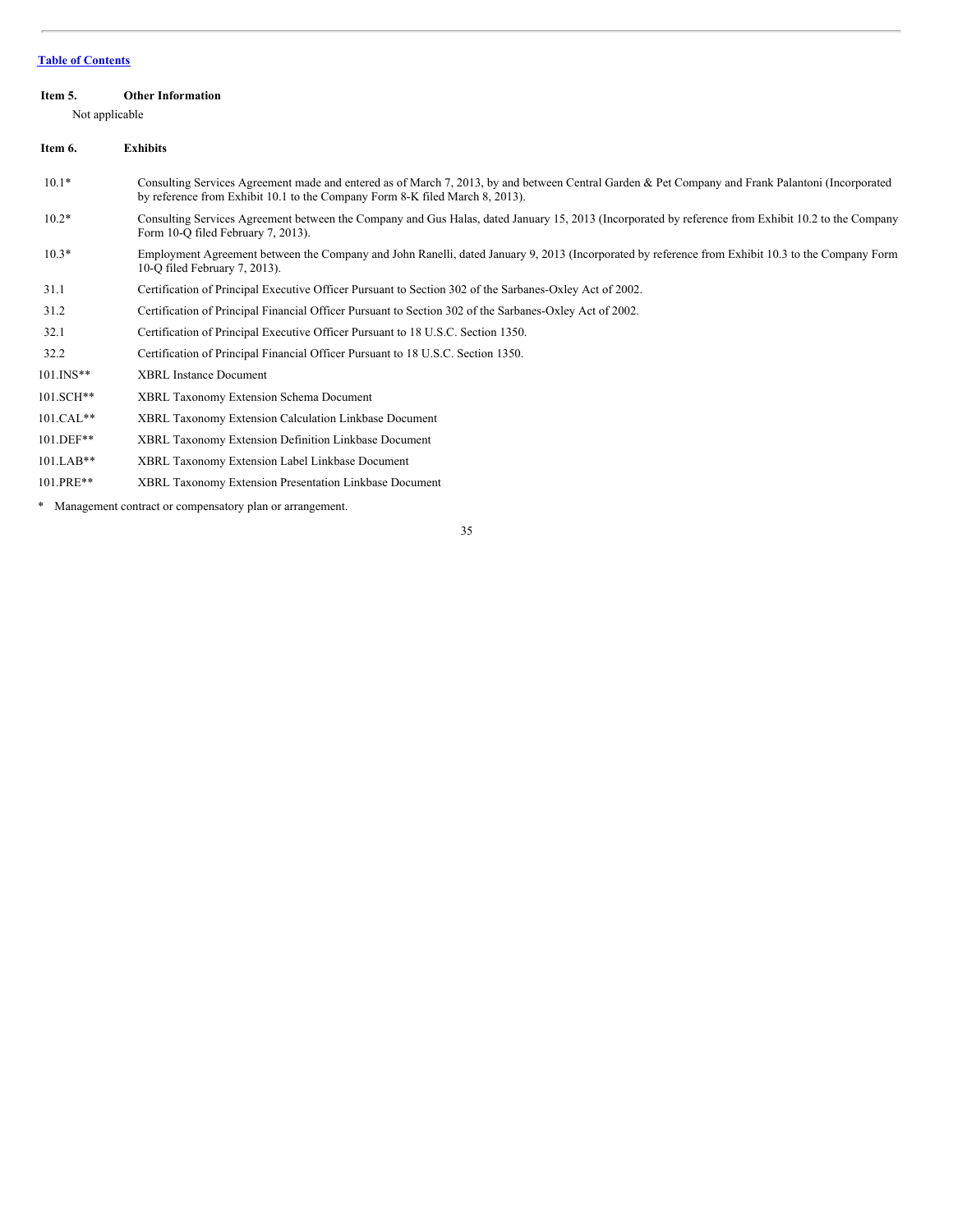## **SIGNATURES**

Pursuant to the requirements of the Securities Act of 1934, the registrant has duly caused this report to be signed on its behalf by the undersigned thereunder duly authorized.

> CENTRAL GARDEN & PET COMPANY Registrant

Dated: May 9, 2013

/s/ JOHN R. RANELLI

John R. Ranelli President and Chief Executive Officer *(Principal Executive Of icer)*

/s/ LORI A. VARLAS

Lori A. Varlas Chief Financial Officer *(Principal Financial Of icer)*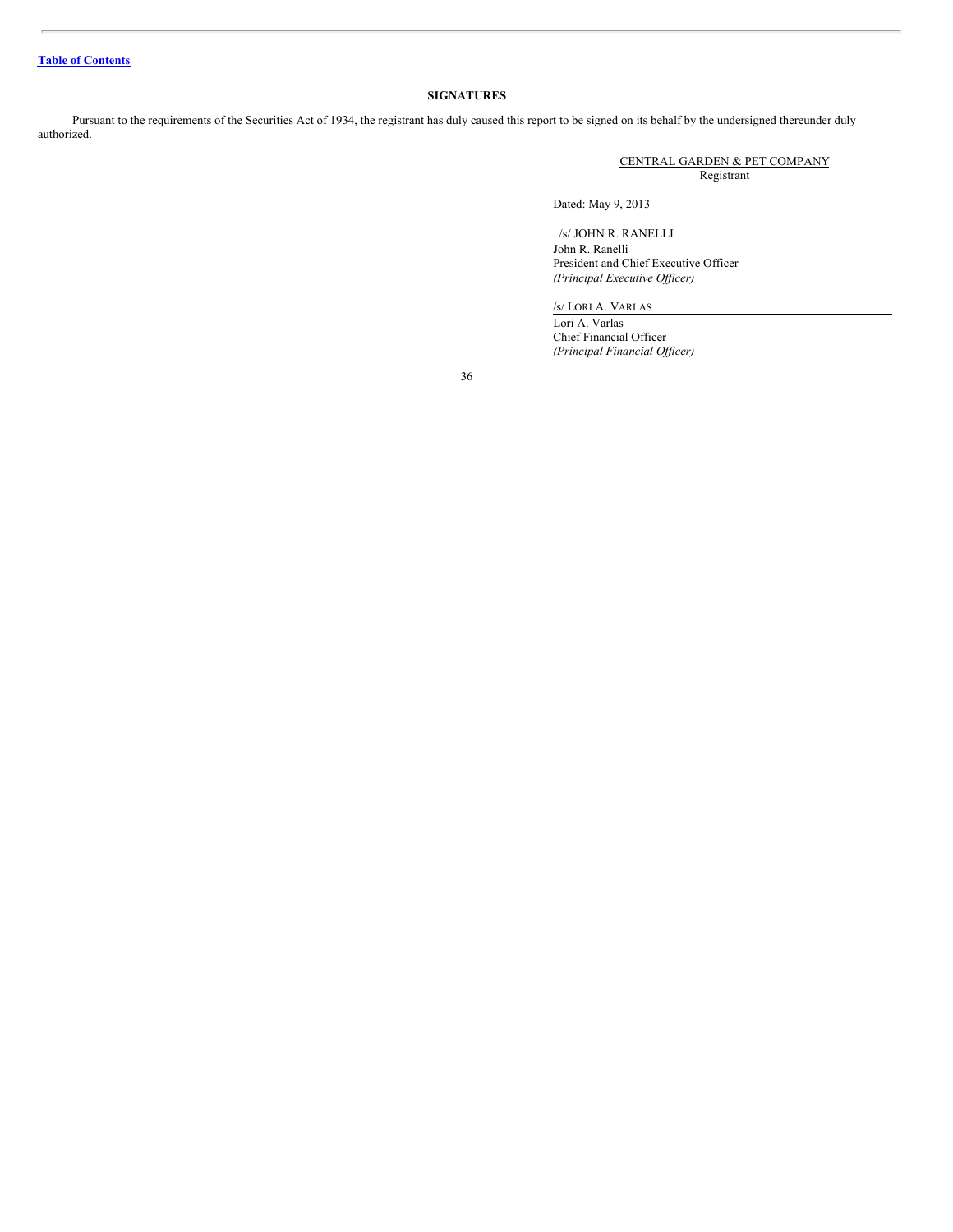I, John R. Ranelli, certify that:

- 1. I have reviewed this report on Form 10-Q for the quarter ended March 30, 2013 of Central Garden & Pet Company;
- 2. Based on my knowledge, this report does not contain any untrue statement of a material fact or omit to state a material fact necessary to make the statements made, in light of the circumstances under which such statements were made, not misleading with respect to the period covered by this report;
- 3. Based on my knowledge, the financial statements, and other financial information included in this report, fairly present in all material respects the financial condition, results of operations and cash flows of the registrant as of, and for, the periods presented in this report;
- 4. The registrant's other certifying officer and I are responsible for establishing and maintaining disclosure controls and procedures (as defined in Exchange Act Rules 13a-15(e) and 15d-15(e)) and internal control over financial reporting (as defined in Exchange Act Rules 13a-15(f) and 15d-15(f)) for the registrant and have:
	- a) designed such disclosure controls and procedures, or caused such disclosure controls and procedures to be designed under our supervision, to ensure that material information relating to the registrant, including its consolidated subsidiaries, is made known to us by others within those entities, particularly during the period in which this report is being prepared;
	- b) designed such internal control over financial reporting, or caused such internal control over financial reporting to be designed under our supervision, to provide reasonable assurance regarding the reliability of financial reporting and the preparation of financial statements for external purposes in accordance with generally accepted accounting principles;
	- c) evaluated the effectiveness of the registrant's disclosure controls and procedures and presented in this report our conclusions about the effectiveness of the disclosure controls and procedures, as of the end of the period covered by this report based on such evaluation; and
	- d) disclosed in this report any change in the registrant's internal control over financial reporting that occurred during the registrant's most recent fiscal quarter (the registrant's fourth fiscal quarter in the case of an annual report) that has materially affected, or is reasonably likely to materially affect, the registrant's internal control over financial reporting; and
- 5. The registrant's other certifying officer and I have disclosed, based on our most recent evaluation of internal control over financial reporting, to the registrant's auditors and the audit committee of the registrant's board of directors (or persons performing the equivalent functions):
	- a) all significant deficiencies and material weaknesses in the design or operation of internal control over financial reporting which are reasonably likely to adversely affect the registrant's ability to record, process, summarize and report financial information; and
	- b) any fraud, whether or not material, that involves management or other employees who have a significant role in the registrant's internal control over financial reporting.

Date: May 9, 2013 /s/ JOHN R. RANELLI

John R. Ranelli President and Chief Executive Officer *(Principal Executive Of icer)*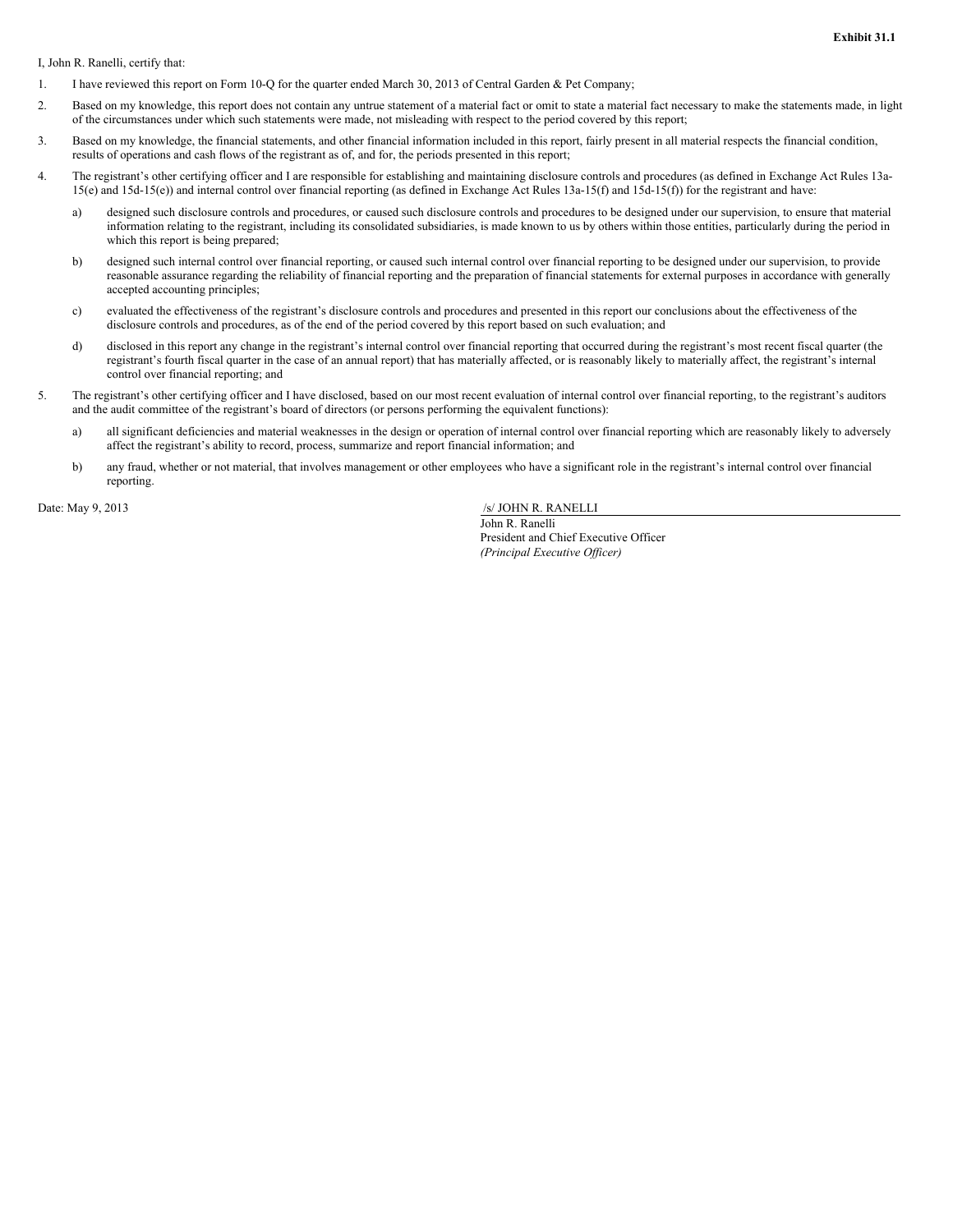I, Lori A. Varlas, certify that:

- 1. I have reviewed this report on Form 10-Q for the quarter ended March 30, 2013 of Central Garden & Pet Company;
- 2. Based on my knowledge, this report does not contain any untrue statement of a material fact or omit to state a material fact necessary to make the statements made, in light of the circumstances under which such statements were made, not misleading with respect to the period covered by this report;
- 3. Based on my knowledge, the financial statements, and other financial information included in this report, fairly present in all material respects the financial condition, results of operations and cash flows of the registrant as of, and for, the periods presented in this report;
- 4. The registrant's other certifying officer and I are responsible for establishing and maintaining disclosure controls and procedures (as defined in Exchange Act Rules 13a-15(e) and 15d-15(e)) and internal control over financial reporting (as defined in Exchange Act Rules 13a-15(f) and 15d-15(f)) for the registrant and have:
	- a) designed such disclosure controls and procedures, or caused such disclosure controls and procedures to be designed under our supervision, to ensure that material information relating to the registrant, including its consolidated subsidiaries, is made known to us by others within those entities, particularly during the period in which this report is being prepared;
	- b) designed such internal control over financial reporting, or caused such internal control over financial reporting to be designed under our supervision, to provide reasonable assurance regarding the reliability of financial reporting and the preparation of financial statements for external purposes in accordance with generally accepted accounting principles;
	- c) evaluated the effectiveness of the registrant's disclosure controls and procedures and presented in this report our conclusions about the effectiveness of the disclosure controls and procedures, as of the end of the period covered by this report based on such evaluation; and
	- d) disclosed in this report any change in the registrant's internal control over financial reporting that occurred during the registrant's most recent fiscal quarter (the registrant's fourth fiscal quarter in the case of an annual report) that has materially affected, or is reasonably likely to materially affect, the registrant's internal control over financial reporting; and
- 5. The registrant's other certifying officer and I have disclosed, based on our most recent evaluation of internal control over financial reporting, to the registrant's auditors and the audit committee of the registrant's board of directors (or persons performing the equivalent functions):
	- a) all significant deficiencies and material weaknesses in the design or operation of internal control over financial reporting which are reasonably likely to adversely affect the registrant's ability to record, process, summarize and report financial information; and
	- b) any fraud, whether or not material, that involves management or other employees who have a significant role in the registrant's internal control over financial reporting.

Date: May 9, 2013 /s/ LORI A. VARLAS

Lori A. Varlas

Chief Financial Officer *(Principal Financial Of icer)*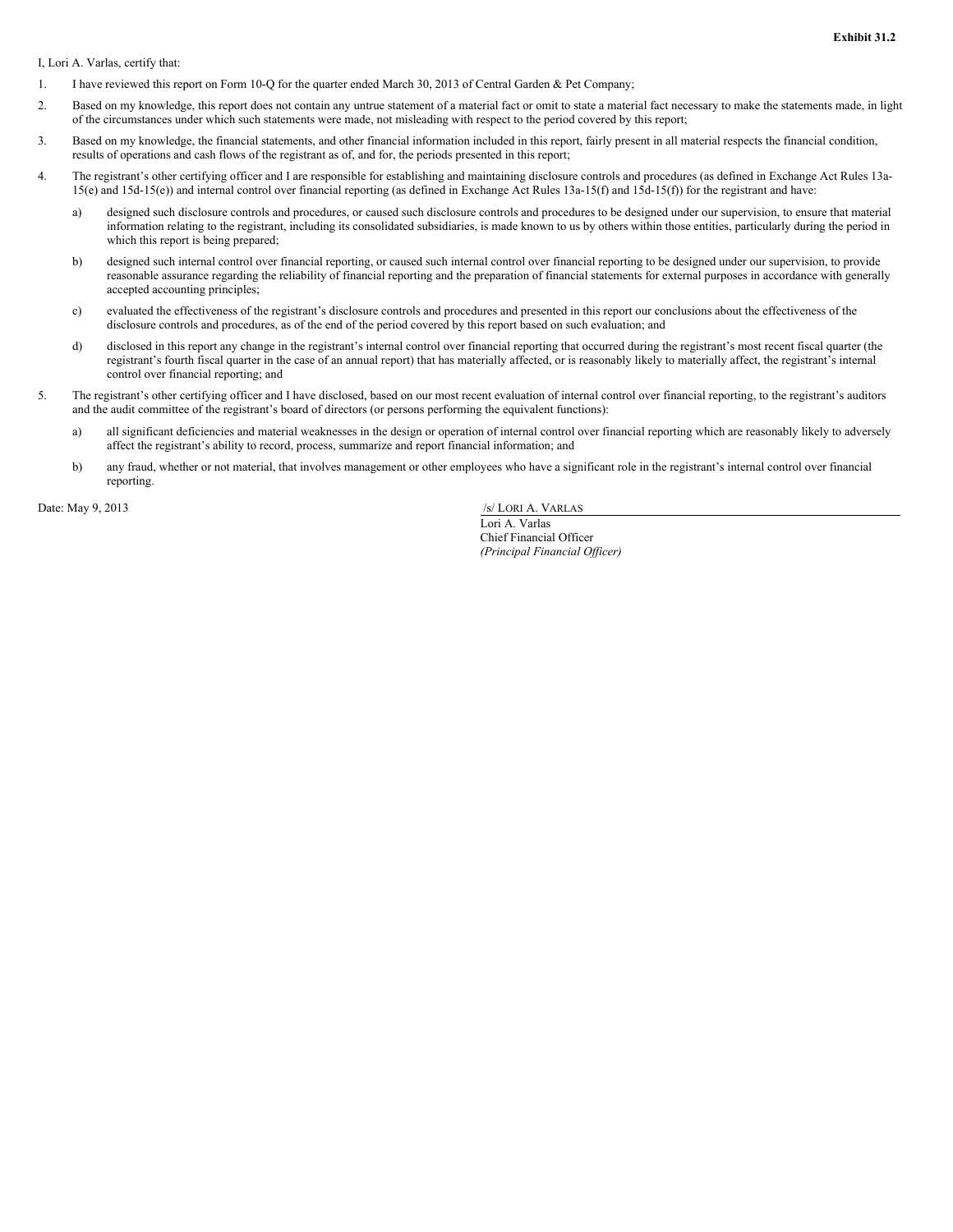## **CERTIFICATION OF PRINCIPAL EXECUTIVE OFFICER PURSUANT TO 18 U.S.C. SECTION 1350**

In connection with the accompanying quarterly report on Form 10-Q of Central Garden & Pet Company for the quarter ended March 30, 2013 (the "Report"), I, John R. Ranelli, President and Chief Executive Officer of Central Garden & Pet Company, hereby certify pursuant to 18 U.S.C. § 1350, as adopted pursuant to § 906 of the Sarbanes-Oxley Act of 2002, that:

- (1) such Report fully complies with the requirements of section 13(a) or 15(d) of the Securities Exchange Act of 1934; and
- (2) the information contained in such Report presents, in all material respects, the financial condition and results of operations of Central Garden & Pet Company.

May 9, 2013 /s/ JOHN R. RANELLI John R. Ranelli President and Chief Executive Officer *(Principal Executive Of icer)*